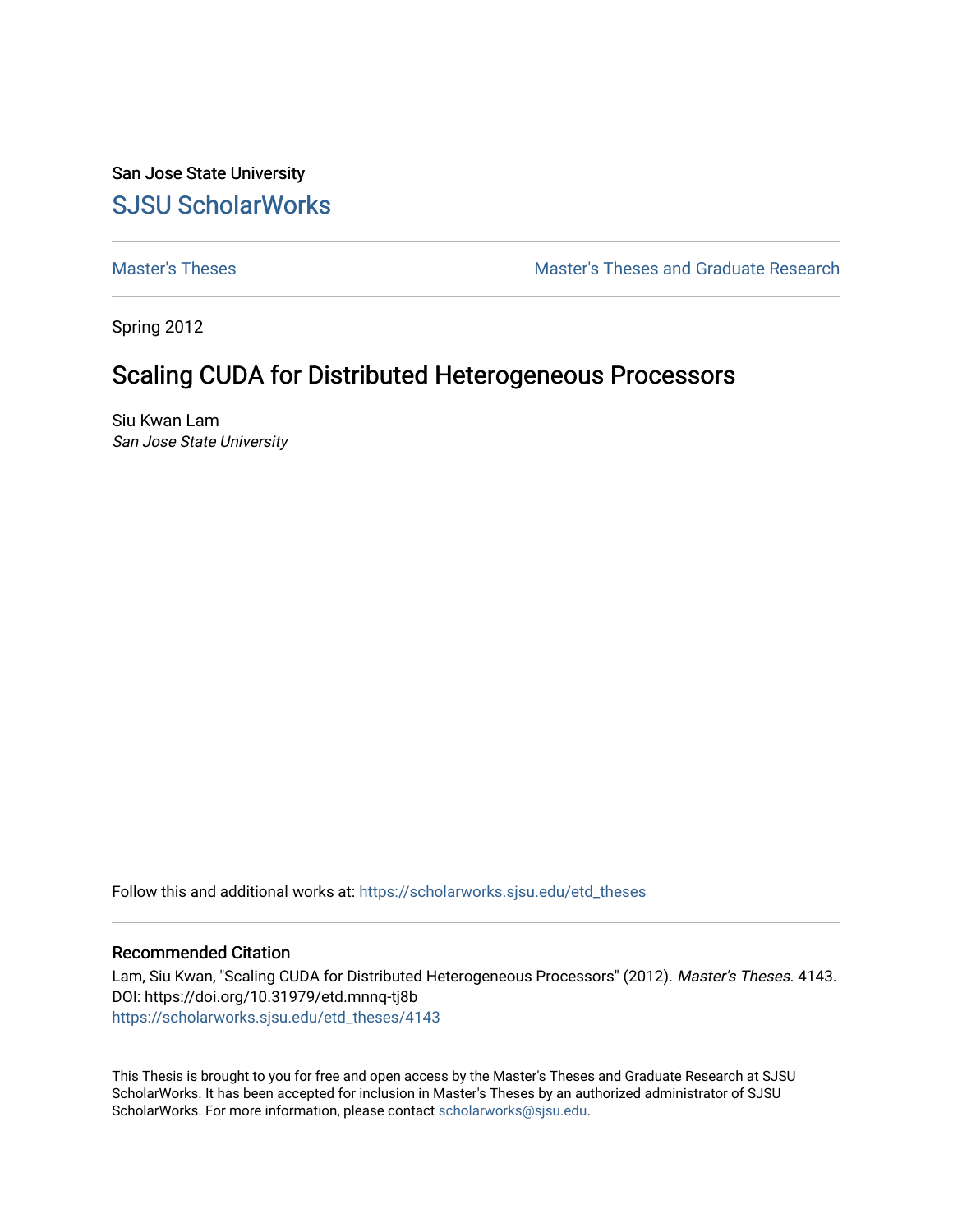# SCALING CUDA FOR DISTRIBUTED HETEROGENEOUS PROCESSORS

A Thesis

Presented to

The Faculty of Department of Computer Engineering

San José State University

In Partial Fulfillment

of the Requirements for the Degree

Master of Science

by

Siu Kwan Lam

May 2012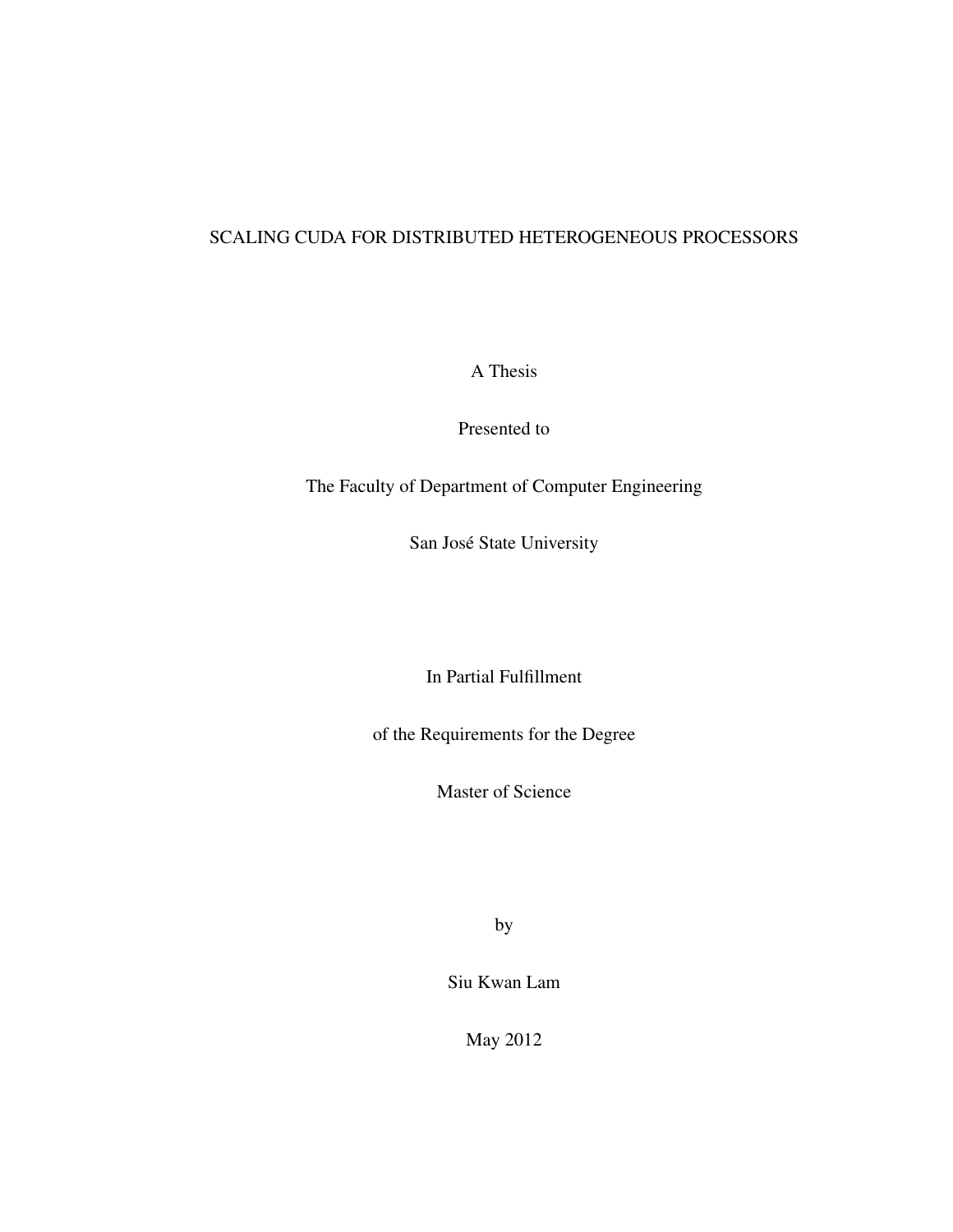© 2012

Siu Kwan Lam

ALL RIGHTS RESERVED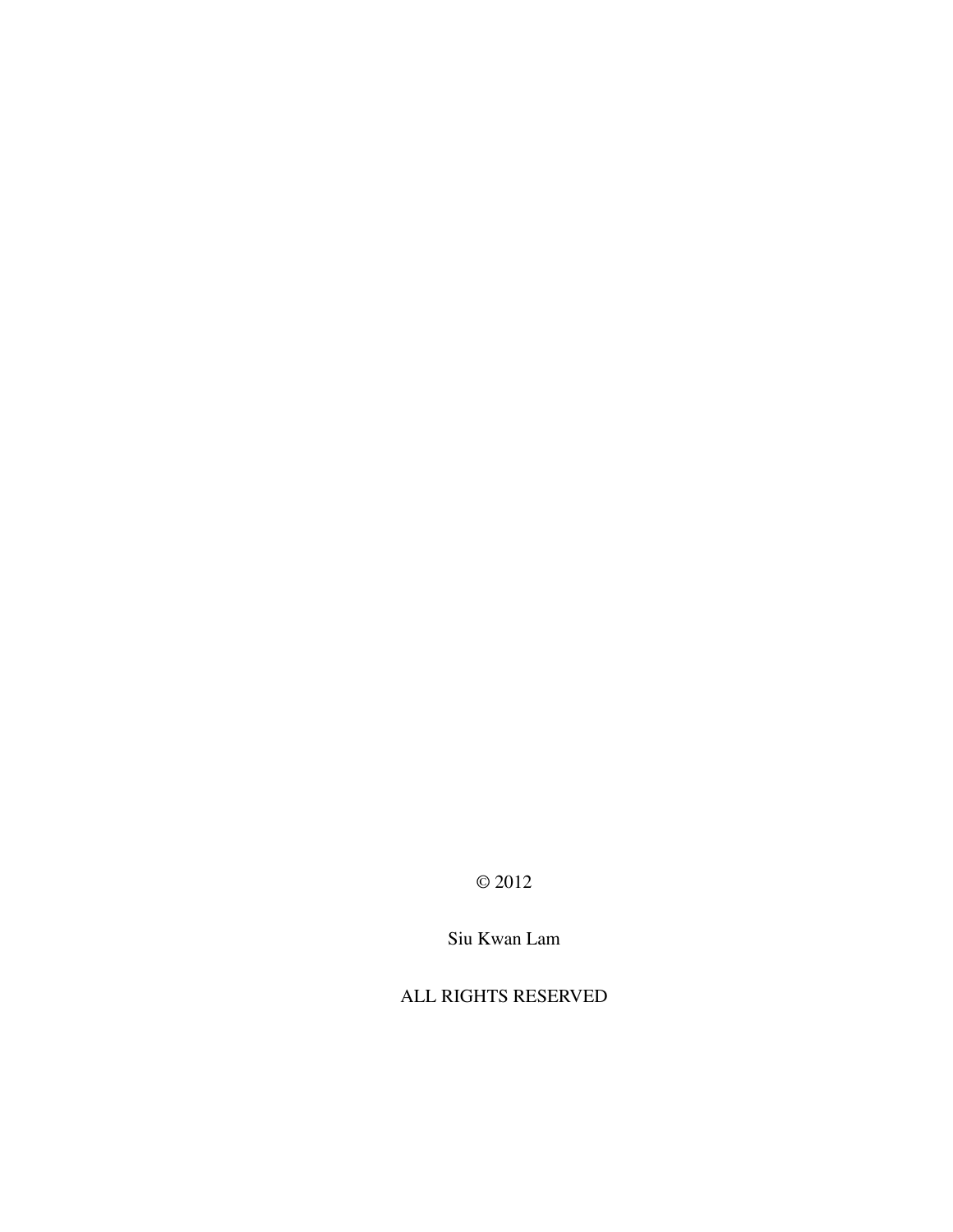# The Designated Thesis Committee Approves the Thesis Titled

# SCALING CUDA FOR DISTRIBUTED HETEROGENEOUS PROCESSORS

by

Siu Kwan Lam

# APPROVED FOR THE DEPARTMENT OF COMPUTER ENGINEERING

# SAN JOSÉ STATE UNIVERSITY

# May 2012

Dr. Donald Hung Department of Computer Engineering Dr. Xiao Su Department of Computer Engineering

Dr. Hua Harry Li Department of Computer Engineering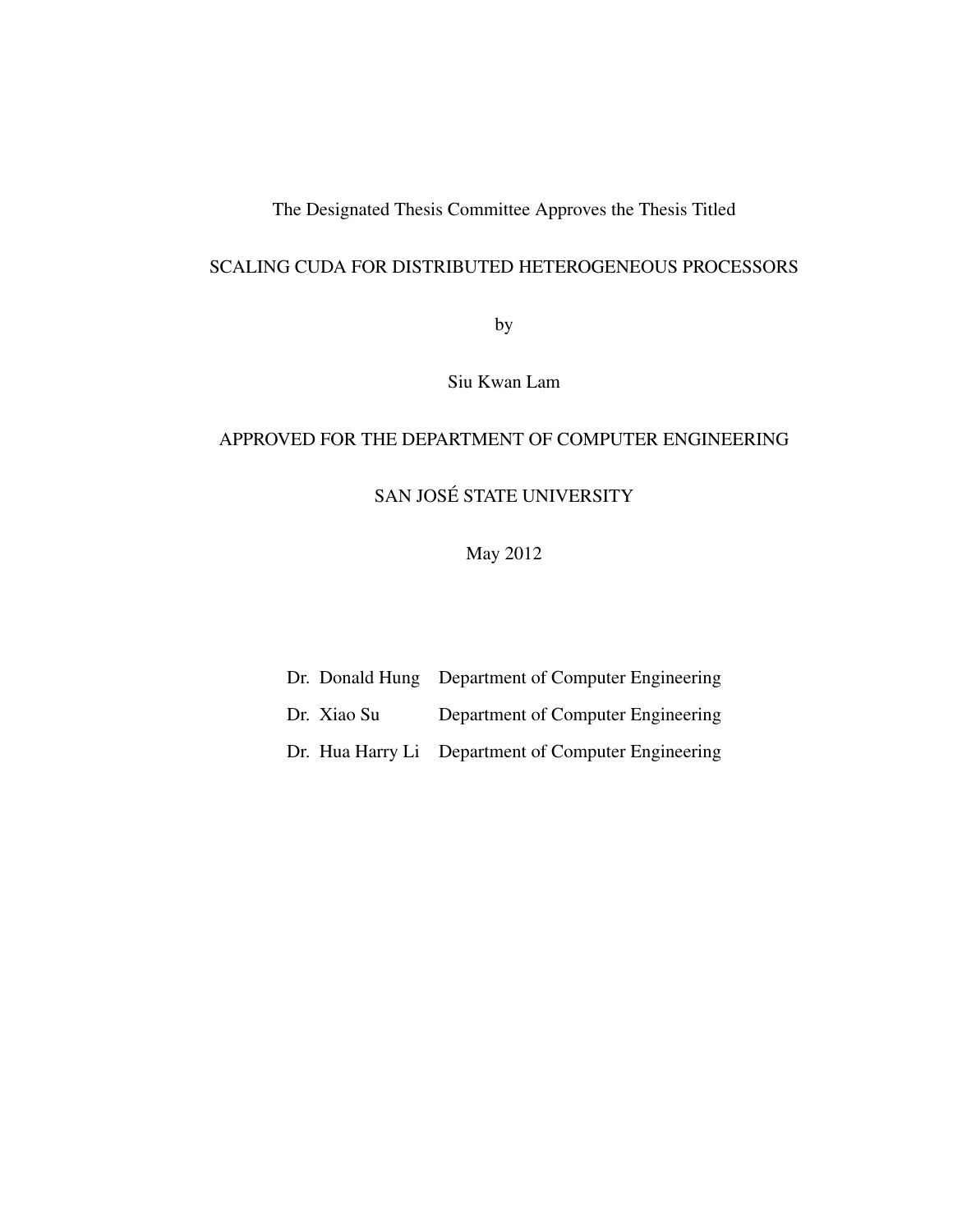#### ABSTRACT

#### SCALING CUDA FOR DISTRIBUTED HETEROGENEOUS PROCESSORS

#### by Siu Kwan Lam

The mainstream acceptance of heterogeneous computing and cloud computing is prompting a future of distributed heterogeneous systems. With current software development tools, programming such complex systems is difficult and requires an extensive knowledge of network and processor architectures. Providing an abstraction of the underlying network, message-passing interface (MPI) has been the standard tool for developing distributed applications in the high performance community. The problem of MPI lies with its message-passing model, which is less expressive than the shared-memory model. Development of heterogeneous programming tools, such as OpenCL, has only begun recently. This thesis presents *Phalanx*, a framework that extends the virtual architecture of CUDA for distributed heterogeneous systems. Using MPI, Phalanx transparently handles intercommunication among distributed nodes. By using the shared-memory model, Phalanx simplifies the development of distributed applications without sacrificing the advantages of MPI. In one of the case studies, Phalanx achieves  $28\times$  speedup compared with serial execution on a Core-i7 processor.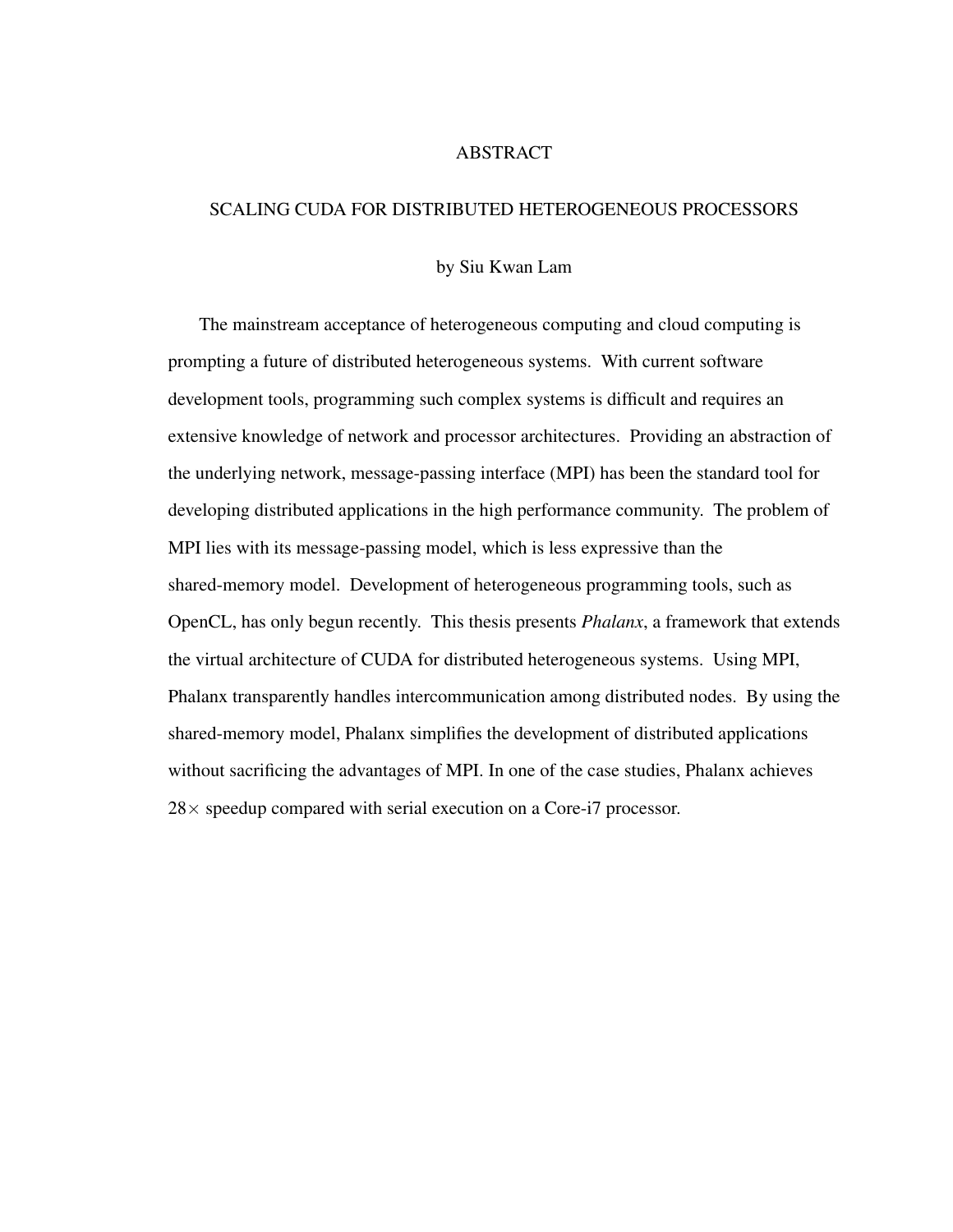# ACKNOWLEDGEMENTS

I would like to offer my gratitude to my advisor Dr. Donald Hung, who has provided enormous support to my thesis. I would also like to thank Dr. Xiao Su, who has encouraged my interest in research. In addition, this thesis is supported in part by the SJSU Award for Research, Scholarship, or Creative Activity (SJSU RSCA grant).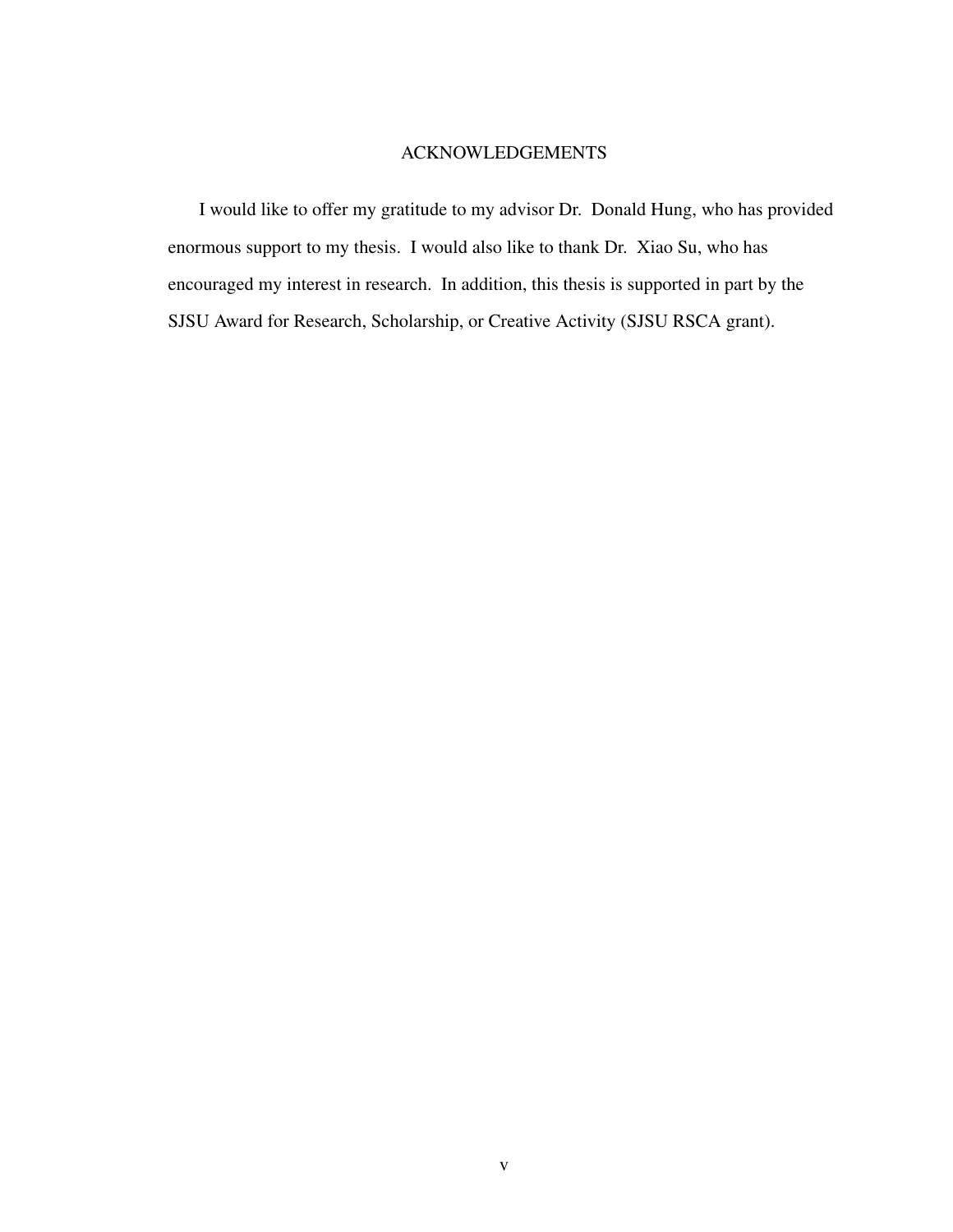# **Contents**

| 1           |     | <b>Introduction</b>                                       | 1              |
|-------------|-----|-----------------------------------------------------------|----------------|
|             | 1.1 |                                                           | $\overline{2}$ |
|             |     | 1.1.1                                                     | $\overline{2}$ |
|             |     | 1.1.2                                                     | $\overline{3}$ |
|             |     | 1.1.3                                                     | 3              |
|             | 1.2 |                                                           | $\overline{3}$ |
|             |     | 1.2.1                                                     | $\overline{4}$ |
|             |     | 1.2.2                                                     | $\overline{4}$ |
|             |     | 1.2.3                                                     | $\overline{4}$ |
|             |     | 1.2.4                                                     | 5              |
|             | 1.3 | Challenges in Developing Distributed Applications         | 6              |
|             |     | Shared-Memory Model Versus Message-Passing Model<br>1.3.1 | 6              |
|             | 1.4 |                                                           | 8              |
|             |     | 1.4.1                                                     | 8              |
|             |     | 1.4.2                                                     | 9              |
|             |     | 1.4.3                                                     | 9              |
|             | 1.5 |                                                           | 9              |
| $\mathbf 2$ |     | <b>Phalanx Overview</b>                                   | 11             |
|             | 2.1 |                                                           | 11             |
|             |     | 2.1.1                                                     | 11             |
|             |     | 2.1.2                                                     | 12             |
|             |     | 2.1.3                                                     | 13             |
|             |     | Mapping CUDA to Distributed Systems<br>2.1.4              | 13             |
|             | 2.2 | Compiling CUDA Kernels for Distributed Systems            | 14             |
|             | 2.3 |                                                           | 14             |
|             | 2.4 |                                                           | 15             |
|             | 2.5 |                                                           | 16             |
| 3           |     | The PTX-to-LLVM Compiler                                  | 18             |
|             | 3.1 |                                                           | 18             |
|             |     |                                                           | 19             |
|             |     | 3.1.1                                                     |                |
|             |     | <b>Thread Barrier</b><br>3.1.2                            | 19             |
|             | 3.2 |                                                           | 20             |
|             | 3.3 |                                                           | 22             |
|             |     | 3.3.1                                                     | 22             |
|             |     | 3.3.2                                                     | 24             |
|             | 3.4 |                                                           | 25             |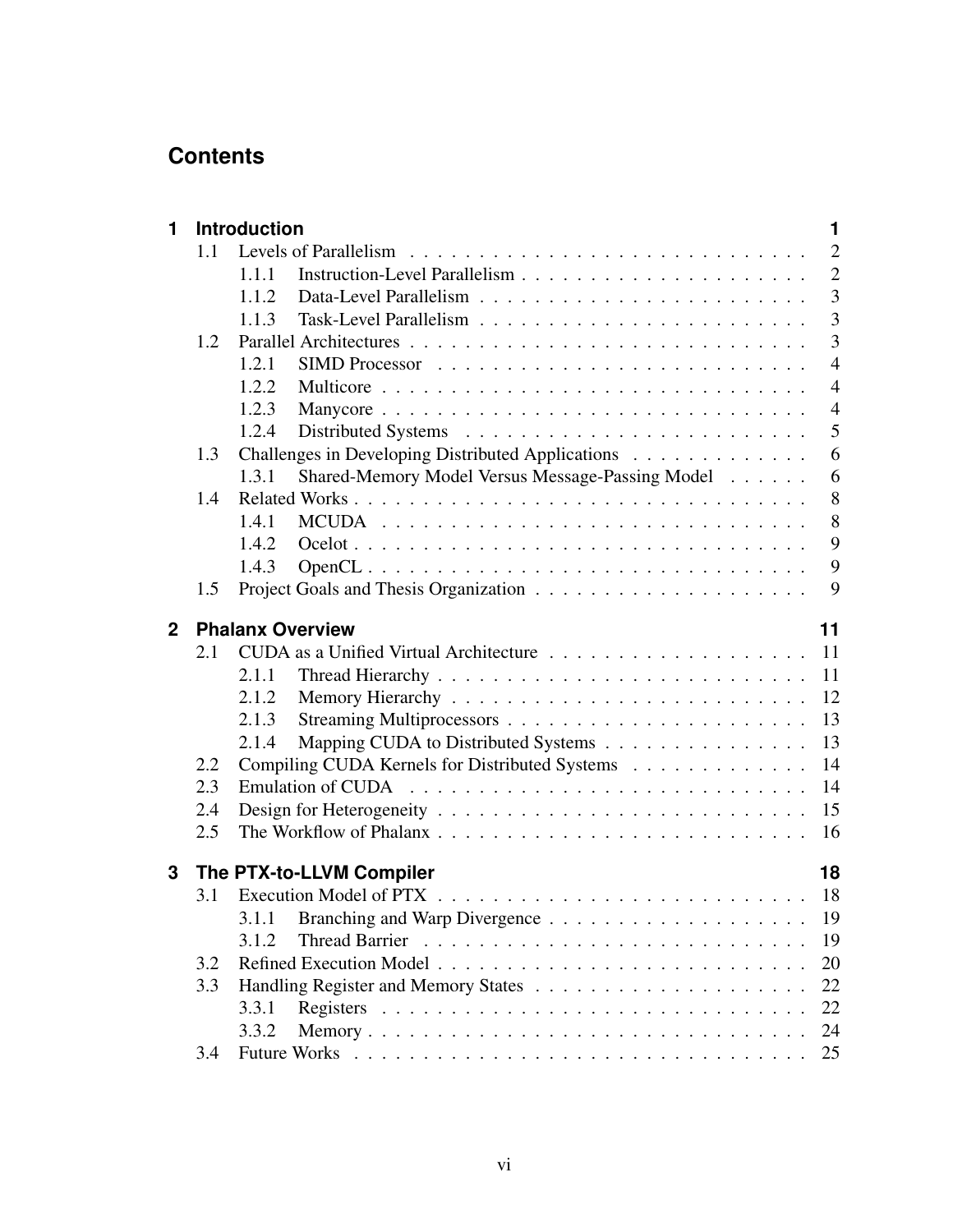| $\overline{\mathbf{4}}$ |     | <b>The Runtime System</b>                                                                                                   | 26 |
|-------------------------|-----|-----------------------------------------------------------------------------------------------------------------------------|----|
|                         | 4.1 |                                                                                                                             |    |
|                         | 4.2 |                                                                                                                             |    |
|                         | 4.3 |                                                                                                                             | 32 |
|                         |     | 4.3.1                                                                                                                       | 32 |
|                         |     | 4.3.2                                                                                                                       | 32 |
|                         |     | 4.3.3                                                                                                                       | 33 |
|                         |     | 4.3.4                                                                                                                       | 33 |
|                         | 4.4 |                                                                                                                             | 33 |
| 5                       |     | <b>The Memory System</b>                                                                                                    | 36 |
|                         | 5.1 |                                                                                                                             | 36 |
|                         |     | 5.1.1                                                                                                                       | 37 |
|                         |     | 5.1.2                                                                                                                       |    |
|                         | 5.2 |                                                                                                                             | 38 |
|                         | 5.3 |                                                                                                                             | 38 |
|                         | 5.4 |                                                                                                                             | 39 |
|                         |     | 5.4.1                                                                                                                       | 39 |
|                         |     | 5.4.2                                                                                                                       | 40 |
|                         |     | 5.4.3                                                                                                                       | 40 |
| 6                       |     | <b>Case Study: Matrix Multiplication</b>                                                                                    | 42 |
|                         | 6.1 |                                                                                                                             | 42 |
|                         | 6.2 |                                                                                                                             | 43 |
|                         | 6.3 |                                                                                                                             | 44 |
|                         | 6.4 |                                                                                                                             | 44 |
|                         | 6.5 |                                                                                                                             | 44 |
| $\overline{7}$          |     | <b>Case Study: NBody</b>                                                                                                    | 48 |
|                         | 7.1 |                                                                                                                             | 48 |
|                         | 7.2 |                                                                                                                             |    |
|                         | 73  | Benchmark<br>in de la carte de la carte de la carte de la carte de la carte de la carte de la carte de la carte de la carte | 49 |
|                         |     |                                                                                                                             |    |
| 8                       |     | <b>Conclusion and Future Works</b>                                                                                          | 52 |
|                         |     | <b>Bibliography</b>                                                                                                         | 54 |
|                         |     |                                                                                                                             |    |
|                         |     | A Source Listing for Case Studies                                                                                           | 56 |
|                         | A.1 |                                                                                                                             | 56 |
|                         |     |                                                                                                                             |    |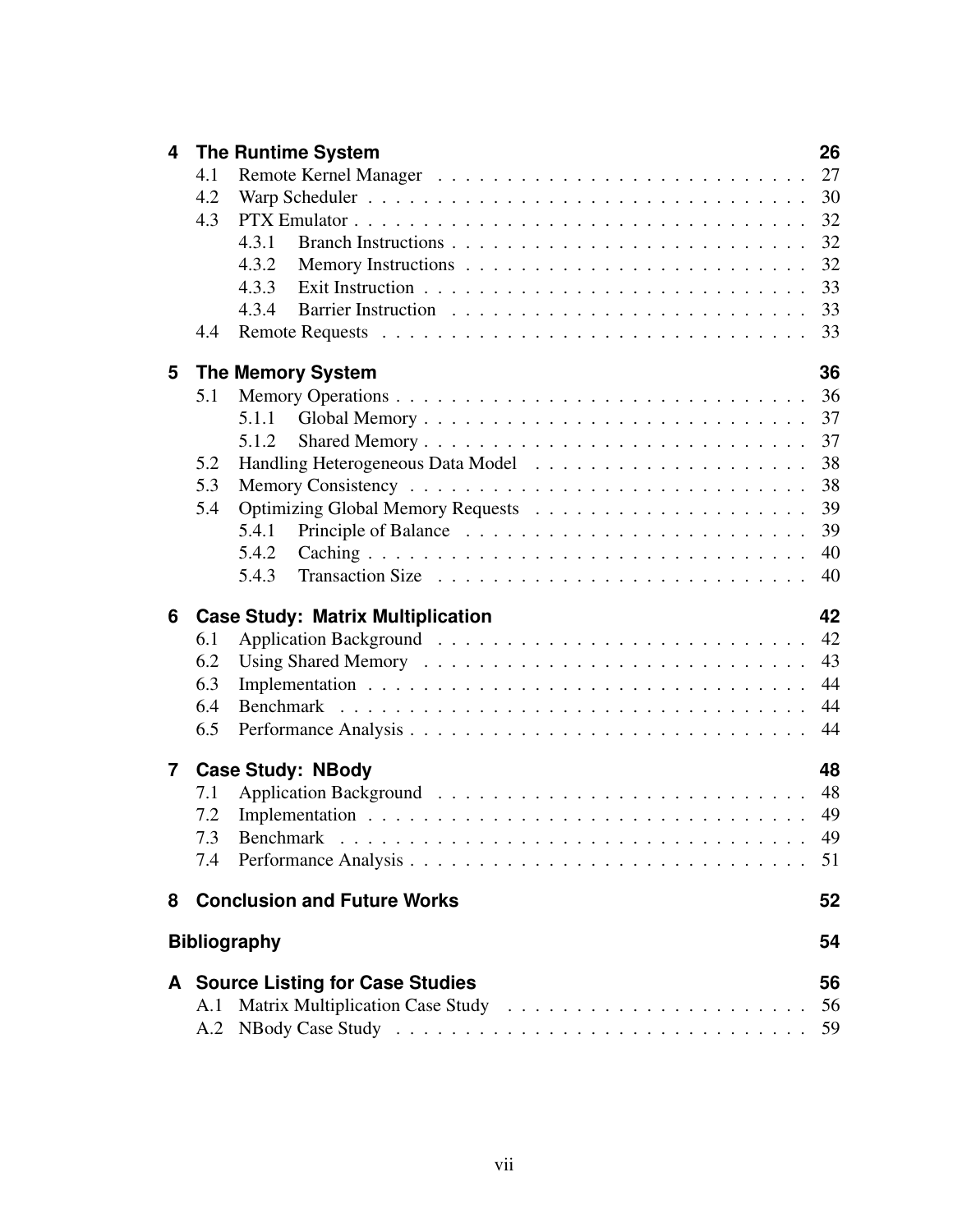# **List of Figures**

| 2.1.3 Logical structure of NVIDIA streaming multiprocessors. 13                                                     |  |
|---------------------------------------------------------------------------------------------------------------------|--|
| 2.1.4 Comparison of a GPU and a distributed system. 14                                                              |  |
|                                                                                                                     |  |
| 3.1.1 Execution of a warp. $\ldots \ldots \ldots \ldots \ldots \ldots \ldots \ldots \ldots \ldots \ldots \ldots$ 19 |  |
| 3.2.1 Sample separation of PTX kernel entry into subkernels. 20                                                     |  |
| 3.2.2 Control-flow graph of a sample subkernel function in LLVM-IR. 23                                              |  |
|                                                                                                                     |  |
|                                                                                                                     |  |
|                                                                                                                     |  |
|                                                                                                                     |  |
| 6.5.1 NBody benchmark: achieved compute throughput versus matrix size. 46                                           |  |
|                                                                                                                     |  |
|                                                                                                                     |  |
|                                                                                                                     |  |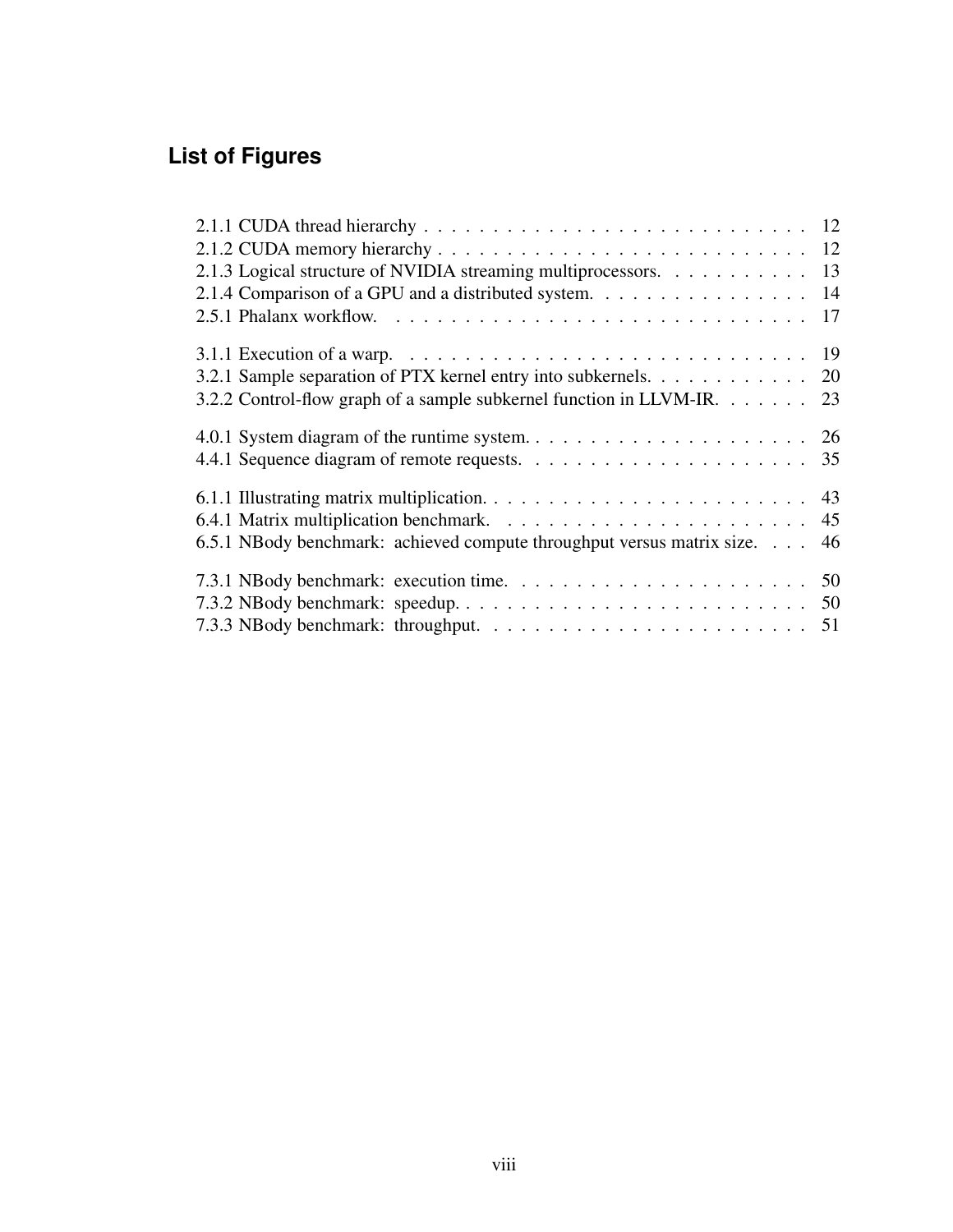# <span id="page-9-0"></span>**Chapter 1**

# **Introduction**

This thesis presents a new approach to programming a distributed heterogeneous system. Traditionally, high performance distributed applications use message-passing interface (MPI) for intercommunication among nodes. The difficulty to program MPI applications lies with its use of the message-passing model, which is less expressive than the shared-memory model. The new approach does not aim to replace MPI, but to hide all MPI specifics from the programmers. Therefore, programmers can program efficiently using the shared-memory model with the advantages of MPI.

This thesis focuses on the development of the *Phalanx* framework, which compiles compute unified device architecture (CUDA) kernels for parallel execution on multicore processors and distributed heterogeneous systems. Phalanx extends the virtual architecture of CUDA for MPI-based distributed applications. Together with the on-demand and dynamic allocation of compute resources provided by cloud computing, Phalanx allows CUDA kernels to scale from a manycore GPU to a massive distributed system consisting of hundreds of processors.

<span id="page-9-1"></span>This chapter provides a general background for the discussion of Phalanx. In the rest of this chapter, Sections [1.1](#page-9-1) and [1.2](#page-11-1) provide a brief discussion of different levels of parallelism and parallel architectures, respectively. Section [1.3](#page-14-0) discusses the challenges faced by distributed application programmers. Section [1.4](#page-16-0) presents several related projects that are leading the research in heterogeneous computing. Finally, Section [1.5](#page-17-1) states the goals of this project and explains the organization of this thesis.

1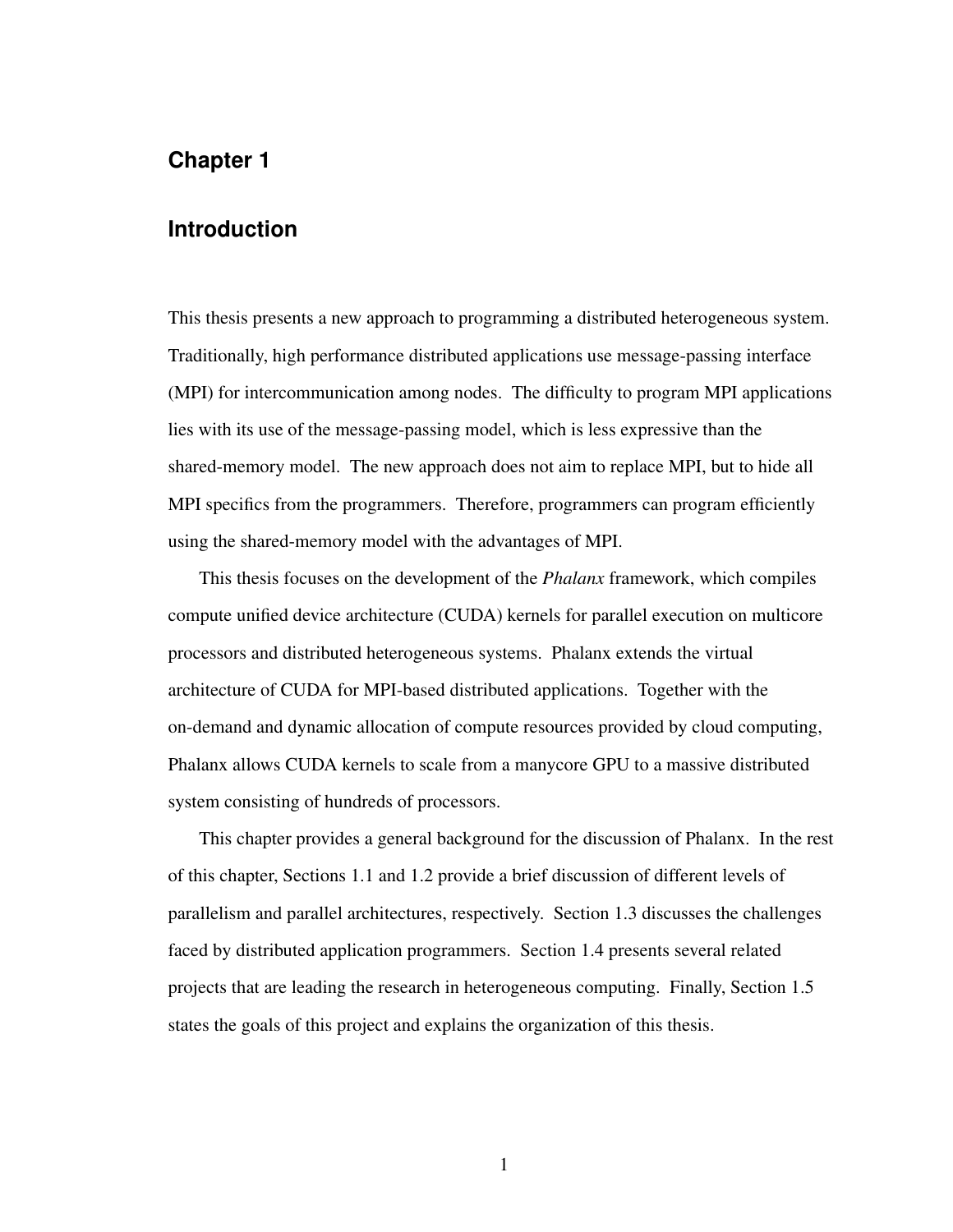# **1.1 Levels of Parallelism**

Traditionally, software developers have relied on the advances in hardware for higher performance. For years, the processor industry merely pushed for a higher clock rate to increase computational performance until the *power wall* was reached. The power wall represents a physical limitation of the CMOS technology. Power consumption increases exponentially with an increment in clock rate [\[1\]](#page-62-1). Since power is dissipated as heat, the temperature of a processor would rise to an unbearable level. To further improve the performance without increasing clock rate, processor designers began to exploit various forms of parallelism in computer programs.

The following subsections describe three levels of parallelism. The order of presentation indicates a growing reliance on programmer effort. The first level of parallelism can be automatically discovered by compilers and processors. The last level of parallelism requires explicit control by the programmer.

# <span id="page-10-0"></span>**1.1.1 Instruction-Level Parallelism**

With *instruction-level parallelism* (ILP), a processor executes data-independent instructions in a concurrent fashion. Patterson and Hennessy [\[2\]](#page-62-2) described the following techniques. *Pipelining* allows data-independent instructions to overlap in different stages of a processor datapath. S*uperscalar* implements multiple datapaths for data-independent instructions to execute in parallel. A more complex implementation uses *out-of-order* execution, which reorders the sequence of instructions to reduce data dependency among consecutive instructions.

<span id="page-10-1"></span>ILP is limited and further exploitation requires overly complicated logic in the processor. With an exponential growth of transistor count in processors predicted by Moore's Law, a more efficient use of transistors is needed [\[2\]](#page-62-2).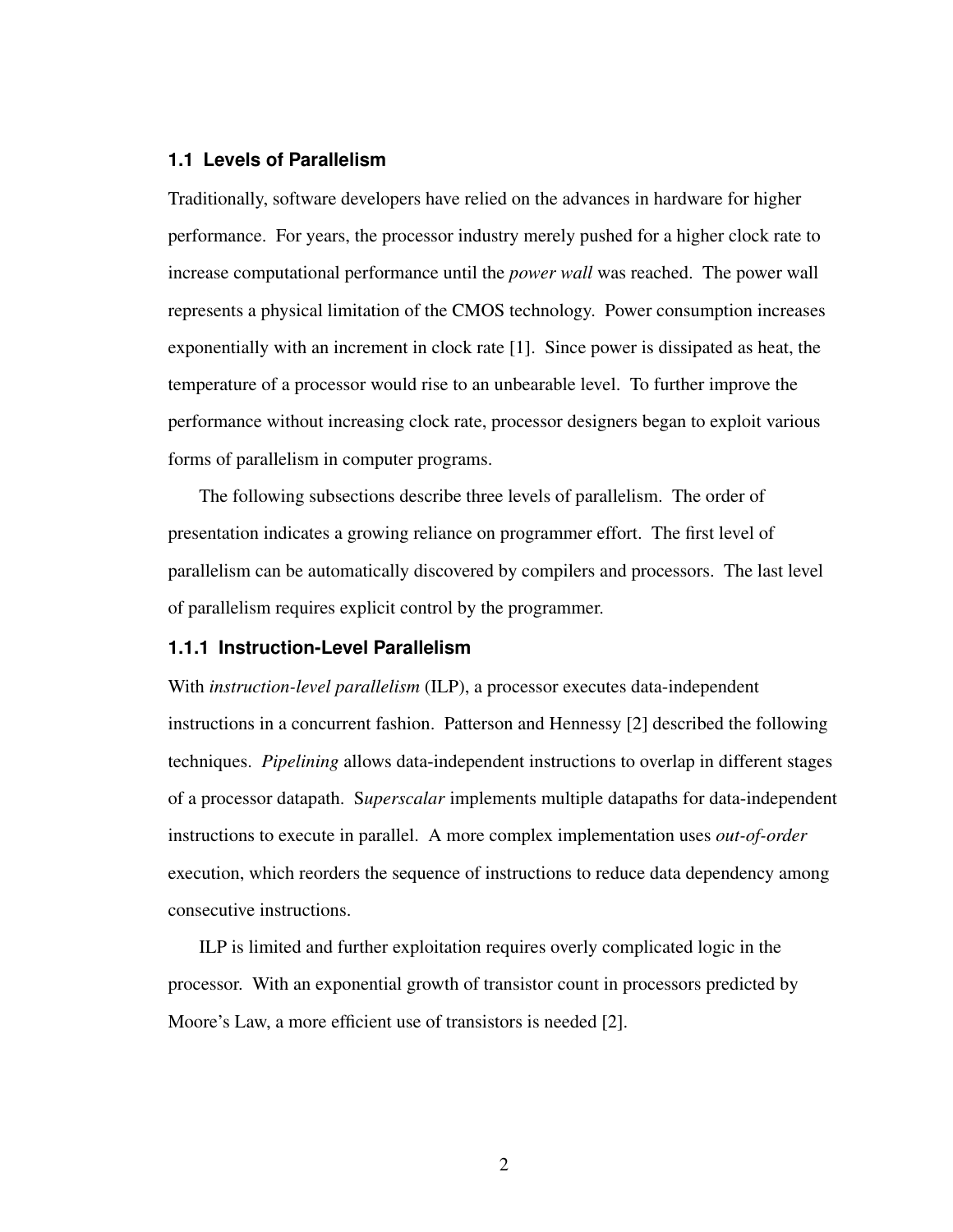# **1.1.2 Data-Level Parallelism**

With *data-level parallelism* (DLP), a processor exploits the scenario where the same instruction operates on a wide data set [\[3\]](#page-62-3). Such a scenario occurs frequently in loops where the same operation repeats for every element in an array. Processors usually implement vector instructions for DLP. Some compilers can automatically generate vector instructions from high-level source code, but explicit vectorization by a programmer will typically yield higher performance.

#### <span id="page-11-0"></span>**1.1.3 Task-Level Parallelism**

*Task-level parallelism* (TLP) is a coarsened version of ILP. Independent computing tasks can be executed in parallel. A task is usually represented by a thread. Each thread has an independent instruction stream. A multicore processor executes multiple threads in different processor cores. Multithreaded processors, such as Oracle UltraSparc and Intel Hyperthread processors, overlap instructions from multiple threads within a single processor by sharing processor resources [\[2\]](#page-62-2). When a thread engages in a long memory operation using the load-store units, other threads can execute in parallel using the arithmetic units.

# <span id="page-11-1"></span>**1.2 Parallel Architectures**

<span id="page-11-2"></span>Consisting of a combination of ILP, DLP and TLP, a modern parallel architecture is both massive and complex. As noted by Gebali [\[3\]](#page-62-3), it is difficult to precisely categorize parallel architectures using Flynn's Taxonomy, which divides computer systems according to the organization of instruction and data streams. Some parallel architectures exist on a single silicon die. Some exist as a group of networked machines. The following categorization is based on that of Gebali [\[3\]](#page-62-3).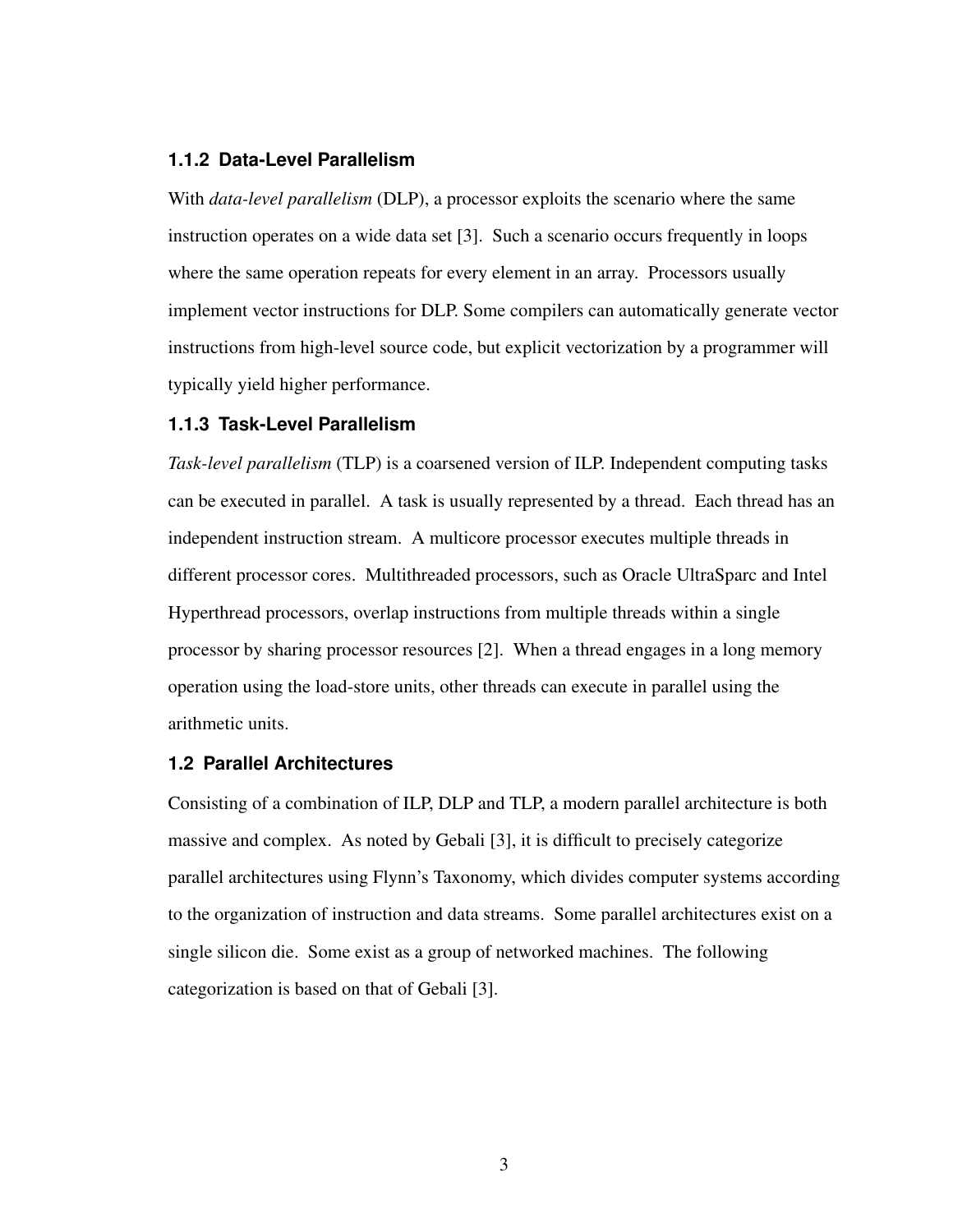#### **1.2.1 SIMD Processor**

single-instruction multiple-data (SIMD) processors are common in commodity computers because adding support for SIMD instructions to scalar processors is relatively easy [\[4,](#page-62-4) [3\]](#page-62-3). Almost all modern Intel processors contain the MMX and SSE multimedia extensions, supporting up to 128-bits of vector data. Intel recently released the SandyBridge architecture with *advanced vector execution* (AVX), extending the vector width to 256-bits.

Pattern and Hennessy [\[4\]](#page-62-4) explained how SIMD instructions can reduce the time to fetch, decode, and execute. A SIMD instruction performs multiple parallel operations in one cycle, replacing 2-8 scalar instructions. With 256-bit vectors, a single SIMD instruction can execute 8 parallel single precision floating-point operations.

# <span id="page-12-0"></span>**1.2.2 Multicore**

Multicore processors execute multiple threads in different execution cores. Explicit task division is required to use the capability of multicore processors. Determining the granularity of tasks is not easy. If a program has a fine-grain TLP, the overhead due to communication and synchronization could affect the performance of the program significantly. Some on-going projects aim to perform automatic scheduling of tasks. For instance, *StreamIT* [\[5\]](#page-62-5) is a domain-specific language that allows programmers to describe the data-flow of a program. Its compiler converts data-flow descriptions into parallel tasks. However, the difference in the programming model creates a steep learning curve for programmers.

#### <span id="page-12-1"></span>**1.2.3 Manycore**

*Manycore* architectures, such as NVIDIA CUDA, combine DLP and TLP in a massive manner. Using thousands of parallel threads, a NVIDIA CUDA-enabled *graphical processing unit* (GPU) acts as an accelerator for the CPU. In the past, the design of GPUs

4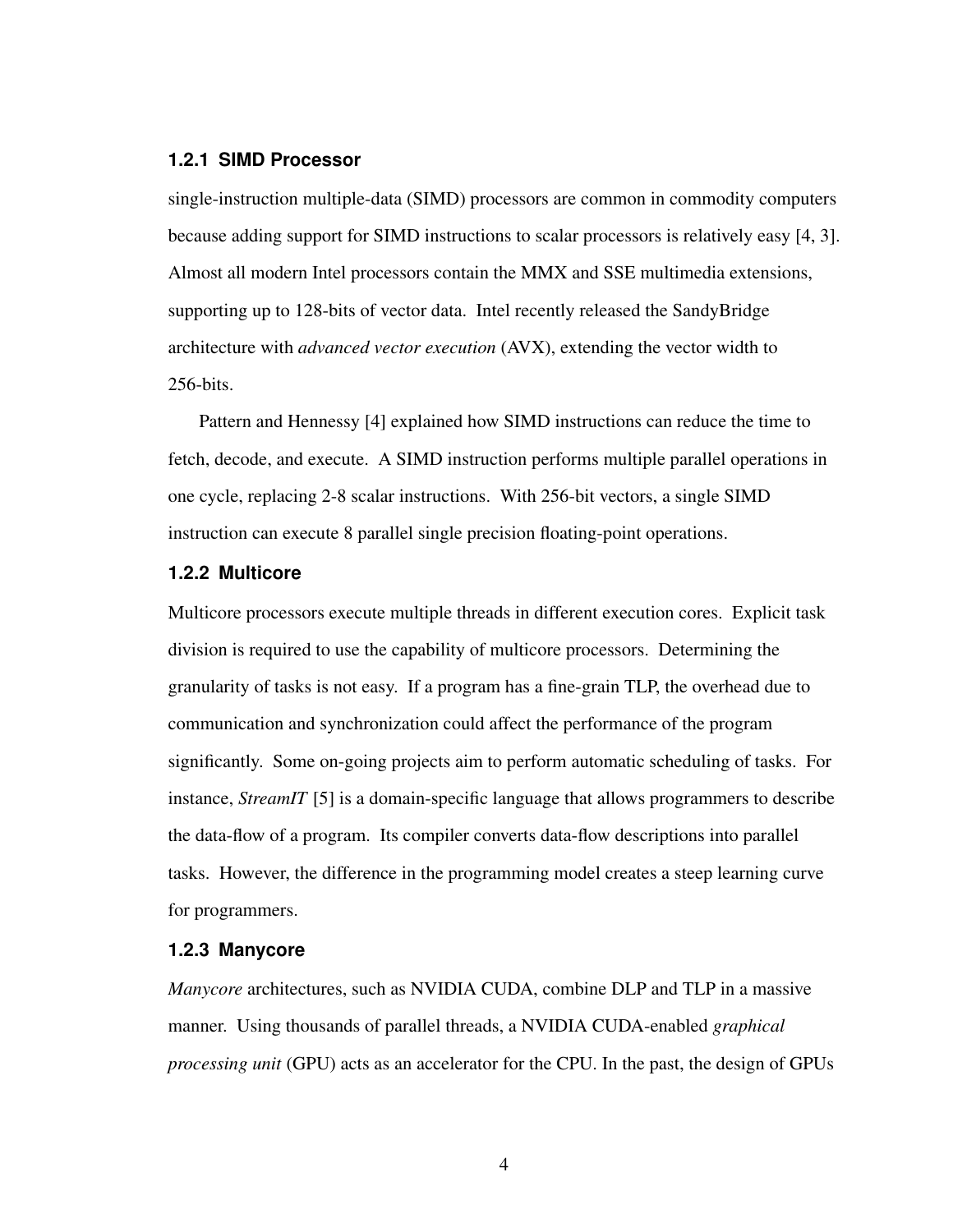exploited the high degree of DLP in computer vision applications. With the introduction of CUDA, GPUs can now support general-purpose applications. More applications can benefit from the high computation and memory throughput of these general-purpose GPUs (GPGPUs).

GPUs execute specially compiled programs called *kernels*. To invoke a CUDA kernel, the CPU transfers the kernel and all depending data to the GPU. During the kernel execution, the CPU is free to compute other tasks. When the kernel computation has been completed, the CPU retrieves the results from the memory on the GPU.

#### <span id="page-13-0"></span>**1.2.4 Distributed Systems**

Gebali [\[3\]](#page-62-3) described two kinds of distributed systems. A *cluster* system consists of interconnected computers over a *local-area network* (LAN). These computers are often identical. A compute *grid* consists of interconnected computers over a *wide-area network* (WAN). Computers in a grid are often heterogeneous, consisting of different processor architectures, operating systems, and data models. Distributed systems are suitable for coarse grain parallelism because the communication overhead can be significant.

Communication among nodes in a distributed system usually uses message-passing interface (MPI). MPI [\[6\]](#page-62-6) is a standardized *application programming interface* (API) that provides a high performance messaging facility for high level languages. It is scalable. It supports parallel computing in shared-memory multiprocessors, clusters and massive compute grids. It is also portable. OpenMPI [\[7,](#page-62-7) [8\]](#page-62-8) is a notable open-source effort that combines technologies from multiple MPI implementations and strongly support for heterogeneous processors, operating systems (OSs), and networks.

Cloud computing is a form of grid computing [\[3\]](#page-62-3). *Amazon Elastic Compute Cloud*  $(EC2)^1$  $(EC2)^1$  supports both CPU and GPU instances. Users can instantly deploy a heterogeneous compute grid with no installation cost. Cloud services supply compute

<span id="page-13-1"></span><sup>1</sup>http://aws.amazon.com/ec2/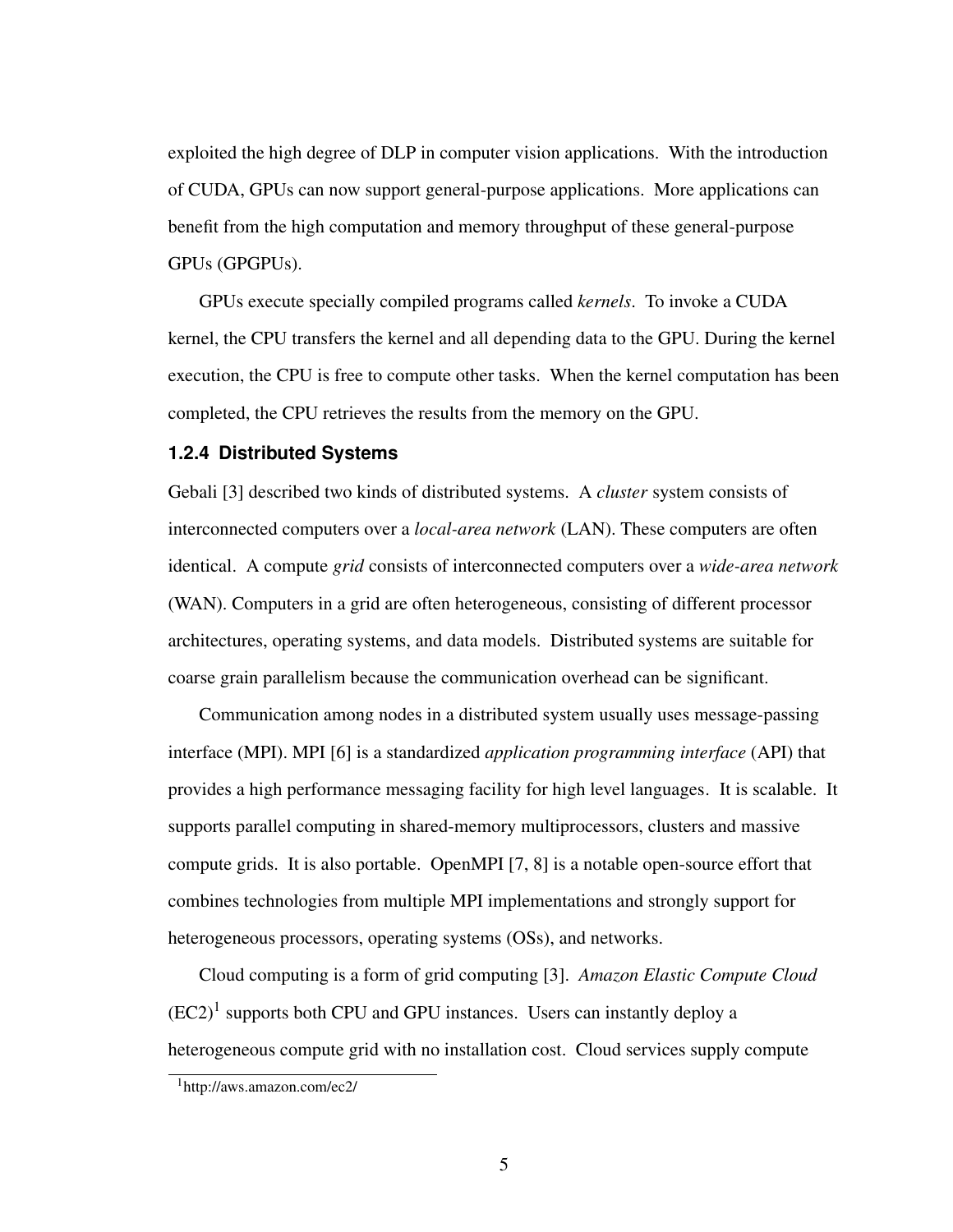resources as utilities, so that users pay only for their usage. Cloud computing provides a new possibility for affordable supercomputing.

# <span id="page-14-0"></span>**1.3 Challenges in Developing Distributed Applications**

Computing resources are available for building distributed heterogeneous systems at low costs, but challenges remain in the software development for such systems. A major problem lies in the programming model. Programmers are familiar with the shared-memory model, which is used by most of the popular programming languages, including C/C++, JAVA, and FORTRAN. MPI uses the message-passing model, which expresses data movements in messaging events, such as send and receive. The following presents a comparison between the shared-memory model and the message-passing model.

# <span id="page-14-1"></span>**1.3.1 Shared-Memory Model Versus Message-Passing Model**

The shared-memory model and the message-passing model each have advantages for different parallel programming patterns. For complex and dynamic data movements, the shared-memory model is more expressive, whereas the message-passing model requires custom message composition to describe each data movement. For synchronization, the shared-memory model requires explicit control through the use of barriers and memory fences, whereas synchronization in the message-passing model is implicitly defined by simple send and receive events.

<span id="page-14-2"></span>Listing 1.1: A C-like pseudocode demonstrating a parallel counter increment using the shared-memory model.

| $int$ shared Counter = 0; // shared by all threads |                |
|----------------------------------------------------|----------------|
| int local Var; //local to thread                   | $2^{1}$        |
| // obtain mutex lock on shared Counter             | 3              |
| lock(sharedCounter);                               | $\overline{4}$ |
| $localVar = sharedCounter;$ //read sharedCounter   | 5              |
| $localVar += 1;$ //increment $local data$          | 6              |
| shared Counter = $localVar$ ; //modify shared data | $\tau$         |
| //release mutex lock on sharedCounter              | 8              |
|                                                    |                |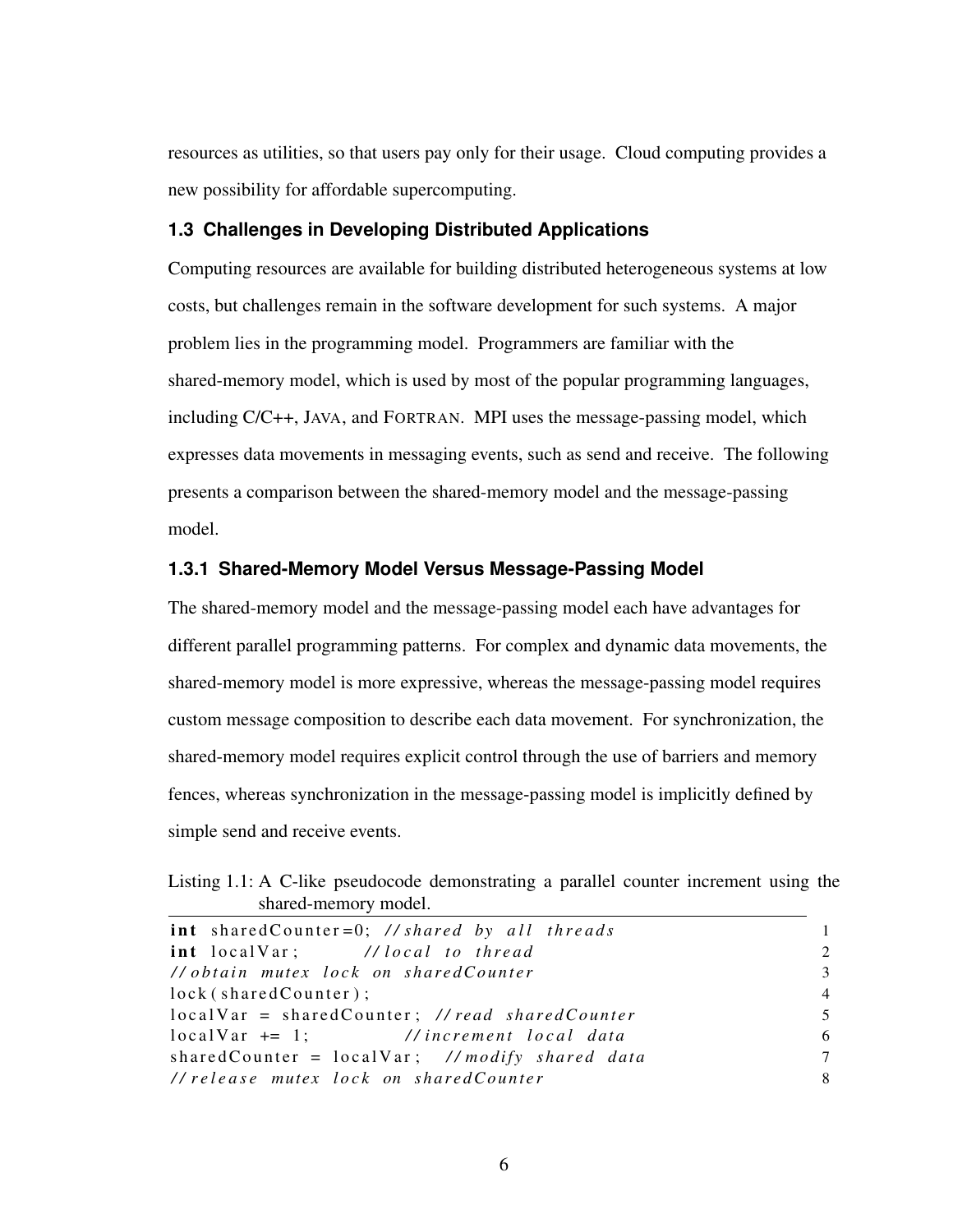| unlock(sharedCounter);                 |  |
|----------------------------------------|--|
| //ensure all threads see the new value |  |
| $memoryfence()$ ;                      |  |

<span id="page-15-0"></span>Listing 1.2: A C-like pseudocode demonstrating a parallel counter increment using the message-passing model.

| $\frac{1}{\text{I}}$ assume a 10 nodes ring                   |                |
|---------------------------------------------------------------|----------------|
| // the host node is node $-0$                                 |                |
| // the last node is node $-9$                                 | 3              |
| int counter;                                                  | $\overline{4}$ |
| $\textbf{if} \text{ (nodeID==0)} \} // \text{ the host node}$ | 5              |
| $counter = 1$ ;                                               | 6              |
| send (counter, 1); // sends to node-1                         |                |
| recy(counter, 9); // receive from node-9                      | 8              |
| $\}$ else $\frac{1}{\sqrt{}$ other worker nodes               | 9              |
| recv(counter, (nodeID-1)%10); //receive from previous node    | 10             |
| $count+=1$ :                                                  | 11             |
| send (count, $(nodeID+1)\%10)$ ; //send to the next node      | 12             |
|                                                               | 13             |

Listing [1.1](#page-14-2) shows a pseudocode for performing counter increments in parallel fashion using the shared-memory model. Explicit use of locks and memory fences is necessary to ensure data consistency. Listing [1.2](#page-15-0) shows a similar pseudocode using the memory-passing model. Unlike the shared-memory model, each node has a separate address-space. The nodes form a ring topology. Each node adds to the *counter* variable and passes the variable to the next node.

Kumar *et al*. [\[9\]](#page-62-9) claimed that the divide-and-conqueur pattern is easier to map onto the shared-memory model. The message-passing model offers a better task isolation and easier validation. Despite the shared-memory model being more expressive, the error-prone nature of explicit synchronization and unclear task isolation can cause difficulty in software verification and maintenance. The message-passing model is more suitable for the following reasons. First, tasks are naturally isolated in different processes. Second, race conditions are impossible with the separation of address-space.

However, the message-passing model adds additional complexity in

7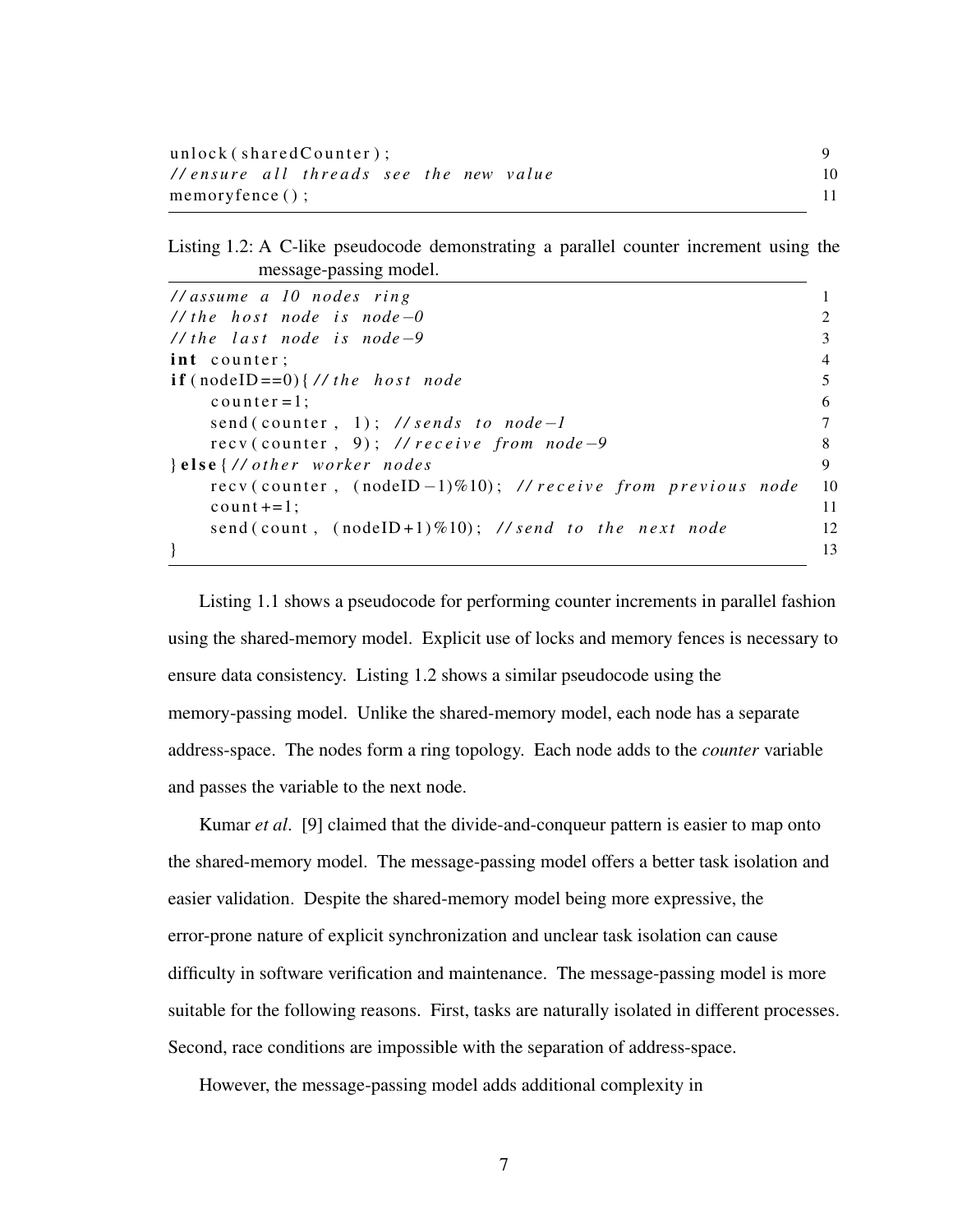performance-critical situations. How long a synchronous receive event must wait for its corresponding send event is unclear. The processor remains idle when waiting for message events. In MPI, asynchronous messaging can reduce idle time by overlapping computations, but it requires explicit synchronization and management. Asynchronous messaging increases the overall complexity of a program.

While caching in the shared-memory model is often automatic, the message-passing model requires programmers to adjust program design and message composition to account for data locality. Due to the overhead of each message, coalescing data transfer can reduce the number of messages, thereby improving network utilization. The network bandwidth is often lower than the computing throughput. Without efficient use of network resources, a message-passing application can easily become I/O bounded.

# <span id="page-16-0"></span>**1.4 Related Works**

This section briefly introduces three related projects that are leading the research in heterogeneous computing.

#### <span id="page-16-1"></span>**1.4.1 MCUDA**

Stratton et al. [\[10\]](#page-62-10) described a source-to-source compilation framework called MCUDA for translating CUDA-C source code into multithreaded ANSI-C programs. MCUDA decomposes CUDA kernels at synchronization points and encloses the resulting subkernels with a loop that iterates over all threads. Each subkernel loop can be compiled into a SIMD loop for efficient execution on CPUs.

<span id="page-16-2"></span>In contrast, Phalanx compiles at the PTX-level. Any high level language that can be lowered to PTX can be used in Phalanx.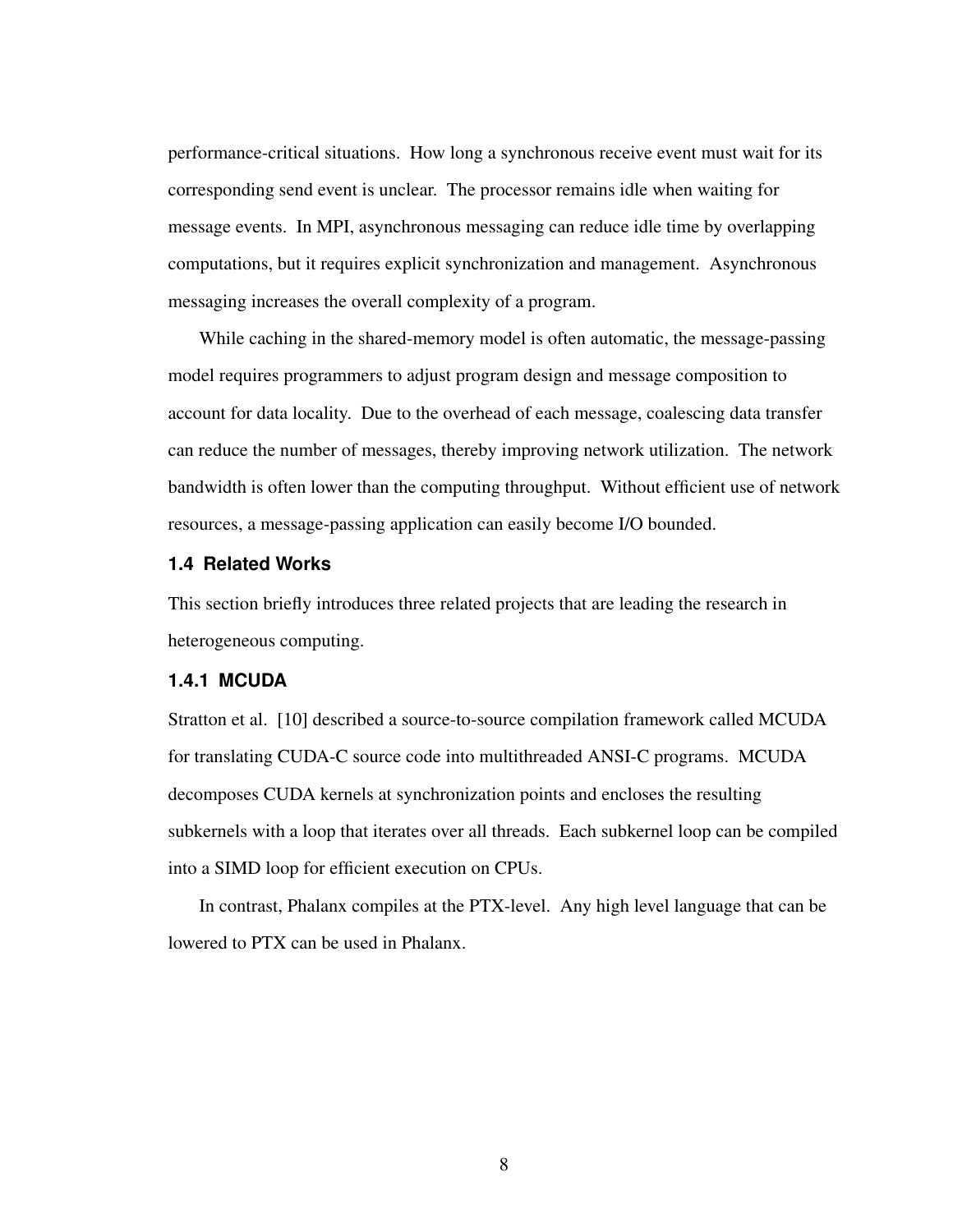# **1.4.2 Ocelot**

Ocelot $2$  is a large research project from the School of Electrical and Computer Engineering, Georgia Institute of Technology. Diamos *et al.* [\[11\]](#page-62-11) described Ocelot as a dynamic compilation framework for CUDA and an opensource CUDA runtime. It can just-in-time recompile CUDA kernels for execution on NVIDIA GPUs, AMD GPUs and x86 CPUs. Ocelot uses a series of complex analysis to transform PTX for CPU execution. Ocelot facilitates the research of GPU computing by providing debugging, analysis and monitoring frameworks for CUDA kernels. A recently added feature allows remote machines to emulate GPUs. Comparing with Ocelot, Phalanx distributes the computation of a kernel across multiple machines. Ocelot offloads a kernel execution to a remote machine.

# <span id="page-17-0"></span>**1.4.3 OpenCL**

OpenCL (open computing language) $3$  is a parallel programming language that focuses in portability across heterogeneous devices. With OpenCL, programmers can write portable parallel programs. OpenCL programs execute on handheld devices, personal computers, and servers. Khronos Group maintains an open standard for OpenCL. Hardware support relies on individual vendors to provide implementations for specific devices.

Phalanx can execute program written in OpenCL by lowering OpenCL to PTX. NVIDIA officially supports the compilation of OpenCL to  $PTX<sup>4</sup>$  $PTX<sup>4</sup>$  $PTX<sup>4</sup>$ .

#### <span id="page-17-1"></span>**1.5 Project Goals and Thesis Organization**

Heterogeneous computing is an on-going research. Phalanx introduces a new approach by combining CUDA and MPI. Phalanx aims to simplify the application development for distributed heterogeneous systems, so that individuals and businesses can easily leverage

<span id="page-17-2"></span><sup>2</sup>http://gpuocelot.gatech.edu

<span id="page-17-3"></span><sup>3</sup>http://www.khronos.org/opencl/

<span id="page-17-4"></span><sup>4</sup>http://developer.nvidia.com/opencl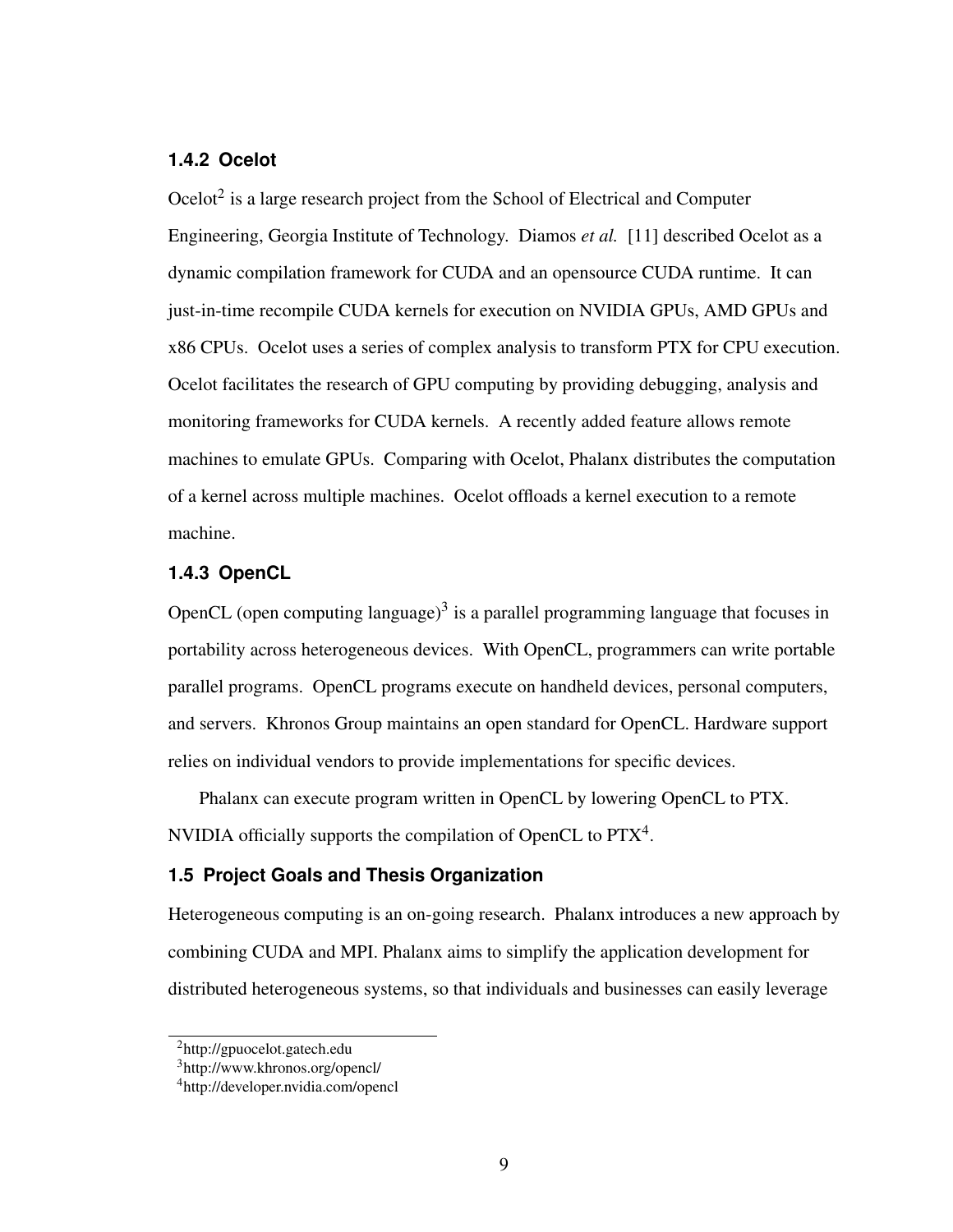the highly available and affordable compute resources provided by cloud services. Phalanx compiles CUDA kernels for executing on distributed systems. Heterogeneous support is currently limited to different CPU architectures. GPU support is possible, but it is left for future works. Phalanx achieves its goal by implementing:

- a shared-memory model for programming distributed systems;
- a unified virtual architecture that scales across heterogeneous systems; and,
- a runtime system that implements the unified virtual architecture on distributed systems.

The rest of this thesis discusses the Phalanx framework in details. Providing an overall description of Phalanx, Chapter [2](#page-19-0) introduces its functions, major components and the development tasks. Chapters [3,](#page-26-0) [4](#page-34-0) and [5](#page-44-0) explain the details of the PTX-to-LLVM compiler, the runtime system and the memory system, respectively. Chapters [6](#page-50-0) and [7](#page-56-0) present two application case studies. Finally, Chapter [8](#page-60-0) concludes the thesis.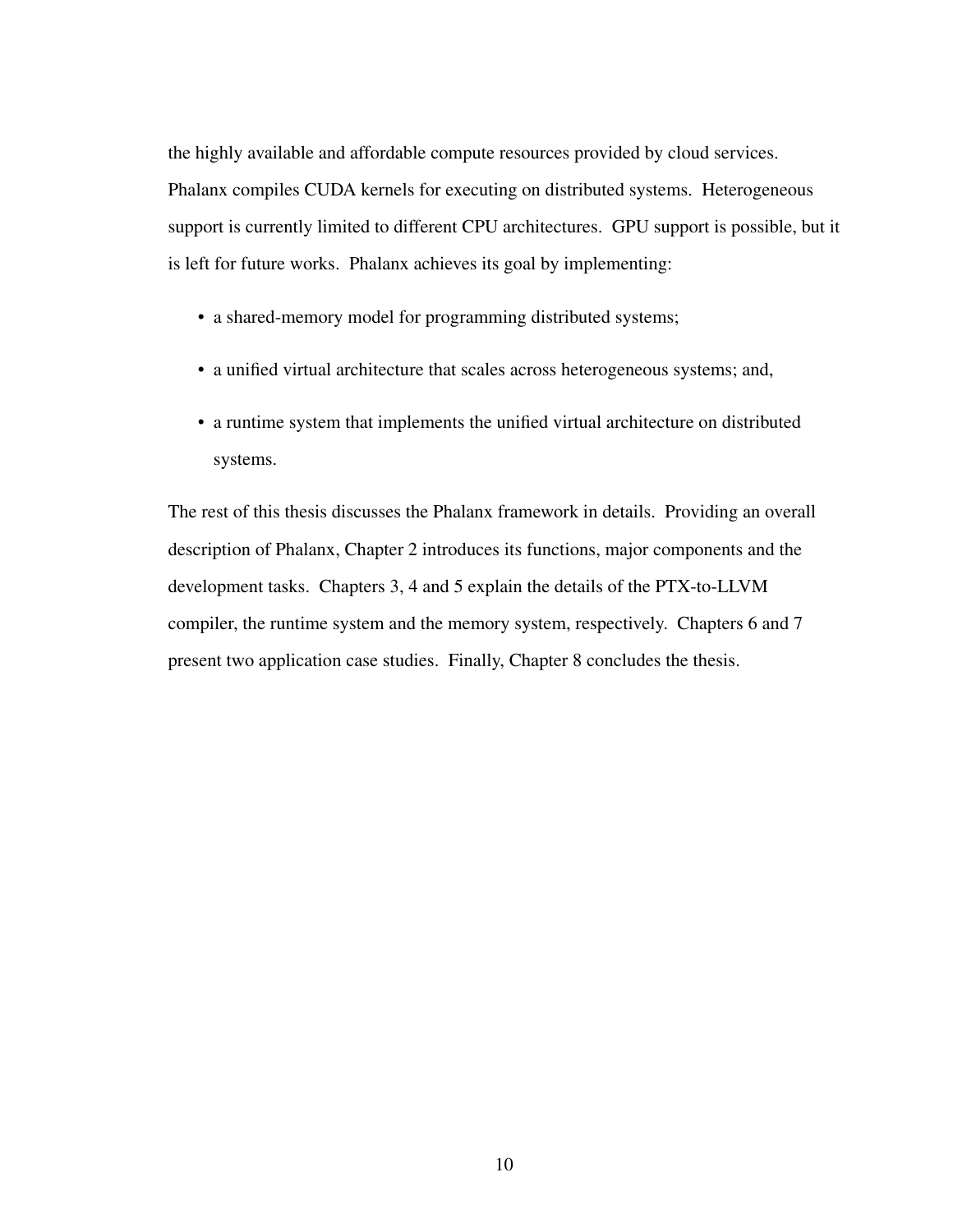# <span id="page-19-0"></span>**Chapter 2**

# **Phalanx Overview**

The Phalanx framework uses CUDA as a unified virtual architecture. It consists of the following components:

- 1. a compiler for translating CUDA kernel definitions for CPU backends;
- 2. a runtime system that emulates CUDA for distributed systems; and,
- 3. a memory system that handles intercommunication among nodes in the distributed systems.

These components are discussed in details in the following chapters. Chapter [3](#page-26-0) discusses the PTX-to-LLVM compiler. Chapter [4](#page-34-0) discusses the runtime system. The memory system, which is part of the runtime system, is discussed separately in Chapter [5.](#page-44-0)

# <span id="page-19-1"></span>**2.1 CUDA as a Unified Virtual Architecture**

Phalanx extends CUDA for distributed heterogeneous systems. CUDA is a proprietary virtual architecture and programming model for NVIDIA GPGPUs (general-purpose graphical processing units). CUDA combines the expressiveness of the shared-memory model and the clear isolation of the message-passing model through its thread and memory hierarchies.

## <span id="page-19-2"></span>**2.1.1 Thread Hierarchy**

CUDA has a thread hierarchy that facilitates the decomposition of an application into a set of parallel tasks. Figure *[2.1.2](#page-20-2)* illustrates the thread hierarchy. When a CUDA *kernel* launches, a *grid* is allocated in the GPU context. The relation between a kernel and a grid is similar to the relation between a program and a process. A grid is an executing instance

11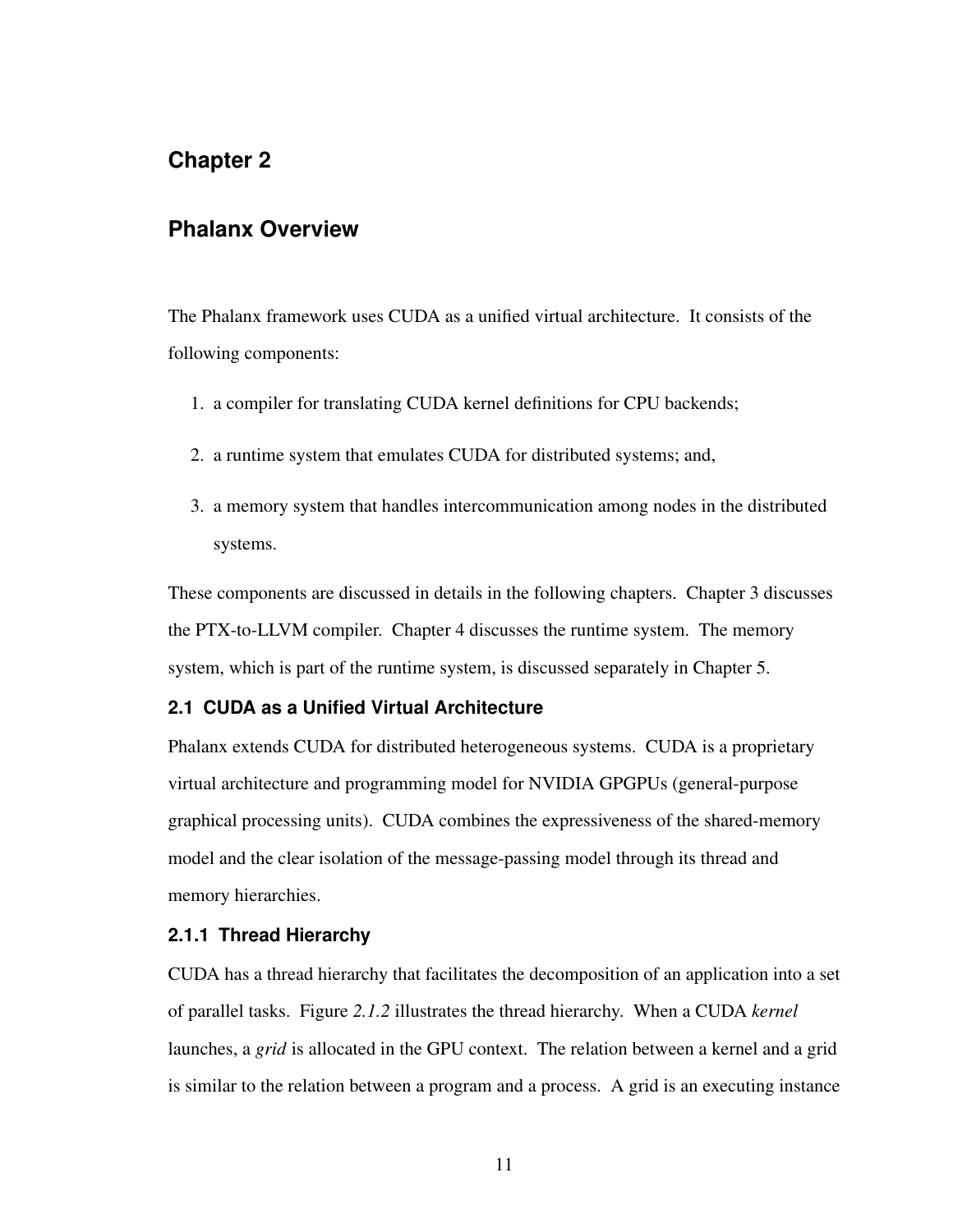<span id="page-20-1"></span>

Figure 2.1.1: CUDA thread hierarchy [\[12\]](#page-63-0).

<span id="page-20-2"></span>

Figure 2.1.2: CUDA memory hierarchy and its relation with the thread hierarchy [\[12\]](#page-63-0).

of a kernel. A grid consists a set of *blocks*, also known as *Cooperative Threads Arrays* (CTAs). Each block defines an independent task that executes in TLP fashion. Intercommunication among blocks is not possible because the execution order for blocks is not strictly defined. *Threads* in a block can cooperate in DLP fashion.

Each thread executes the kernel once. Two new keywords, *blockIdx* and *threadIdx*, uniquely identify each block in a grid and each thread in a block. These identifications are generally used for task division, allowing the kernel to assign different tasks for different threads.

# <span id="page-20-0"></span>**2.1.2 Memory Hierarchy**

The CUDA memory hierarchy corresponds to the thread hierarchy as depicted in Figure [2.1.2.](#page-20-2) Each thread has access to a private *local memory* for storing large data that does not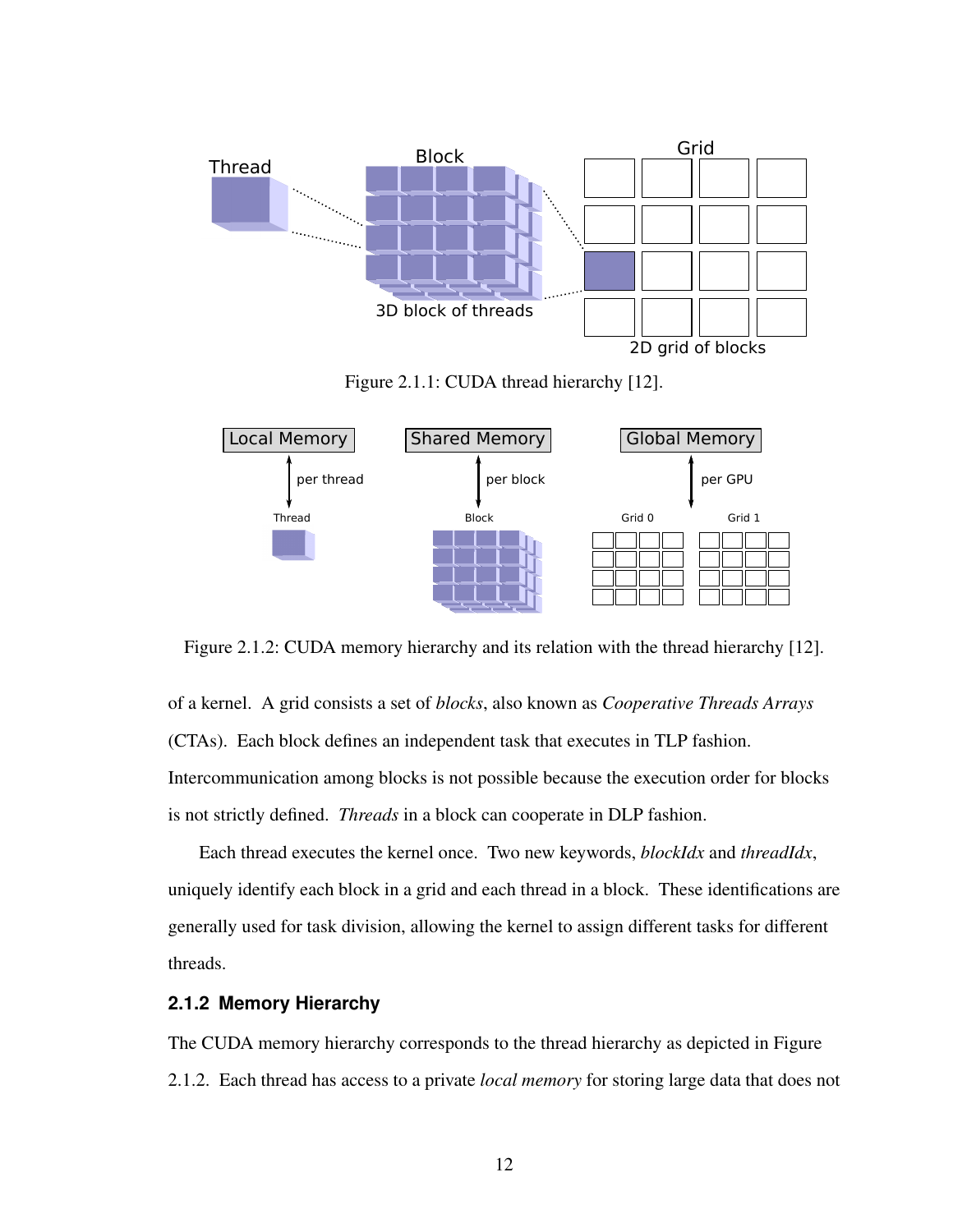

Streaming Multiprocessor

<span id="page-21-2"></span>Figure 2.1.3: Logical structure of NVIDIA streaming multiprocessors of compute capability 1.x [\[13\]](#page-63-1).

fit into its *registers*. All threads in a block have access to a *shared memory*, which is private to the block, to cooperate on a computation. *Global memory* is visible to all threads. The CPU host can only access the global memory. Therefore, parameters and data used by a kernel are initially located in the global memory.

### <span id="page-21-0"></span>**2.1.3 Streaming Multiprocessors**

The thread and memory hierarchies are mapped onto *streaming multiprocessors* (SMs) on a GPU. A SM basically contains a set of processor cores and a shared memory (see Figure [2.1.3\)](#page-21-2). Each SM can concurrently execute multiple blocks if registers and shared memory are sufficient. Logically, all threads are executed in parallel. Physically, threads are executed in *warps*, which are groups of 32 threads. A *warp scheduler* on the SM selects and executes a warp at every issuing cycle. Multiple cores execute the same instruction for different threads in a warp. This execution model is called *single-instruction multiple-threads* (SIMT). Whenever a warp engages in a high latency operation, the warp scheduler can switch to another warp for efficient use of issuing cycles [\[13\]](#page-63-1).

# <span id="page-21-1"></span>**2.1.4 Mapping CUDA to Distributed Systems**

The thread and memory hierarchy can be easily mapped onto a distributed system. Figure [2.1.4](#page-22-2) compares the system diagram of a GPU to a distributed system to show the similarities between them. The *host* in the distributed system represents a machine that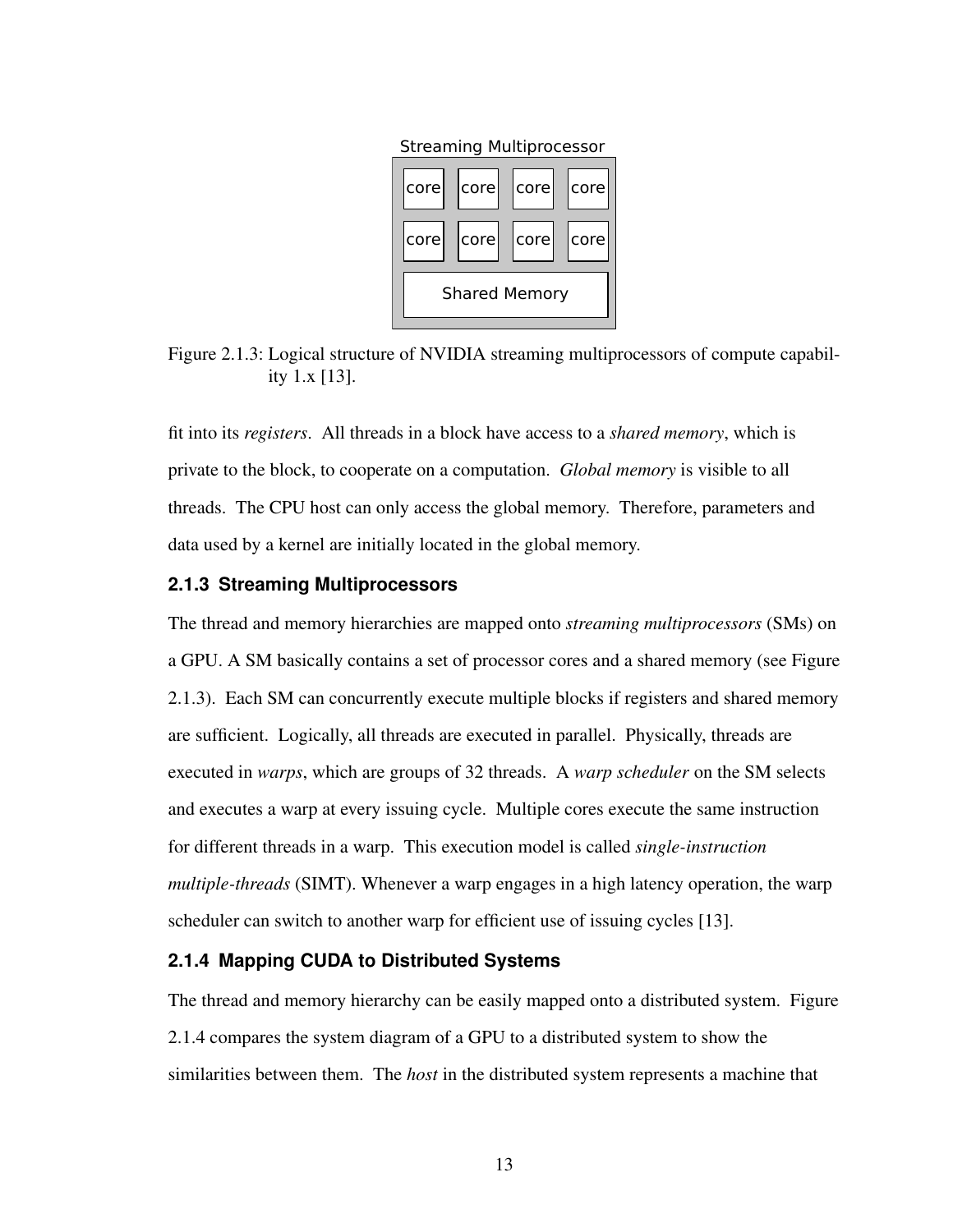<span id="page-22-2"></span>

Figure 2.1.4: Comparison of a GPU (left) and a distributed system (right).

initiates a kernel execution. Each *compute unit* (CU) can represent a machine or a processor. The network can be the interconnection on a motherboard or an Ethernet network.

In Phalanx, each CU performs the work of a SM in a smaller scale. A CU computes a block at a time. Messaging between the CUs and the host uses MPI. The support for different types of network depends on the installed MPI implementation. For instance, OpenMPI supports shared memory multiprocessors, Ethernet, InfiniBand, and Myrinet [\[7\]](#page-62-7).

# <span id="page-22-0"></span>**2.2 Compiling CUDA Kernels for Distributed Systems**

To execute CUDA kernels in a distributed system, a *PTX-to-LLVM compiler* translates CUDA kernels at the PTX level. PTX (parallel thread execution) is a virtual instruction set for CUDA. PTX is portable across current and future generations of GPU [\[12\]](#page-63-0). Compiling at the PTX level allows programmers to select any high-level programming languages that can be reduced to PTX. NVIDIA officially supports C/C++, FORTRAN, and OpenCL. Chapter [3](#page-26-0) discusses the PTX-to-LLVM compiler in detail.

# <span id="page-22-1"></span>**2.3 Emulation of CUDA**

The virtual architecture of CUDA cannot be directly mapped onto a distributed system. Also, not all PTX instructions can be mapped to CPU instructions. The Phalanx runtime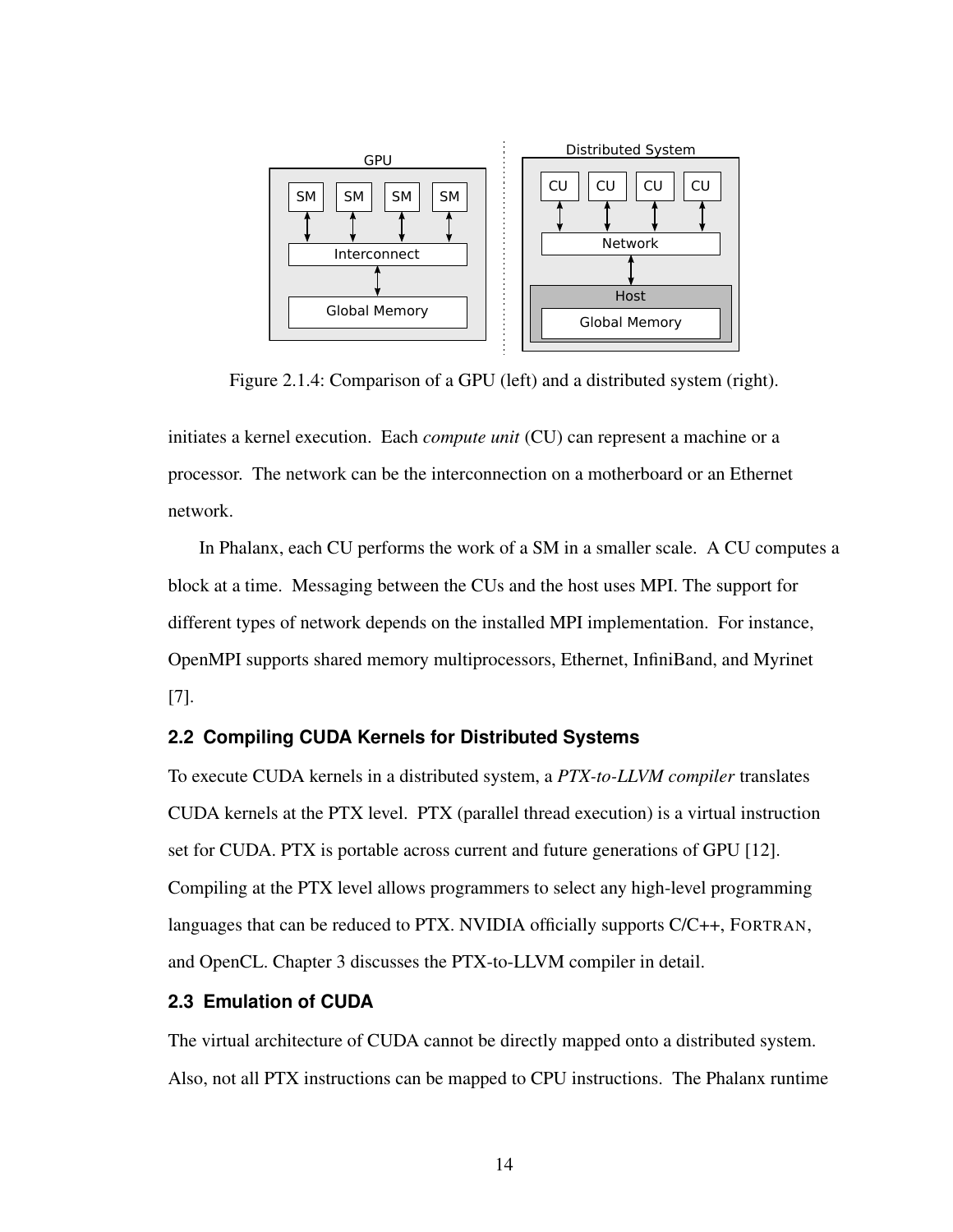system emulates the scheduling of blocks onto CUs and the operation of some PTX instructions. Chapter [4](#page-34-0) discusses the runtime system. Although the memory system is part of the runtime system, it is discussed separately in Chapter [5](#page-44-0) due to its complexity.

# <span id="page-23-0"></span>**2.4 Design for Heterogeneity**

Phalanx has a portable design to ensure support for heterogeneity. Phalanx supports heterogeneity for different CPU architectures, operating systems and data-models. The PTX-to-LLVM compiler and the runtime system are written using Python and C++, respectively.

MPI provides messaging functionality in an abstract API. Different MPI implementations support a different set of system configuration. For instance, OpenMPI support nodes of mix architectures. The case studies in Chapters [6](#page-50-0) and [7](#page-56-0) use a cluster of x86-32 and x86-64 machines.

Phalanx relies on LLVM (low-level virtual machine) $<sup>1</sup>$  $<sup>1</sup>$  $<sup>1</sup>$  for heterogeneous code</sup> generation. First described by Lattner [\[14\]](#page-63-2), LLVM is a compiler infrastructure that uses multi-stage optimization. LLVM accepts a low-level intermediate representation (LLVM-IR) that uses a virtual instruction set in *static single assignment* (SSA) form. Now, LLVM is an umbrella project consisting of many advanced optimization algorithms, language frontends and code generation backends. The code generation backends can transform LLVM-IR into the corresponding instruction set for a wide range of CPU architectures, including x86, ARM, MIPS, Sparc, and PowerPC. An experimental PTX backend has been added recently. In the future, Phalanx can use this new feature to implement CPU and GPU heterogeneity.

<span id="page-23-2"></span><span id="page-23-1"></span><sup>1</sup>http://llvm.org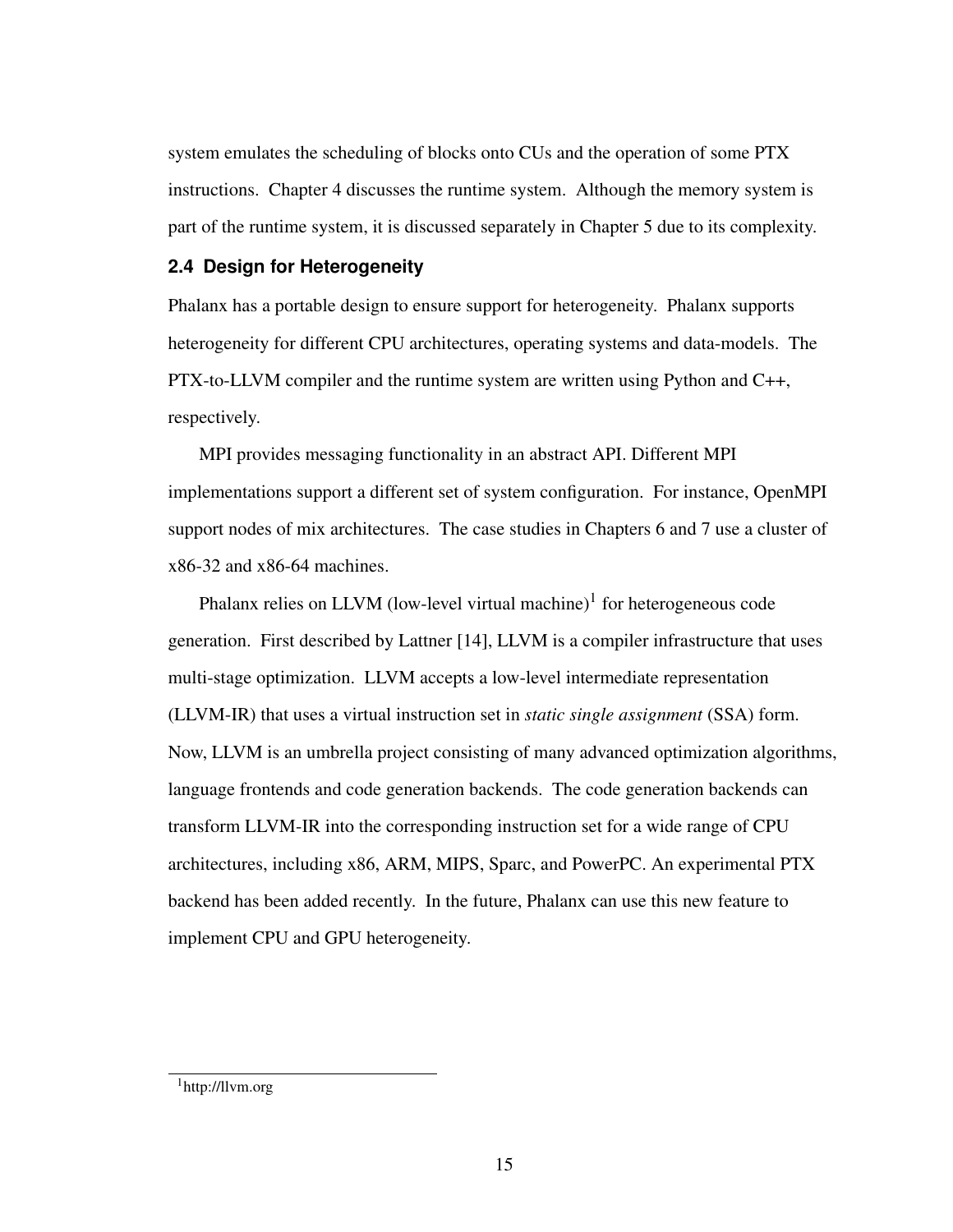# **2.5 The Workflow of Phalanx**

The following proposes a flow for CUDA-based programming for distributed heterogeneous systems. Given a CUDA kernel source file written in CUDA-C, NVCC, from the NVIDIA CUDA Toolkit<sup>[2](#page-24-0)</sup>, is used to compile the kernel source file to a PTX assembly file. The PTX-to-LLVM compiler, a component of the Phalanx framework, translates the PTX assembly file to LLVM-IR. LLVM generates assembly code for the target architecture from the LLVM-IR. At this point, the assembly code is usually transferred to the target machine. To generate the *worker executable*, the assembly code is linked against the Phalanx runtime system, which is in the form of a shared library on the target machine. On the host machine, a *host executable* remotely executes worker executables. It is a simple C++ program that uses the Phalanx API for scheduling tasks onto the worker executables and does not perform the actual computation of the kernel. Figure [2.5.1](#page-25-0) illustrates the proposed workflow for preparing a CUDA kernel for Phalanx-based distributed computing.

<span id="page-24-0"></span><sup>2</sup>http://developer.nvidia.com/cuda-downloads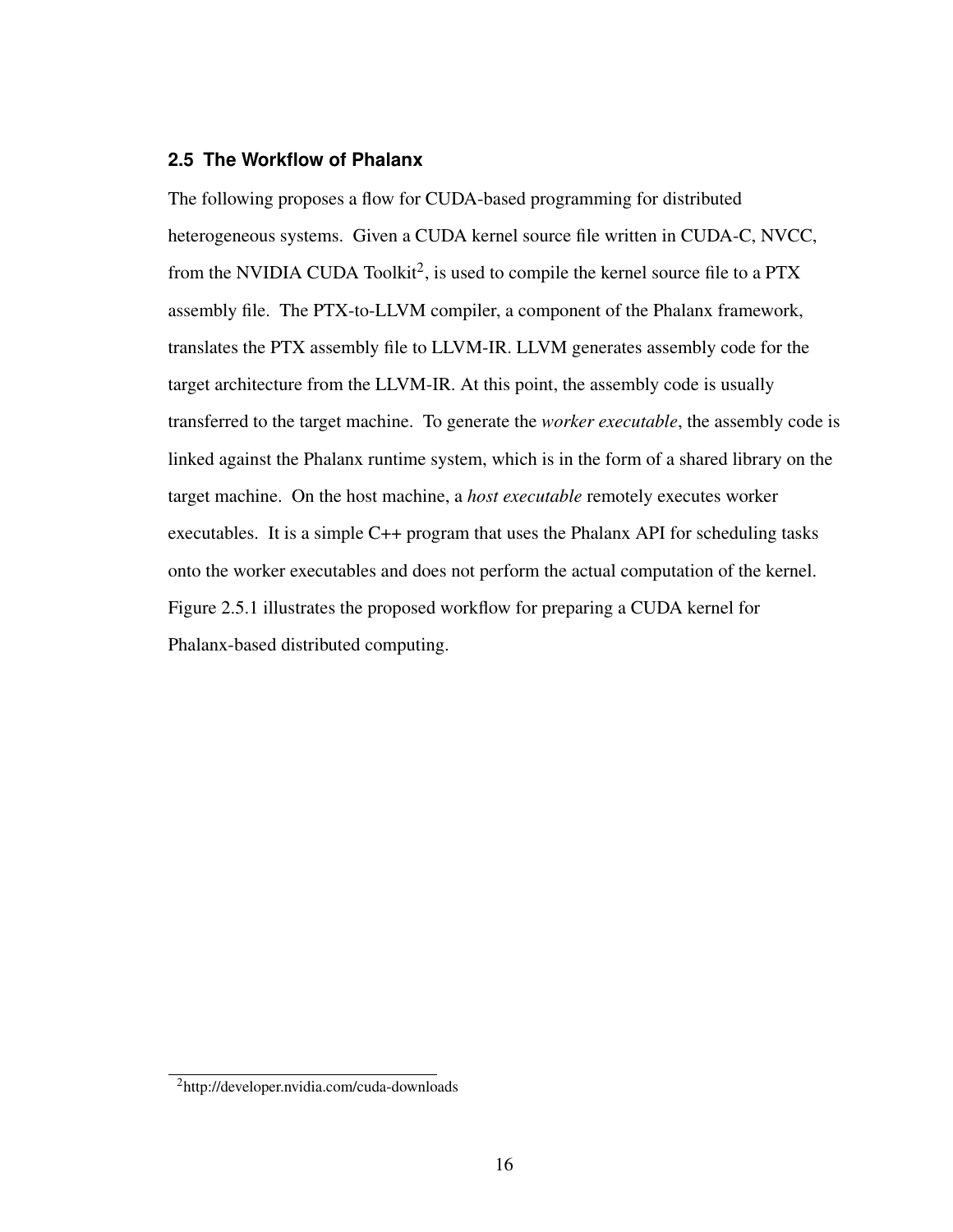<span id="page-25-0"></span>

Figure 2.5.1: The flow of CUDA-based programming for distributed heterogeneous system enabled by Phalanx.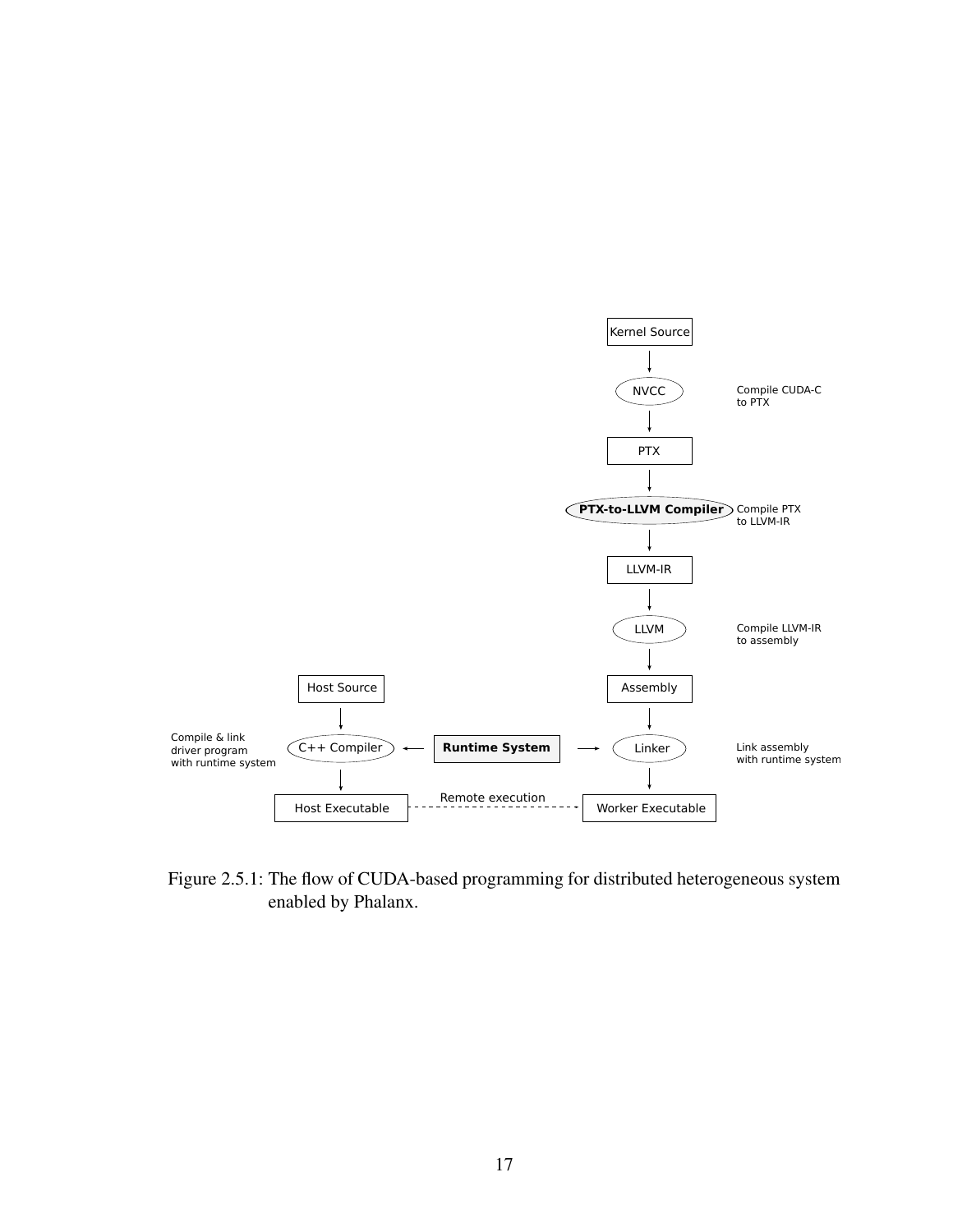# <span id="page-26-0"></span>**Chapter 3**

# **The PTX-to-LLVM Compiler**

The PTX-to-LLVM compiler transforms PTX into LLVM-IR for heterogeneous code generation. The compiler restructures PTX instructions into code that suits the execution model of CPUs. The manycore architecture of a SM and the multicore architecture of a CPU is very different. The PTX execution model cannot be directly mapped to the execution model of the CPU. Section [3.1](#page-26-1) discusses the characteristics of the PTX execution model. Section [3.2](#page-27-1) discusses a refined execution model to allow CPU execution of CUDA kernels. Section [3.3](#page-30-0) discusses the handling of register and memory states.

# <span id="page-26-1"></span>**3.1 Execution Model of PTX**

<span id="page-26-2"></span>The PTX defines an execution model for running a massive number of parallel threads. At each issuing cycle, a warp of 32-threads is scheduled for execution. Figure [3.1.1](#page-27-2) illustrates the logical execution of a warp. In the figure, a warp is executing a kernel of 30 instructions. Initially, all threads in the warp execute the first ten instructions in basic-block *A*. Each basic-block has only one execution path. Branching instructions can occur only at the last instruction of a basic-block. Logically, all threads execute in parallel. Instruction 10 is a branch that splits the warp into two halves. The first half-warp executes basic-block *B*. The second half-warp executes basic-block *C*. The diverged execution path forces serial execution of half-warps instead of parallel execution of all threads. Finally, a branch instruction at the end of basic-block *B* and *C* reconverges the execution path to basic-block *D*.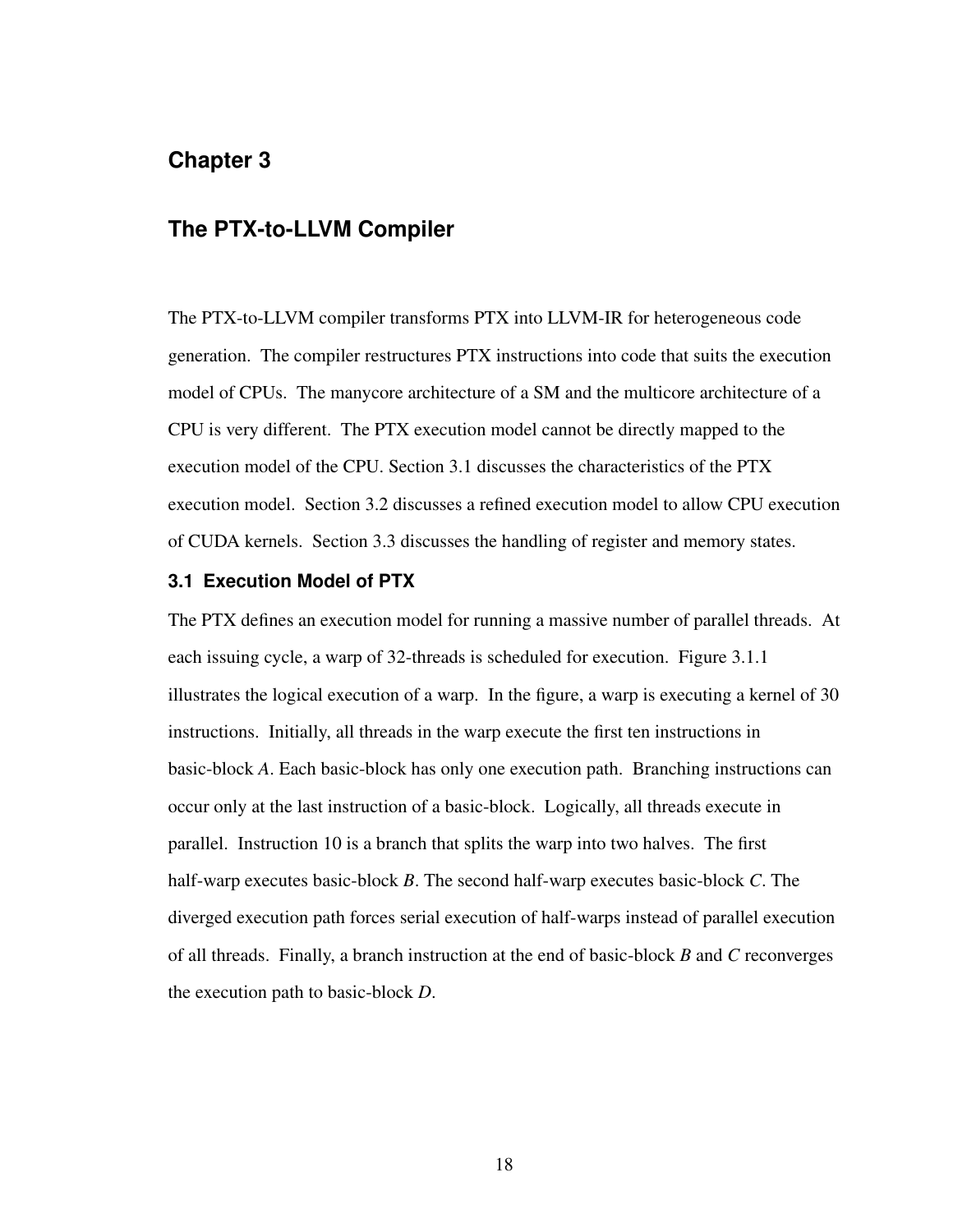<span id="page-27-2"></span>

Figure 3.1.1: Execution of a warp.

#### **3.1.1 Branching and Warp Divergence**

When threads in a warp are at different execution path due to branching, the warp is divergent. At each issuing cycle, the warp scheduler can execute only a subset of threads that have the same instruction pointer. Threads that have a different instruction pointer are disabled. The warp scheduler iterates over each execution path sequentially, using multiple issuing cycles to complete the execution for a diverged warp. Since each path uses one issuing cycle, the worst case, in which all 32-threads have distinct instruction pointers, requires 32 issuing cycles for executing one warp. Therefore, warp divergence imposes a significant penalty for performance [\[12\]](#page-63-0).

# <span id="page-27-0"></span>**3.1.2 Thread Barrier**

<span id="page-27-1"></span>In PTX, barriers allow threads in a block to synchronize and cooperate. Threads reaching the barrier must wait until all threads in the block have reached the same barrier before resuming the execution. The barrier also guarantees all previous memory modifications are visible by all threads.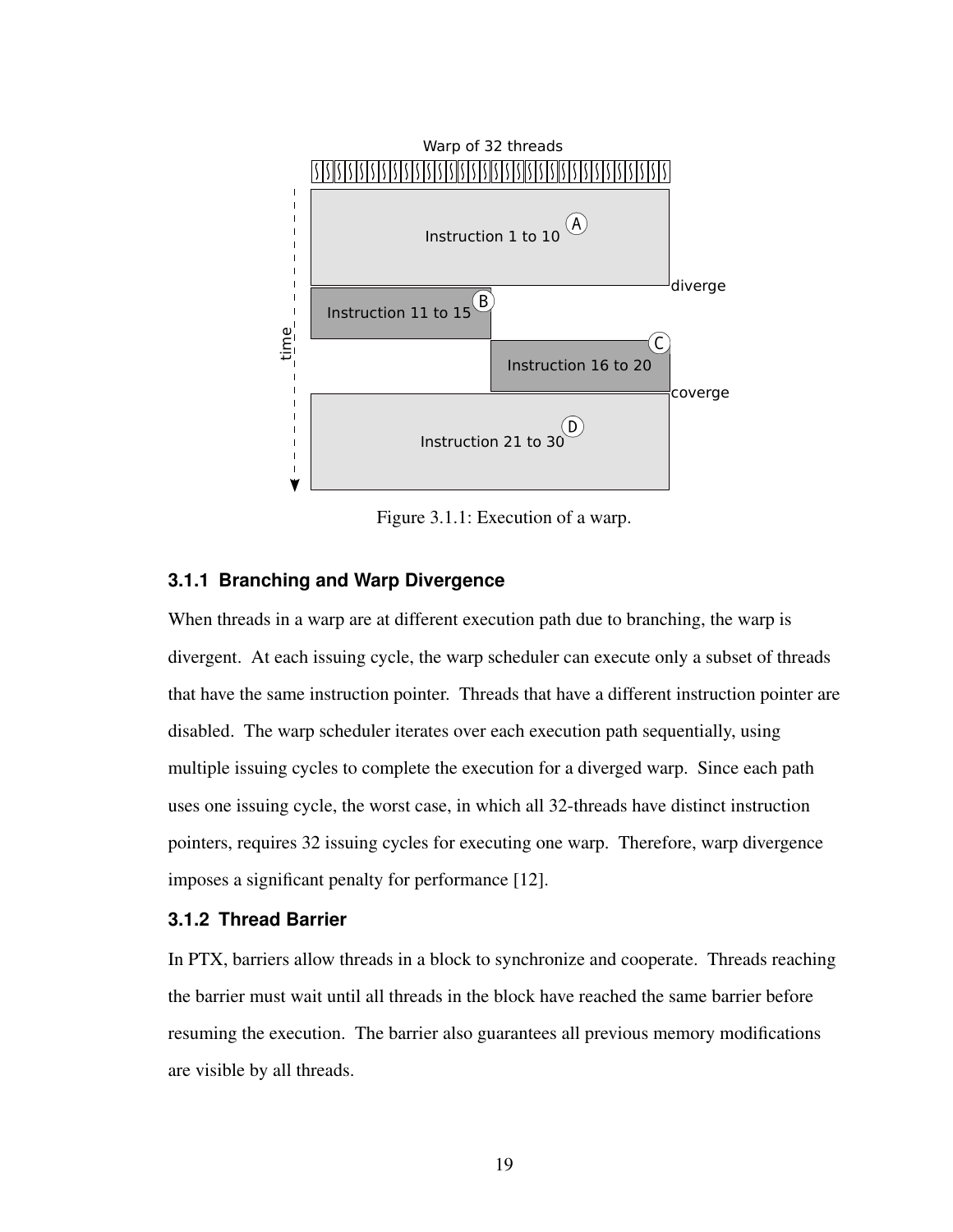# **3.2 Refined Execution Model**

Straiten *et al.*[\[10\]](#page-62-10) discovered a simple transformation of CUDA kernels that allows efficient execution on CPUs. Their method converts CUDA kernels at source level by wrapping code segments between synchronization points–entry, exit and barriers–with a loop that iterates over every threads of the block. Deimos *et al.*[\[11\]](#page-62-11) use a similar method, but the transformation is applied at PTX level and uses complex control-flow analysis for optimization.

<span id="page-28-0"></span>entry \_Z21matrixMultipliyKernelPfS S\_i (<br>param .u32 \_\_cudaparm \_Z21matrixMultipliyKernelPfS S\_i\_A,<br>param .u32 \_\_cudaparm \_Z21matrixMultipliyKernelPfS \_S\_i\_B,<br>param .u32 \_\_cudaparm \_Z21matrixMultipliyKernelPfS \_S\_i\_C,<br>param { .reg .u16 %rh<6>; .reg .u32 %r<33>; .reg .f32 %f<5>; ......reg..pred %p<5>;...........................<br>\$LBB1\_\_Z21matrixMultipliyKernelPfS\_S\_i:<br>mov.u16 %rh1, %ctaid.x; ... ld.param.s32 %r7, [\_\_cudaparm\_\_Z21matrixMultipliyKernelPfS\_S\_i\_N]; set.le.u32.s32 %r8, %r7, %r6; ... @%p1 bra \$Lt\_0\_2306; bra.uni \$LBB10\_\_Z21matrixMultipliyKernelPfS\_S\_i; \$Lt\_0\_2306: mov.u32 %r14, 0; ...<br>@%**p2 bra \$Lt\_0\_3842;**<br>mov.s32 %r15, %r7; ... ld.param.u32 %r20, [\_\_cudaparm\_\_Z21matrixMultipliyKernelPfS\_S\_i\_B]; add.u32 %r21, %r20, %r17; .....ld.param.u32 %r24, [\_\_cudaparm\_\_Z21matrixMultipliyKernelPfS\_S\_i\_A];<br>add.u32 %r25, %r22, %r24; ... \$Lt\_0\_3330: ld.global.f32 %f2, [%r25+0]; ld.global.f32 %f3, [%r21+0]; mad.f32 %f1, %f2, %f3, %f1; .....@%p3 bra...\$Lt\_0\_3330;<br>bra.uni .....\$Lt\_0\_2818;<br>\$Lt\_0\_3842: mul.lo.s32 %r16, %r7, %r6; \$Lt\_0\_2818: ld.param.u32 %r28, [\_\_cudaparm\_\_Z21matrixMultipliyKernelPfS\_S\_i\_C]; add.s32 %r29, %r16, %r4; ... st.global.f32 [%r31+0], %f1; \$LBB10\_\_Z21matrixMultipliyKernelPfS\_S\_i: exit; \$LDWend\_\_Z21matrixMultipliyKernelPfS\_S\_i: }

Figure 3.2.1: Sample separation of PTX kernel entry into subkernels.

Comparing with the method of Deimos *et al.*, Phalanx uses a relatively naive method. First, the compiler decomposes a kernel into basic-blocks by separating at each label.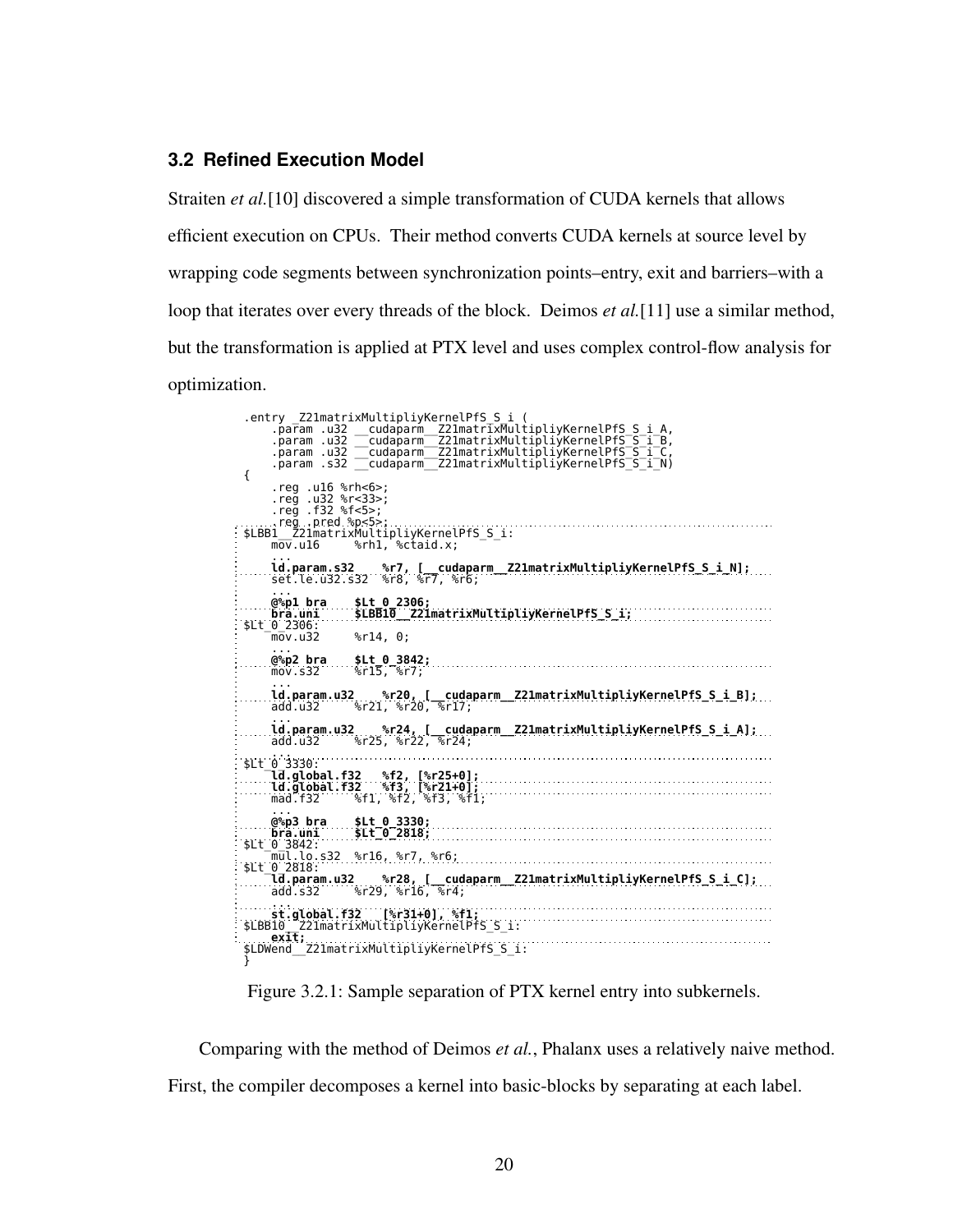Then, the compiler further decomposes these basic-blocks at every branch, memory, and control instructions. Control instructions include exit and barrier instructions. At this point, a kernel is partitioned into a sequence of *subkernels*. Subkernels are basic-blocks that can have only branch, memory, and control instructions as the last instruction. Figure [3.2.1](#page-28-0) shows the PTX corresponding to the kernel defined in Listing [3.1.](#page-30-2) In the figure, the dotted lines denote the boundary of subkernels. The boldfaced lines highlight the memory, branch, and other control instructions.

Unlike the method of Deimos *et al*., Phalanx does not join the partitioned subkernels. Instead, each subkernel is generated as an individual function in the LLVM-IR. Each PTX instruction in the subkernels is translated into a vector instruction that represents the execution of a warp. Thus, the vectors are 32-elements wide. Phalanx relies on LLVM to split or join vectors to match the supported vector size of the target architecture. Two loops are inserted for the vectorized subkernels. The first loop encloses all arithmetic instructions. Only the last instruction in a subkernel is non-arithmetic. The second loop encloses the last instruction. The loops iterate over a range of warps. The range is supplied as parameters to the subkernel function, indicating the start and the end of the range. Figure [3.2.2](#page-31-0) is a control-flow graph of a sample subkernel function. In the figure, the first shaded box represents the body of the first loop. The second shaded box represents the body of the second loop.

The resulting subkernel function does not account for warp divergence. Each vector instruction consists of the operations of 32 threads. PTX uses *single-instruction multiple threads (*SIMT*)* execution. The SM automatically handles warp divergence. The CPU uses SIMD execution. The programmer must explicitly control divergence in vector operations. To handle warp divergence, the PTX-to-LLVM compiler generates two special functions for saving register contents and restoring the saved contents to the registers. The compiler does not generate code for scheduling subkernel functions or for

21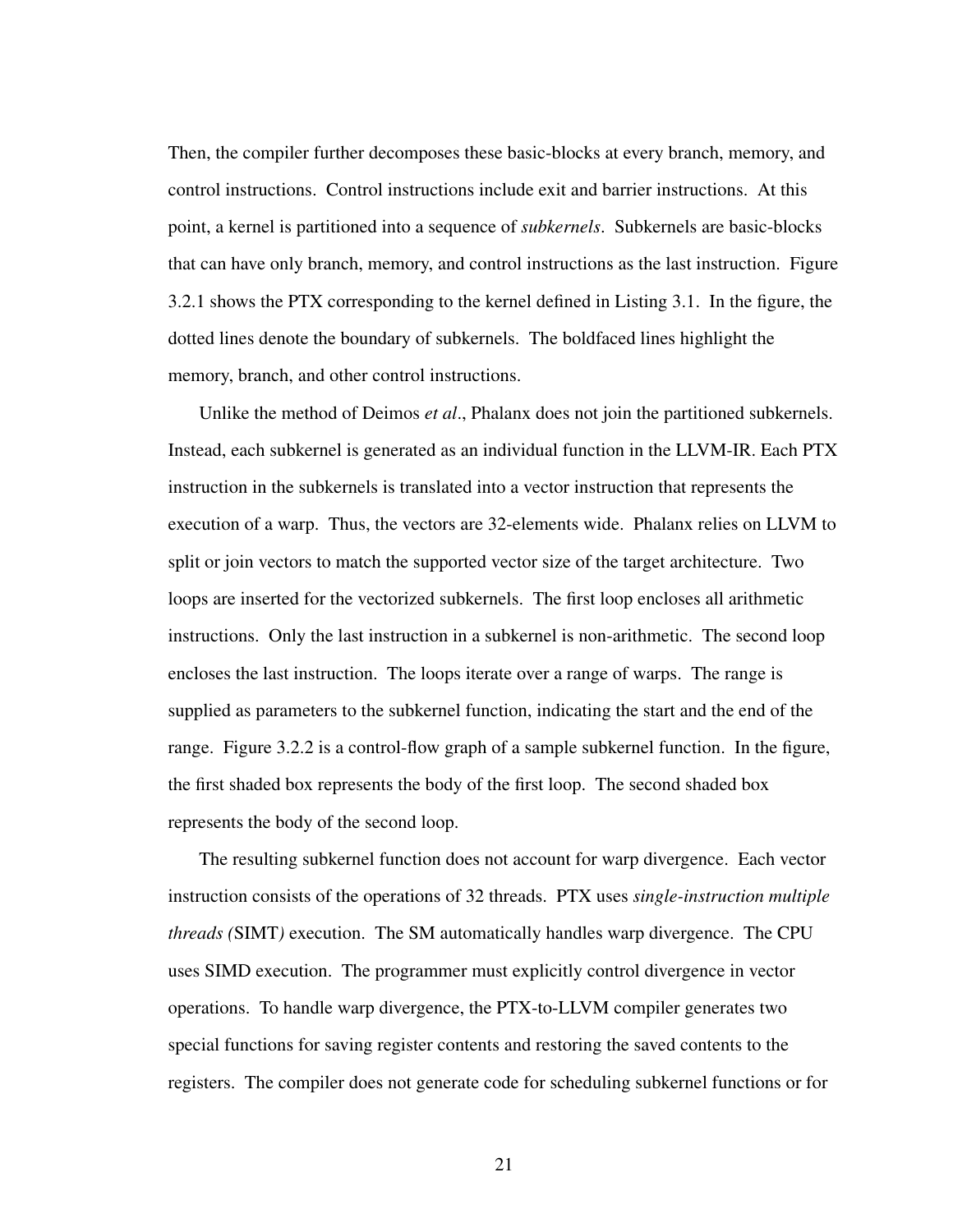applying the register saving and restoring functions. The runtime system is responsible for these features. The discussion of the scheduler is in Chapter [4.](#page-34-0)

```
\frac{1}{2} global \frac{1}{2} 1
void matrix Multipliy Kernel (float A[], float B[], float C[], 2
  int N}{
  const int i = thread Idx. x + 6lockIdx \cdot x * 6lockDim. x; 3<br>const int i = thread Idx \cdot y + 6lockIdx \cdot y * 6lockDim. y; 4
  const int j = \text{threadIdx} . y + \text{blockIdx} . y * \text{blockDim} . y;5
  if ( i > = N \mid j > = N ) return;
                                               7
  float result = 0; 8
  for (int k=0; k<N; ++k ) { 9
     r e s u l t + = A [ k + j * N] * B [ i + k * N];<br>10<br>11
   } 11
  C[i+j*N] = result; 12
\} 13
```
Listing 3.1: Sample matrix multiplication CUDA-C code.

### <span id="page-30-0"></span>**3.3 Handling Register and Memory States**

The definitions of register and memory in PTX is different from those of CPU architectures. The compiler must adjust for the difference to allocate register and memory accordingly.

# <span id="page-30-1"></span>**3.3.1 Registers**

The PTX does not define the upper limit of register use. Its instruction set uses a loose SSA form, in which register can be assigned multiple times as long as each assignment is located at a different basic-block. The Phalanx PTX-to-LLVM compiler must perform register allocation for each kernel to determine the minimum register count. The algorithm for register allocation is simple. Since registers are typed in PTX, the following steps are repeated for each type. First, the compiler scans for registers that are used by multiple subkernels. These registers are added to the *final set* without further processing. Second, it searches for the live ranges of the remaining registers. A live range contains the first and the last occurrences of a register. Then, it continues with the algorithm in

22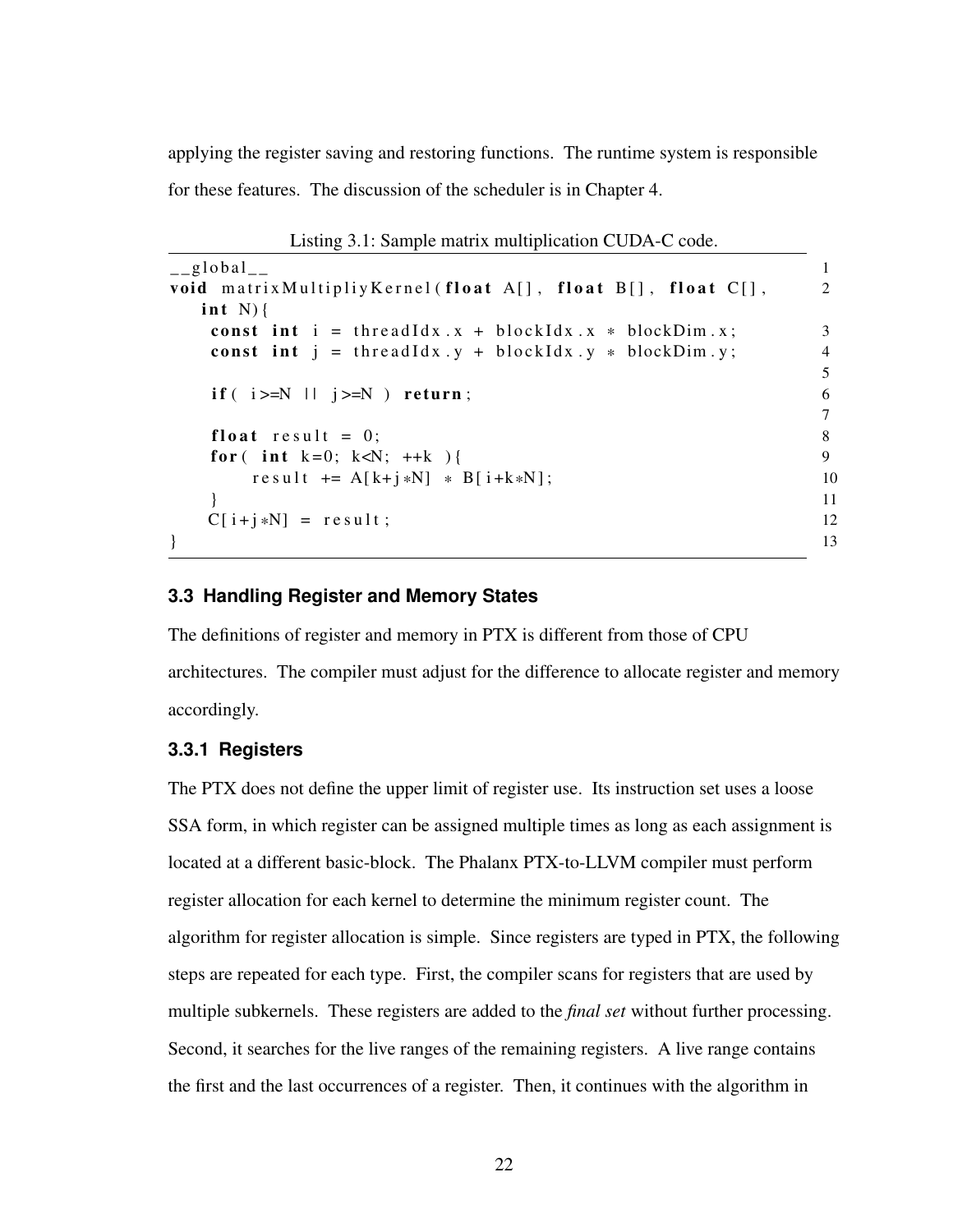<span id="page-31-0"></span>

Figure 3.2.2: Control-flow graph of a sample subkernel function in LLVM-IR.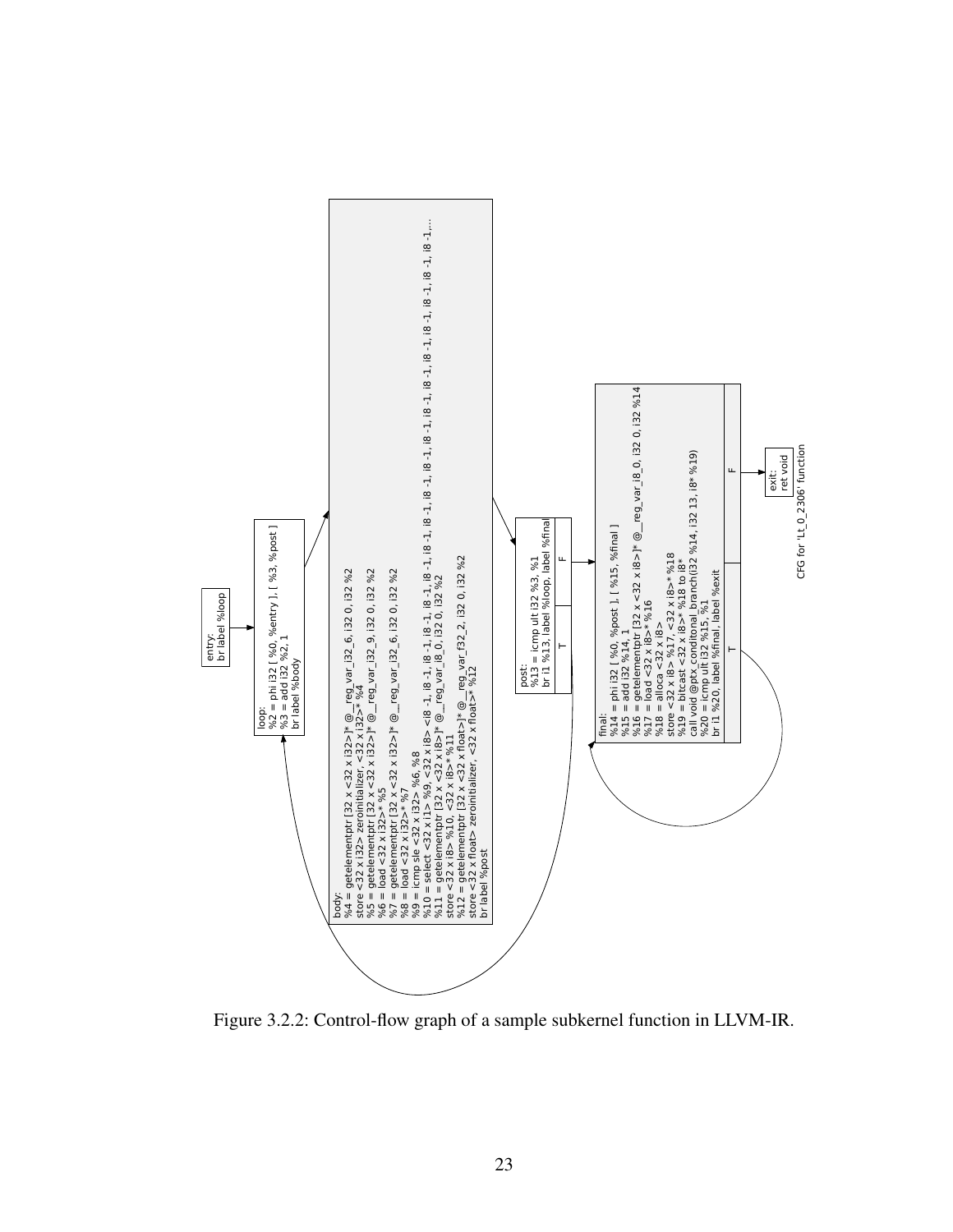Listing [3.2](#page-32-2) to fill the *final set*. Finally, the *final set* contains the minimum set of registers.

<span id="page-32-2"></span>for each instruction  $\{$ for each register in active set  $\{$  2 if register leaves its live range { 3 remove register from active set 4 add register to unused set 5  $\}$  6 } 7 foreach operand used in the current instruction { 8 if unused set is not empty { 9 remove a register from unused set and add it to 10 active set  $}$  e l s e  $\{$ allocate a new register and add it to active set 12 } 13 assign the register for the operand 14  $\}$  15  $\}$  16 for each register in unused set { $17$ add to final set 18  $\}$  19

Listing 3.2: Pseudocode for register allocation.

Registers are statically allocated in the data segment of the worker executable. Each register is allocated as an array of 1024 elements, which is the maximum number of threads per block. Threads belonging to a warp have registers located consecutively in the array, allowing efficient SIMD load/store operations.

### <span id="page-32-0"></span>**3.3.2 Memory**

<span id="page-32-1"></span>Shared memory is also statically allocated in the data segment. Since the worker executable computes one CUDA block at a time, there is only one copy of shared memory. Unlike CUDA, the capacity of the shared memory is not fixed. A kernel can allocate as much shared memory as permitted by the amount of primary memory on the running machine.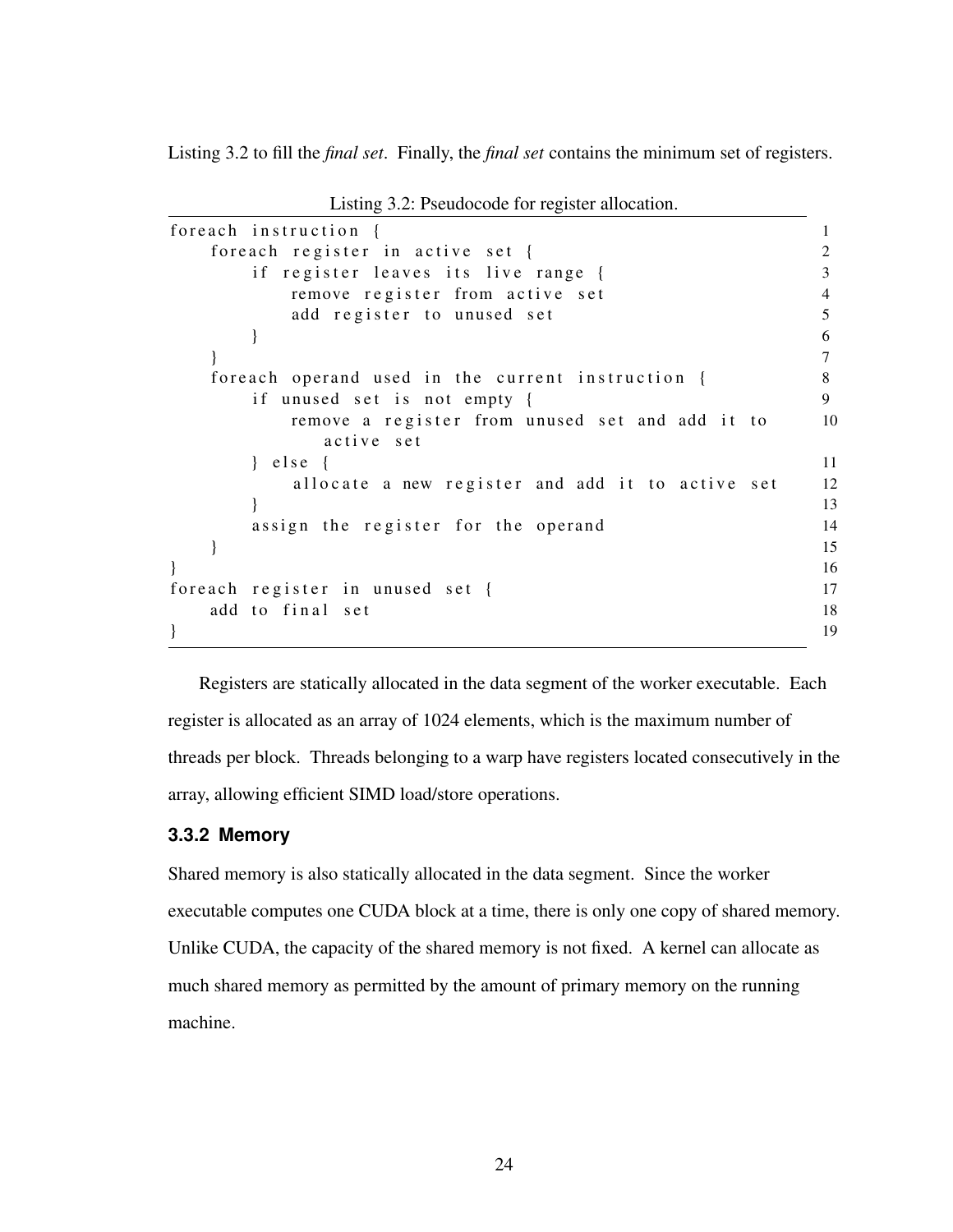# **3.4 Future Works**

The PTX-to-LLVM compiler is still at an early stage, supporting only a subset of instructions of CUDA compute capability 1.x. It also lacks support for local and constant memory. Aside from completing the support for the full PTX specification, future works should also add various optimization passes for better register allocation and performance. A control-flow analysis that predicts warp divergence and re-convergence would improve execution efficiency.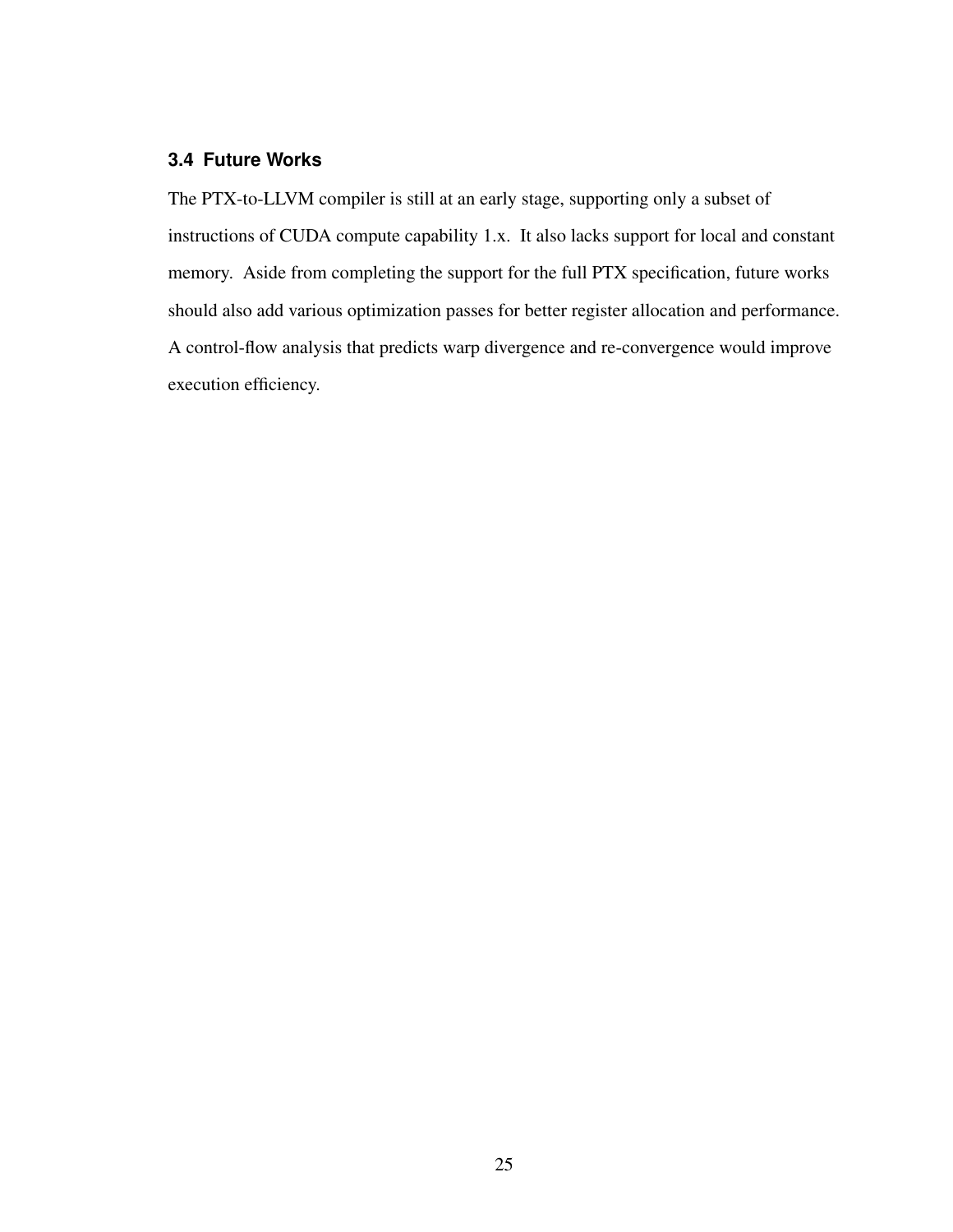# <span id="page-34-0"></span>**Chapter 4**

# **The Runtime System**

The Phalanx runtime system performs different functions in a *host process* and in a *worker process*. Figure [4.0.1](#page-34-2) illustrates different components of the runtime system. A host process uses the *remote kernel manager* in the runtime system for scheduling remote kernel execution on a distributed system. By doing so, worker processes are spawned on each compute unit (CU) in the distributed system. CUs can be cores in a multicore CPU or remote machines connected to an Ethernet network. In a worker process, a *warp scheduler* in the runtime system schedules executions of subkernel functions. Subkernel functions depend on the *PTX emulator* for the implementations of memory, branch, exit and barrier instructions. Memory instructions are redirected to the *memory system*. Global memory requests are translated to MPI messages. Detail discussion of the memory system is in Chapter [5.](#page-44-0) Other components of the runtime system are discussed in the following sections.

<span id="page-34-2"></span>

<span id="page-34-1"></span>Figure 4.0.1: System diagram of the runtime system.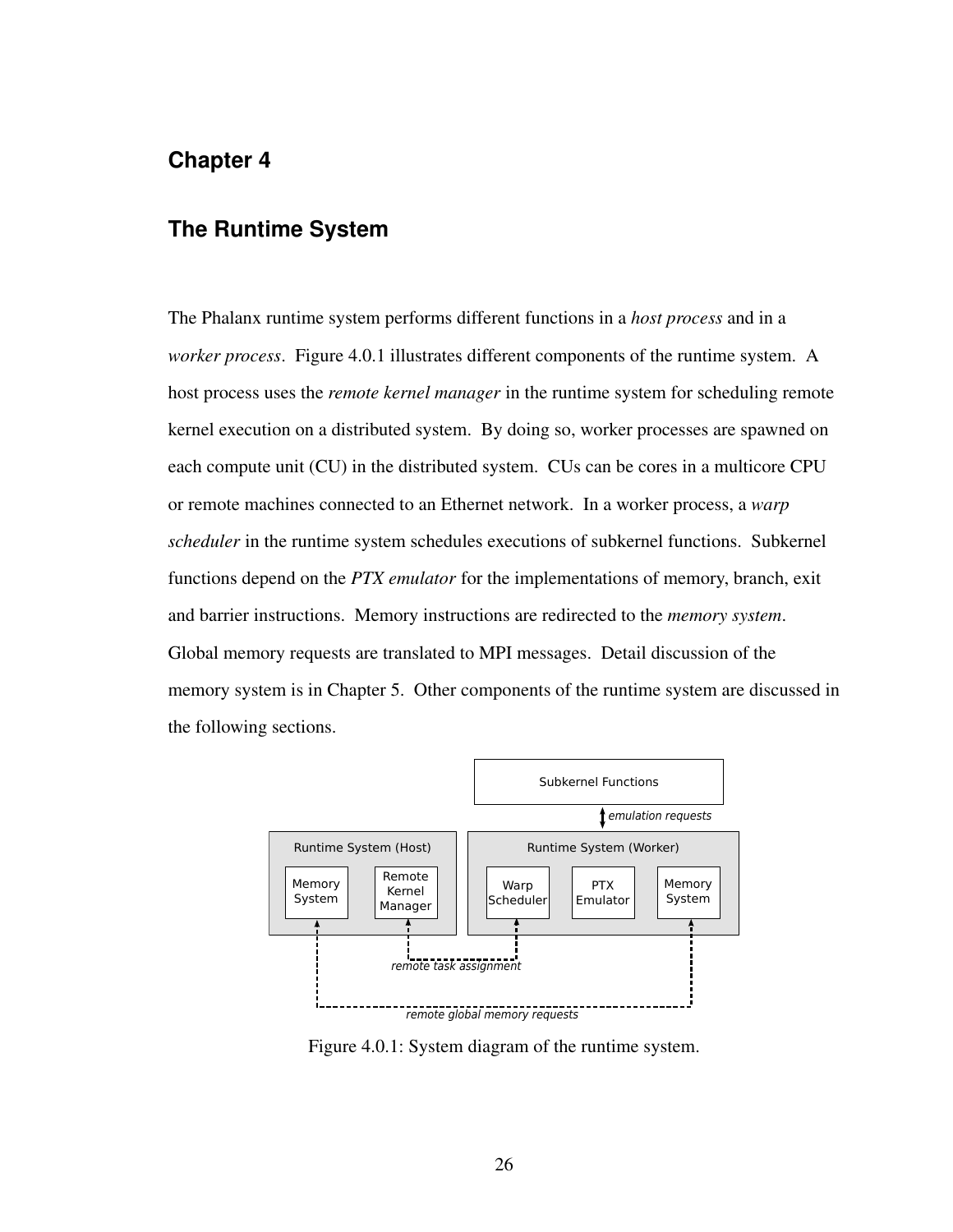# **4.1 Remote Kernel Manager**

A host process executes kernel remotely on CUs in the distributed system. For comparison, Listing [4.1](#page-35-0) and Listing [4.2](#page-36-0) show sample codes of kernel invocations in Phalanx and in CUDA runtime API, respectively. Listing [4.3](#page-36-1) shows the declaration of the corresponding kernel being invoked.

Listing 4.1: A kernel invocation example in Phalanx.

<span id="page-35-0"></span>

| int main(int argc, char $**$ argv){                                                                | $\mathbf{1}$   |
|----------------------------------------------------------------------------------------------------|----------------|
| // initialize phalanx runtime system                                                               | 2              |
| phalanx:: communicator.init (argc, argv);                                                          | $\overline{3}$ |
| // set available hosts in the distributed system                                                   | $\overline{4}$ |
| phalanx::communicator.set_hosts("169.254.8.58,169.254.8.95<br>$")$ ;                               | 5              |
| // CUDA specifics: setup block dimension                                                           | 6              |
| dim3 blockDim $(3, 4, 5)$ ;                                                                        | $\tau$         |
| // CUDA specifics: setup grid dimension                                                            | 8              |
| dim3 $gridDim(6, 7);$                                                                              | 9              |
| // allocate data arrays                                                                            | 10             |
| int $N = 1024$ ;                                                                                   | 11             |
| int $* A = new int [N];$                                                                           | 12             |
| $int * B = new int [N];$                                                                           | 13             |
| // populate the data arrays                                                                        | 14             |
| populateInput $(A, B, N)$ ;                                                                        | 15             |
| // allocate an array for passing parameters                                                        | 16             |
| void * parameter $[\ ] = \{ \&A, \&B, \&N \};$                                                     | 17             |
| // launch kernel on remote nodes                                                                   | 18             |
| phalanx::launchKernel(                                                                             | 19             |
| path_to_worker_process, // location of worker<br>executable                                        | 20             |
| gridDim, // grid dimension of the kernel                                                           | 21             |
| blockDim, // block dimension of the kernel                                                         | 22             |
| parameters, // list of parameters                                                                  | 23             |
| size of $(\text{parameters}) / \text{size of} (\text{void} *), \text{ // number of}$<br>parameters | 24             |
| number_of_process //total number of remote processes                                               | 25             |
| $)$ ;                                                                                              | 26             |
| // clean up                                                                                        | 27             |
| delete $\lceil$ A;                                                                                 | 28             |
| delete $[$ $]$ $B$ ;                                                                               | 29             |
| // shutdown phalanx runtime system                                                                 | 30             |
| phalanx:: communicator . finalize ();                                                              | 31             |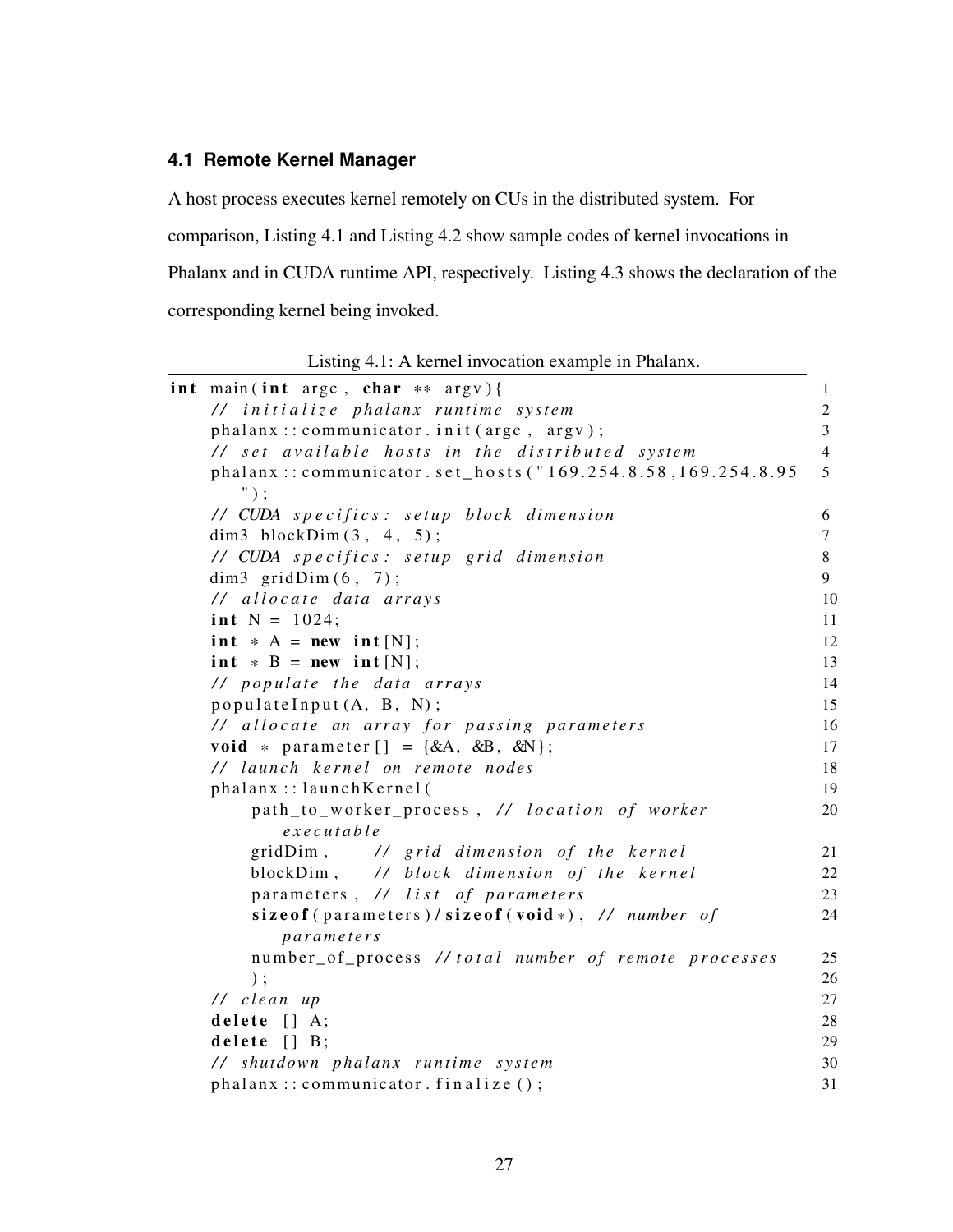Listing 4.2: A kernel invocation example in CUDA runtime API.

<span id="page-36-0"></span>

|   | int main(int arge, char $**$ argy){                          | 1              |
|---|--------------------------------------------------------------|----------------|
|   | // CUDA specifics: setup block dimension                     | $\overline{c}$ |
|   | dim3 blockDim $(3, 4, 5)$ ;                                  | $\overline{3}$ |
|   | // CUDA specifics: setup grid dimension                      | $\overline{4}$ |
|   | dim3 $gridDim(6, 7);$                                        | 5              |
|   | // allocate data arrays                                      | 6              |
|   | int $N=1024$ ;                                               | $\tau$         |
|   | $int * A = new int [N];$                                     | 8              |
|   | $int * B = new int [N];$                                     | 9              |
|   | // populate the data arrays                                  | 10             |
|   | populateInput $(A, N);$                                      | 11             |
|   | // make space in GPU global memory                           | 12             |
|   | $int * dA$ ;                                                 | 13             |
|   | $int * dB$ ;                                                 | 14             |
|   | cudaMalloc $(\& dA, \text{ size of } (\text{int}) *N);$      | 15             |
|   | cudaMalloc $(\& dB, \text{ size of } (\text{int}) * N);$     | 16             |
|   | // transfer CPU data to GPU global memory                    | 17             |
|   | cudaMemcpy(dA, A, sizeof(int)*N, cudaMemcpyHostToDevice);    | 18             |
|   | // invoke kernel for execution in GPU                        | 19             |
|   | cudaKernelFunction <<< gridDim, blockDim>>>(A, B, N);        | 20             |
|   | // transfer GPU data back to CPU                             | 21             |
|   | cudaMemcpy $(B, dB, sizeof(int)*N, cudaMemoryDeviceToHost);$ | 22             |
|   | // clean up GPU memory                                       | 23             |
|   | cudaFree (dA);                                               | 24             |
|   | cudaFree(dB);                                                | 25             |
|   | // clean up CPU memory                                       | 26             |
|   | delete $[] A;$                                               | 27             |
|   | delete $[] B;$                                               | 28             |
| } |                                                              | 29             |

| Listing 4.3: An example of CUDA Kernel declaration.                   |  |
|-----------------------------------------------------------------------|--|
| $_{-}$ global $_{-}$                                                  |  |
| <b>void</b> cudaKernelFunction (const int $A[]$ , int $B[]$ , int N); |  |

In CUDA runtime API, programmers explicitly state the allocation of global memory on the GPU. The API provides a set of memory transfer functions to copy data between CPU and GPU. Lines 10-12 in Listing [4.2](#page-36-0) show the code for allocating global memory in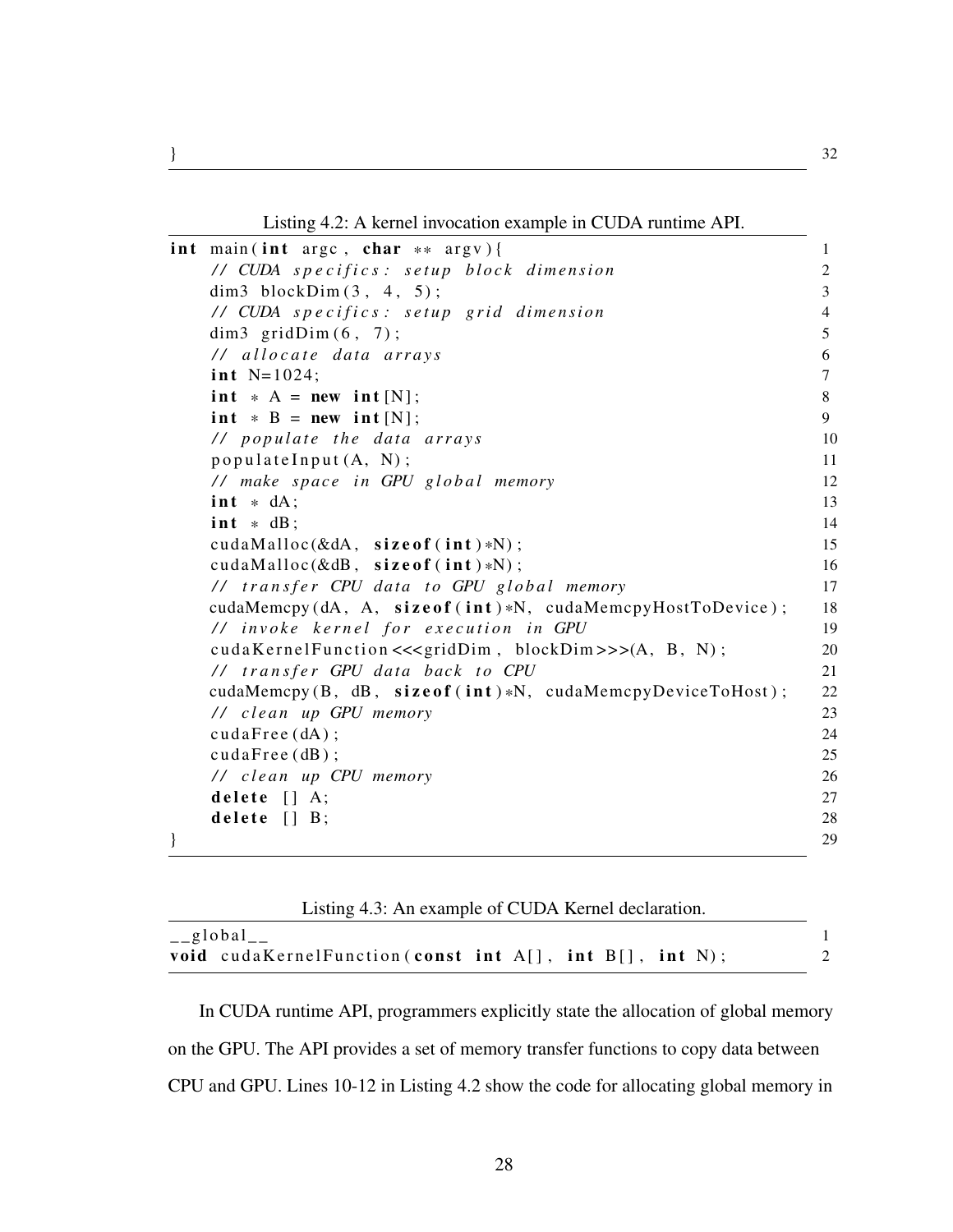the GPU and copying array *A* to the GPU. Line 13 launches the kernel in a similar fashion to a regular function call in C/C++, but with a special kernel configuration before the parameter list. Line 14 copies the output data array *B* back to the host. Lines 15-16 release the global memory allocated in the GPU.

In Phalanx, the global memory resides in the host process. Unlike CUDA runtime API, Phalanx does not require any additional transfer from CPU memory to global memory. Worker processes can access any memory in the host process through remote global memory requests. However, the current implementation does not protect against out-of-bound memory access for remote global memory requests. So, worker processes may access to any memory location, causing security concerns.

The Phalanx runtime system requires explicit initialization and termination. These procedures correspond to lines 2 and 9, respectively, in Listing [4.1.](#page-35-0) They are required to properly initialize and terminate the underlying MPI system. Line 3 provides a list of machines on which worker processes are spawned. Here, the machines are specified by IP addresses. A machine may contain multiple CUs. If no machine are provided, worker processes are spawned on the same machine on which the host process is running. MPI assigns worker processes to process slots. Specification of the number of available process slots differs among MPI implementations. For OpenMPI, a *hostfile* is supplied using the MPI launch script (*mpirun* or *mpiexec*) to list the number of slots on each host. User should avoid over-commiting–assigning more than one process to a logical processor core. Over-committing may degrade performance. The best practice is to assign one process slot per logical processor core.

The call to *launchKernel* at lines 11-16 signals the Phalanx runtime to spawn worker processes on the given machines. The first parameter is a path string that tells MPI the location of the worker executable. This path must be the same across all remote machines. The second and third parameters configure the grid and block dimension of the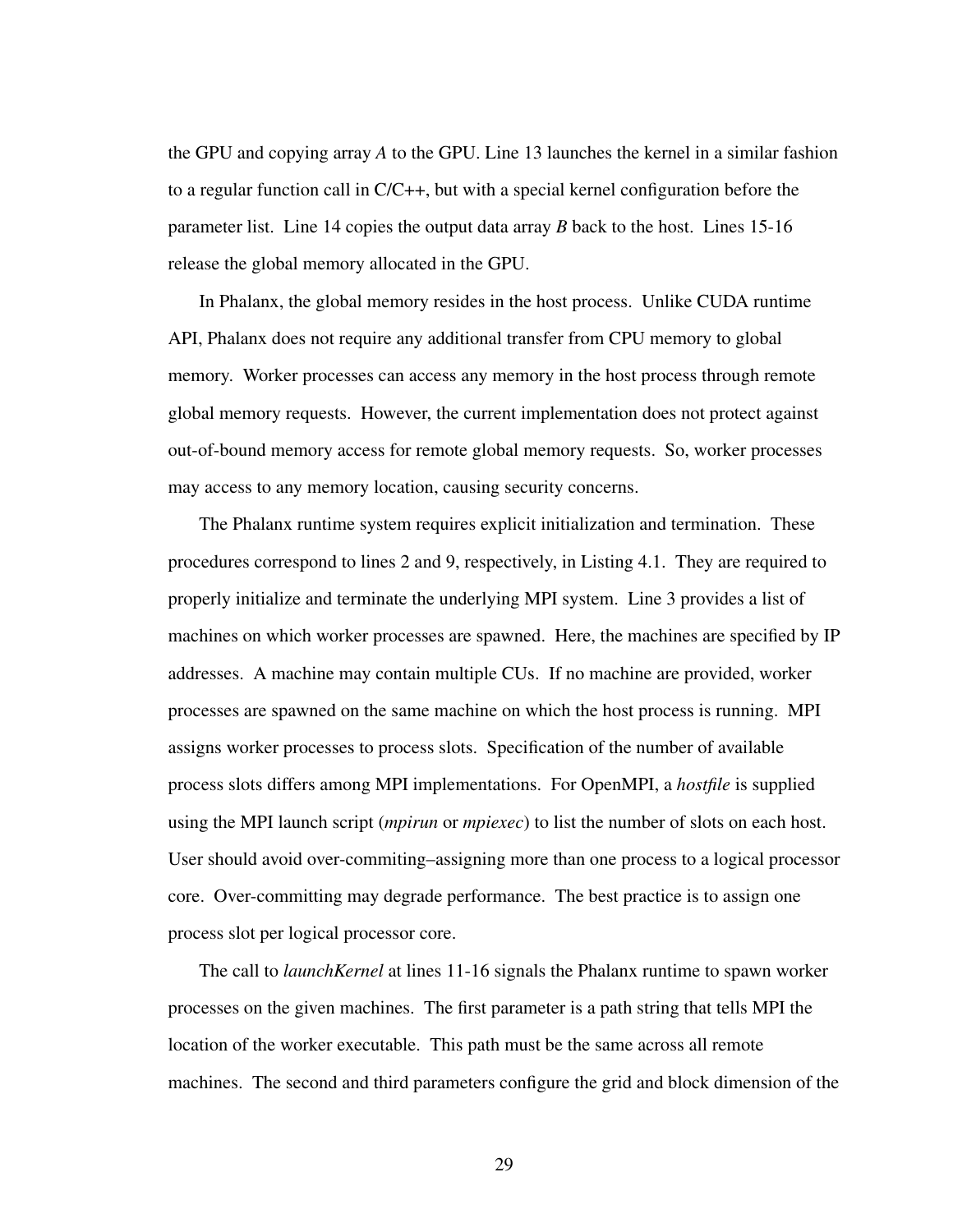kernel, respectively. The fourth parameter supplies a list of pointers to serve as kernel parameters. The fifth parameter declares the number of kernel parameters. The last parameter specifies the total number of worker processes to spawn.

Kernel invocation in Phalanx is synchronous, unlike the asynchronous kernel invocation in CUDA runtime API. The remote kernel manager takes over until the kernel finishes and all worker processes have terminated. This is necessary to handle incoming task requests from the worker processes. Section [4.4](#page-41-0) further discusses the task requests from worker processes.

#### **4.2 Warp Scheduler**

A worker process begins execution by sending a task request to the host process. The task request asks the host process to assign a pending CUDA block for the worker process. Each block is computed by a worker process. When the block has been completed, the worker process sends another task request. This procedure repeats until all blocks in the grid have been completed.

Once the worker process have received a block, it starts to schedule warps for subkernel executions. The warp scheduler maintains a set of state variables for every thread in the block.

**live** A Boolean value that, if True, indicates the thread has not completed its execution.

**diverged** A Boolean value that, if True, indicates that the thread is disabled and has a different *subkernel ID* than the non-diverged threads of the warp.

**subkernel ID** The identifier of the next *subkernel* to execute.

**restore context** A pointer to a structure containing all saved register values of a *diverged* thread. It has a *null* pointer if the thread is not diverged.

Diverged thread maintains a *restore context* for preserving register values. Subkernels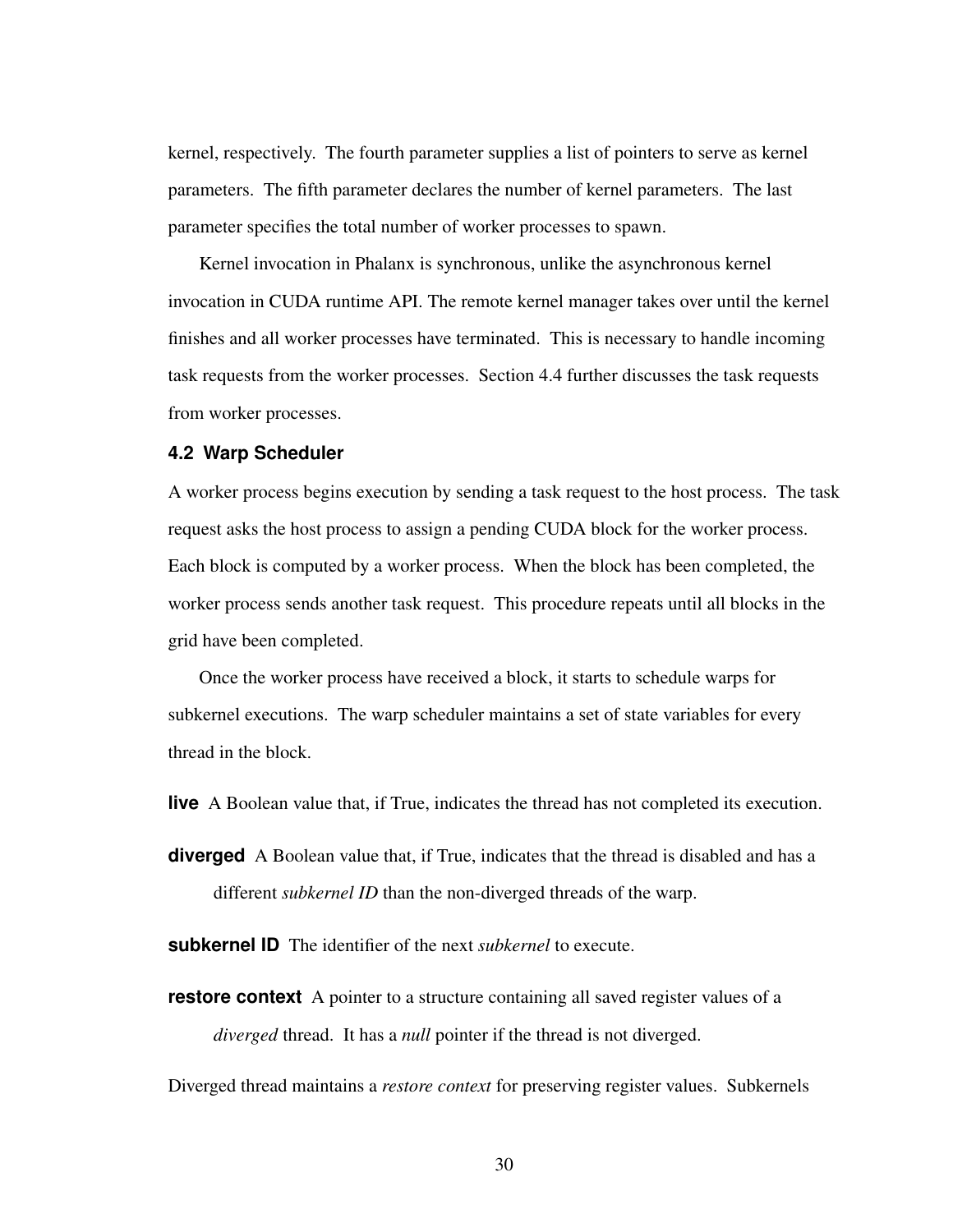execute every thread in the warp without checking their divergence state. As a result, threads that have been disabled due to divergence will also execute in the subkernels. Their registers could be corrupted in the process. When diverged threads re-enable, their registers are restored by the content of their *restore contexts.*

Listing [4.4](#page-39-0) shows the pseudocode of the scheduler algorithm. First, the scheduler executes all warps for the first subkernel. As long as there are *live* threads, the scheduler finds ranges of warps that have the same subkernel ID and execute the subkernel for these ranges of warps. After each subkernel execution, the scheduler commits any pending memory transactions and increments the subkernel ID for each executed thread.

<span id="page-39-0"></span>

| execute current subkernel of all warps                                            |  |
|-----------------------------------------------------------------------------------|--|
| commit memory transaction                                                         |  |
| increment subkernel id for all warps                                              |  |
| while live threads count is not $0 \{$                                            |  |
| begin $:= 0$                                                                      |  |
| end $:= 0$                                                                        |  |
| while begin $\langle$ warp count {                                                |  |
| first Warp := warp with $id = =begin{bmatrix} 1 \\ 2 \\ 3 \end{bmatrix}$          |  |
| if firstWarp is not alive {                                                       |  |
| begin := begin + 1                                                                |  |
|                                                                                   |  |
| $currentSubkernel := subkernel of firstWarp$                                      |  |
| end := begin + 1                                                                  |  |
| while end $\langle$ warp count and currentSubkernel ==<br>subkernel of lastWarp { |  |
| end $:=$ end $+1$                                                                 |  |
|                                                                                   |  |
| execute current subkernel of warp range [firstWarp,<br>$lastWarp$ ]               |  |
| commit memory transaction                                                         |  |
| increment subkernel id for warp range [firstWarp,<br>$lastWarp$ ]                 |  |
|                                                                                   |  |
|                                                                                   |  |
|                                                                                   |  |

Listing 4.4: Algorithm of the runtime scheduler.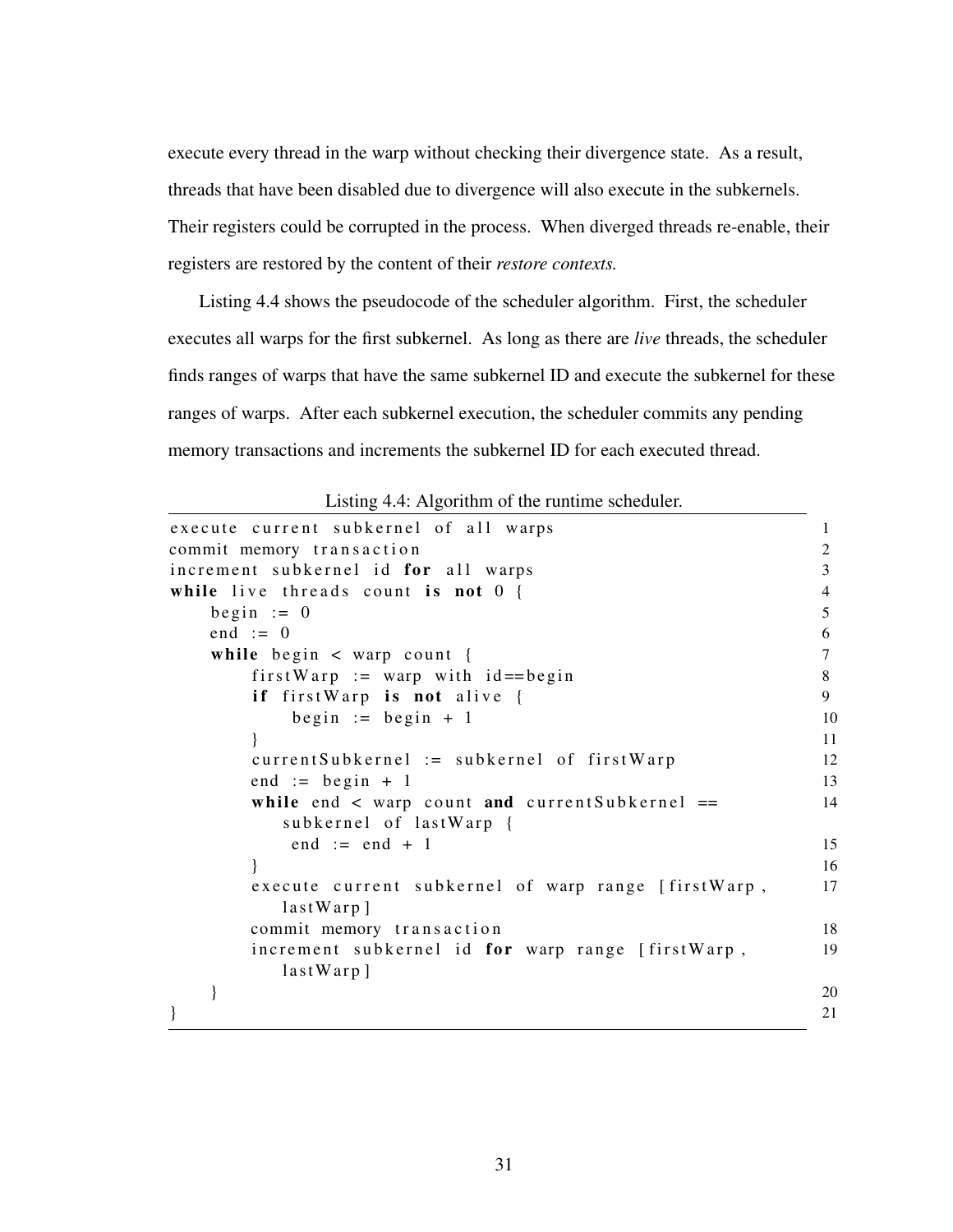#### **4.3 PTX Emulator**

Some PTX instructions have no direct translation into assembly of the target architecture. These PTX instructions are converted into function calls that reference handling routines in the runtime system.

#### **4.3.1 Branch Instructions**

Branch instructions are handled once per warp. For *conditional branch*, the runtime checks the predicates of all threads in the warp. If the predicates are the same–all True or all False, the warp is not diverging and the branch is treated as a *uniform branch*. If, however, the predicates are different for some threads, the warp diverges. The branching threads are disabled by marking the *diverged* flag and creating a *restore context*.

PTX allows a branch instruction to be marked as *uniform.* A *uniform branch* guarantees that all threads in the warp participate the branch. Therefore, it hints the runtime to create a convergence point. When executing a *uniform branch* in a diverged warp, the runtime swaps the running threads and the diverged threads. This allows the diverged threads to reach the same subkernel so that the warp converges, improving the efficiency of warp execution. For non-diverged warps, simply changing the current *subkernel ID* to the destination *subkernel ID* is sufficient.

#### **4.3.2 Memory Instructions**

Instead of servicing each global memory requests immediately, they are serviced after the subkernel execution. This allows the runtime system to coalesce the requests from multiple warps and optimizes them to reduce network usage. Detail discussion of the optimization is in Chapter [5.](#page-44-0)

Shared memory store requests must be handled by the runtime system because the subkernel execute every thread in the warp, including the disabled threads. Failing to discard store requests from *non-live* or *diverged* threads could corrupt shared memory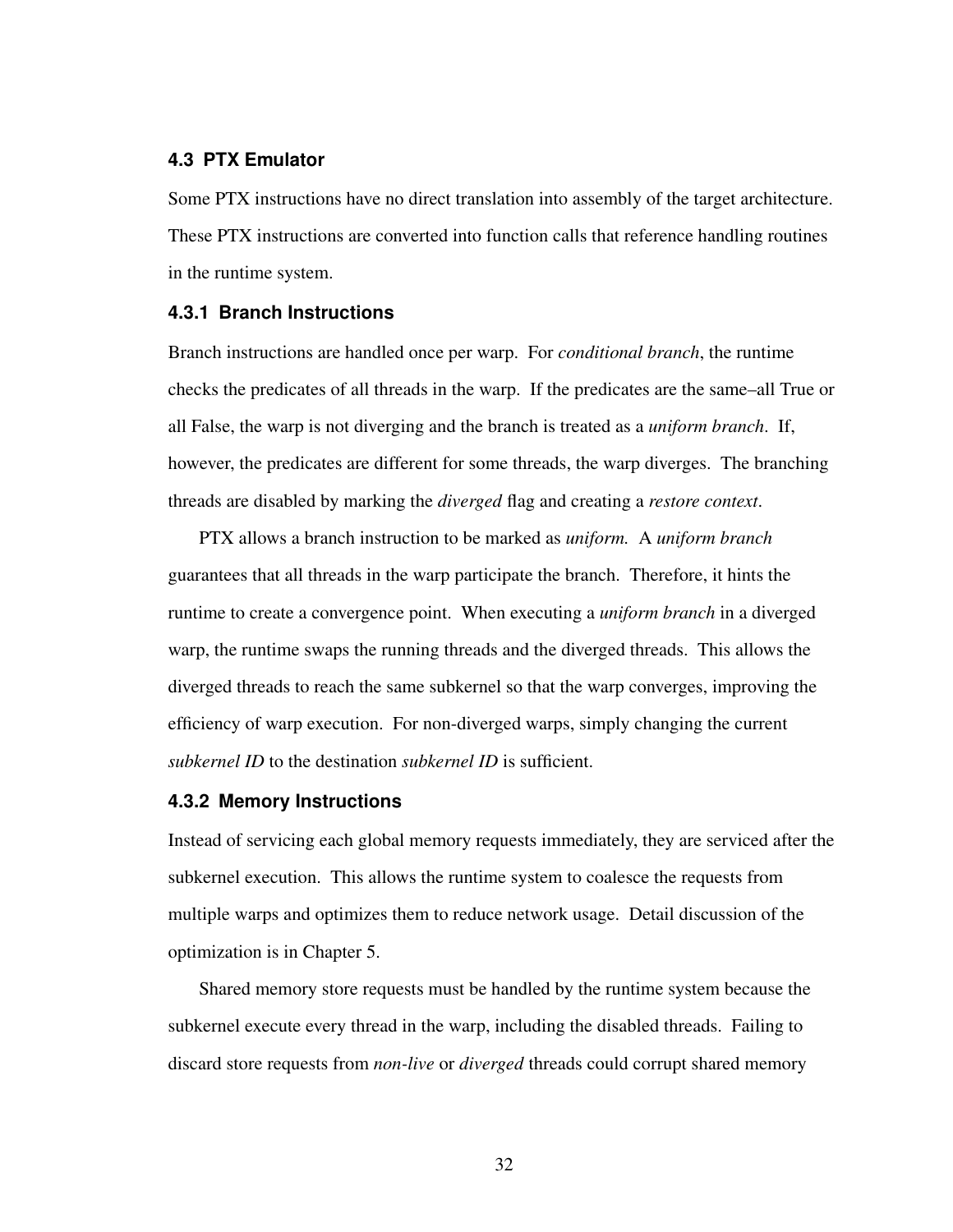content.

#### **4.3.3 Exit Instruction**

Exit instructions are handled once per warp. The runtime system clears the *live* flag of all running threads in the warp and restores diverged threads, if any.

### **4.3.4 Barrier Instruction**

In PTX, a barrier instruction guarantees that all previous memory transactions have been completed and all threads reaches the same instruction. The runtime system disables all threads reaching that barrier and restores any diverged threads that have not reached the barrier. When all threads have reached the barrier, the runtime restores all threads for execution.

#### <span id="page-41-0"></span>**4.4 Remote Requests**

Worker processes send three types of remote request.

**Task request** A worker process actively asks for new task from the host process whenever it is idle.

**Parameter request** A worker process asks for parameter values from the host process.

**Global memory request** A worker process loads from or stores to global memory, which resides in the host process.

Figure [4.4.1](#page-43-0) demonstrates a sample sequence of remote requests. The host process spawns a new worker process and sends the kernel configuration (block and grid dimensions). Then, the host process switches to passive mode, handling any incoming requests until all blocks of the grid have been completed. After receiving the kernel configuration, the worker process sends a *task request*. In reply, the host process assigns a block index (*blockIdx*) to the worker process, which begins to compute the kernel block indicated by the received block index. During the lifetime of the kernel block, the worker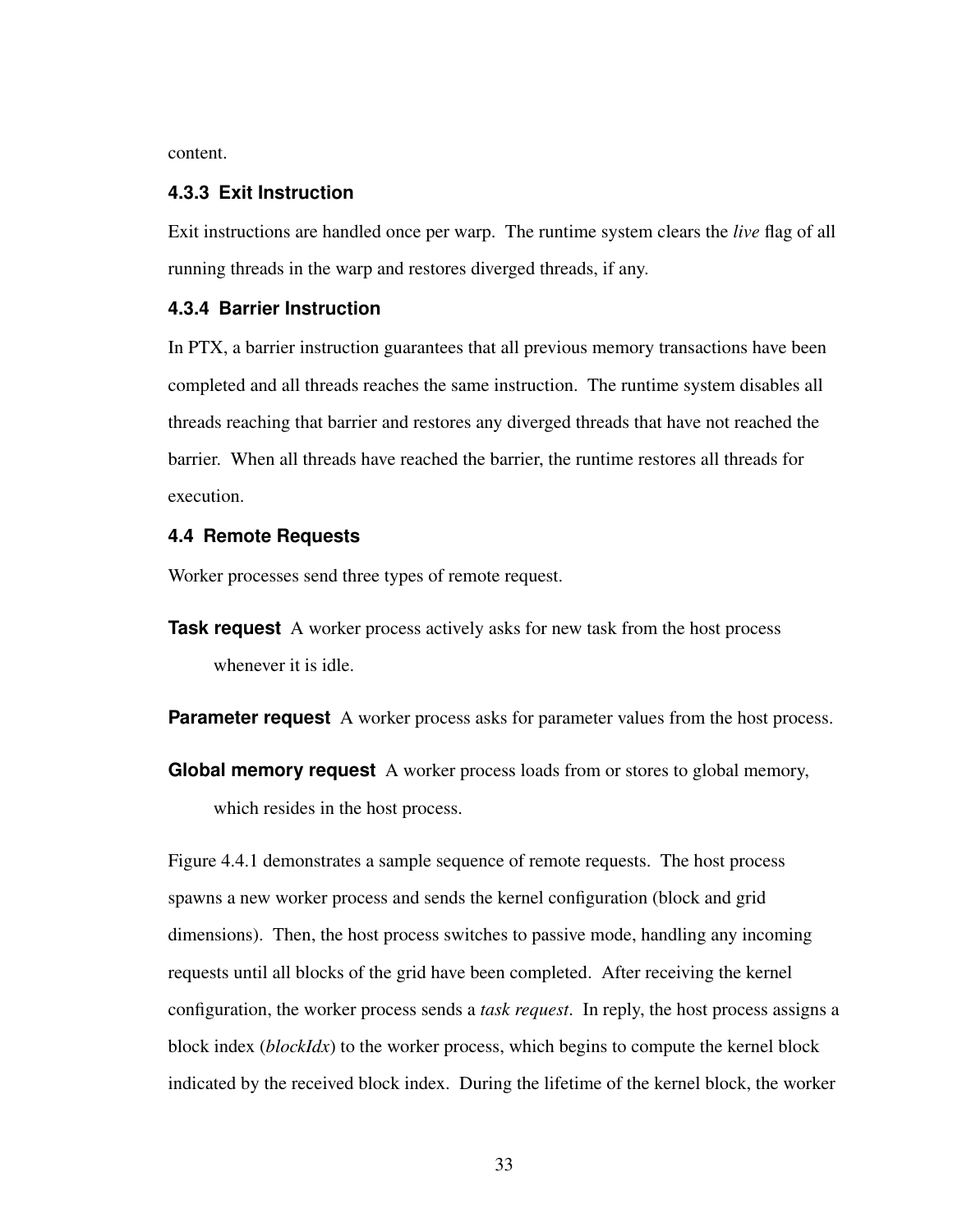process asks for parameter values using *parameter requests* and it asks for global memory using *global memory requests*. Upon completion of the kernel block, the worker process sends another *task request*. If all blocks have been completed, the host process signals the worker process to terminate.

Since parameters in a CUDA kernel are copied-by-value, they are unchanged throughout the lifetime of a kernel grid. A worker process can safely cache a parameter value after the first request. This reduces the number of parameter requests and consumption of network bandwidth.

Due to the complexity and importance of the *global memory requests*, they are discussed separately in Chapter [5.](#page-44-0)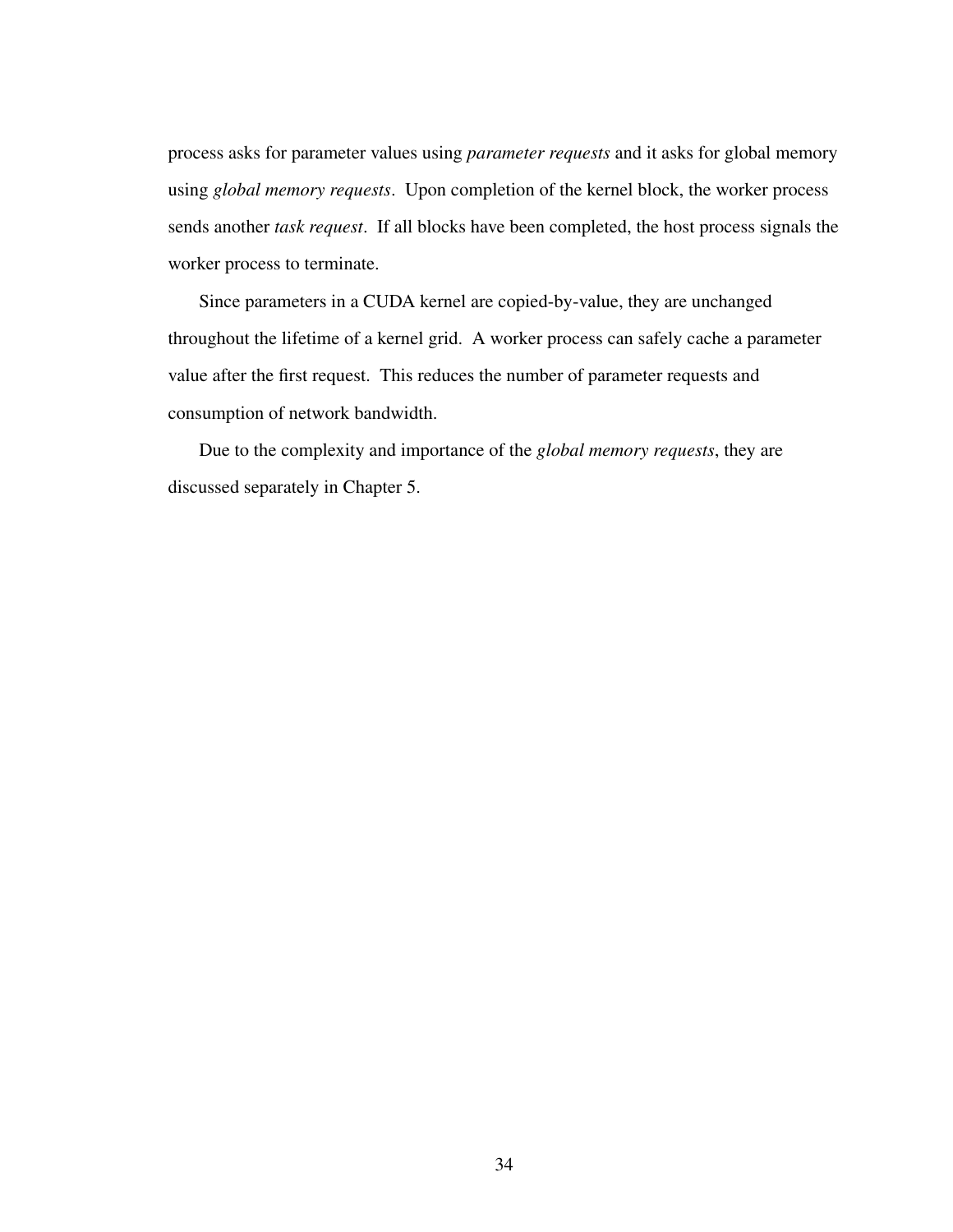<span id="page-43-0"></span>

Figure 4.4.1: A sequence diagram illustrating the message-passing of remote requests between a host process and a worker process.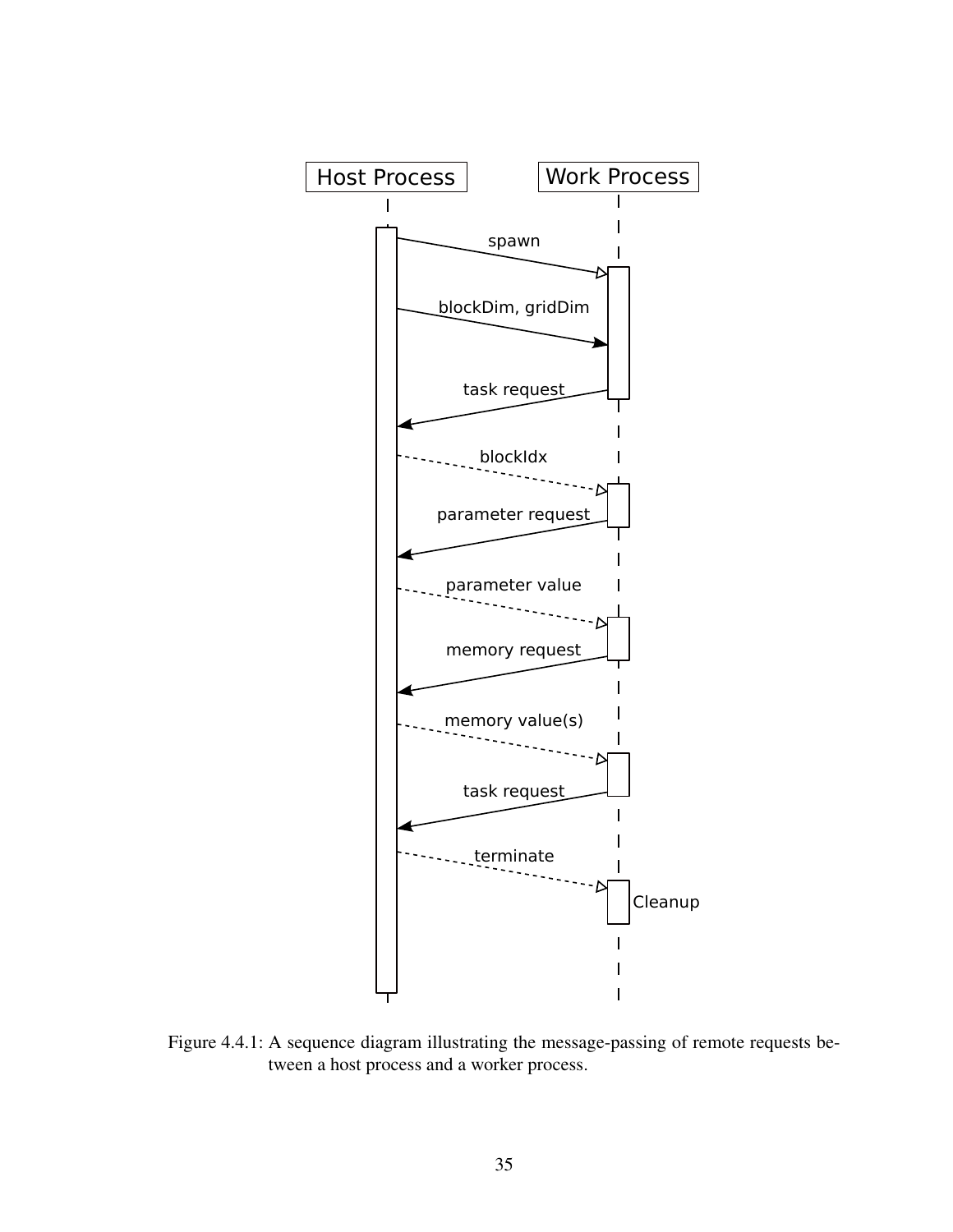# <span id="page-44-0"></span>**Chapter 5**

### **The Memory System**

The memory system is part of the runtime system. It handles all memory requests from the subkernels. The performance of memory requests governs the maximum performance of a Phalanx application. Network bandwidth limits the maximum memory throughput for a Phalanx application. Comparing to the maximum throughput of PCI-express available to a GPU, a typical Ethernet network is significantly slower. With the limited network throughput, the memory system must optimize for maximum network utilization*.* The rest of the chapter discusses the implementation of memory system.

#### **5.1 Memory Operations**

Listing [5.1](#page-44-1) shows a simple parallel-prefix-sum kernel. This sample code shows all four types of memory operations. The right-hand-side (RHS) of line 5 is converted to a global memory load. The assignment of the same line translates to a shared memory store. At line 10, the assignment translates to a global memory store. The runtime system handles these three types of memory operations. The shared memory load at the RHS of line 8 is handled in the generated assembly using a simple load instruction of the target architecture.

| Listing 5.1: A simple parallel prefix sum kernel |  |  |  |
|--------------------------------------------------|--|--|--|
|                                                  |  |  |  |

<span id="page-44-1"></span>

| $_{-}$ global $_{-}$                                        |                |
|-------------------------------------------------------------|----------------|
| void prefixSumKernel(const int A[], int B[]){               | $\mathfrak{D}$ |
| $\text{=}$ shared_ $\text{int}$ smem $[1024]$ ;             | 3              |
| int $result = 0$ ;                                          | $\overline{4}$ |
| // shared memory preloading                                 | 5              |
| smem [thread Idx . x] = A [thread Idx . x ];                | 6              |
| // barrier                                                  | 7              |
| $\frac{1}{2}$ syncthreads ();                               | 8              |
| for (int i=0; i <threadidx.x; <math="">++i){</threadidx.x;> | 9              |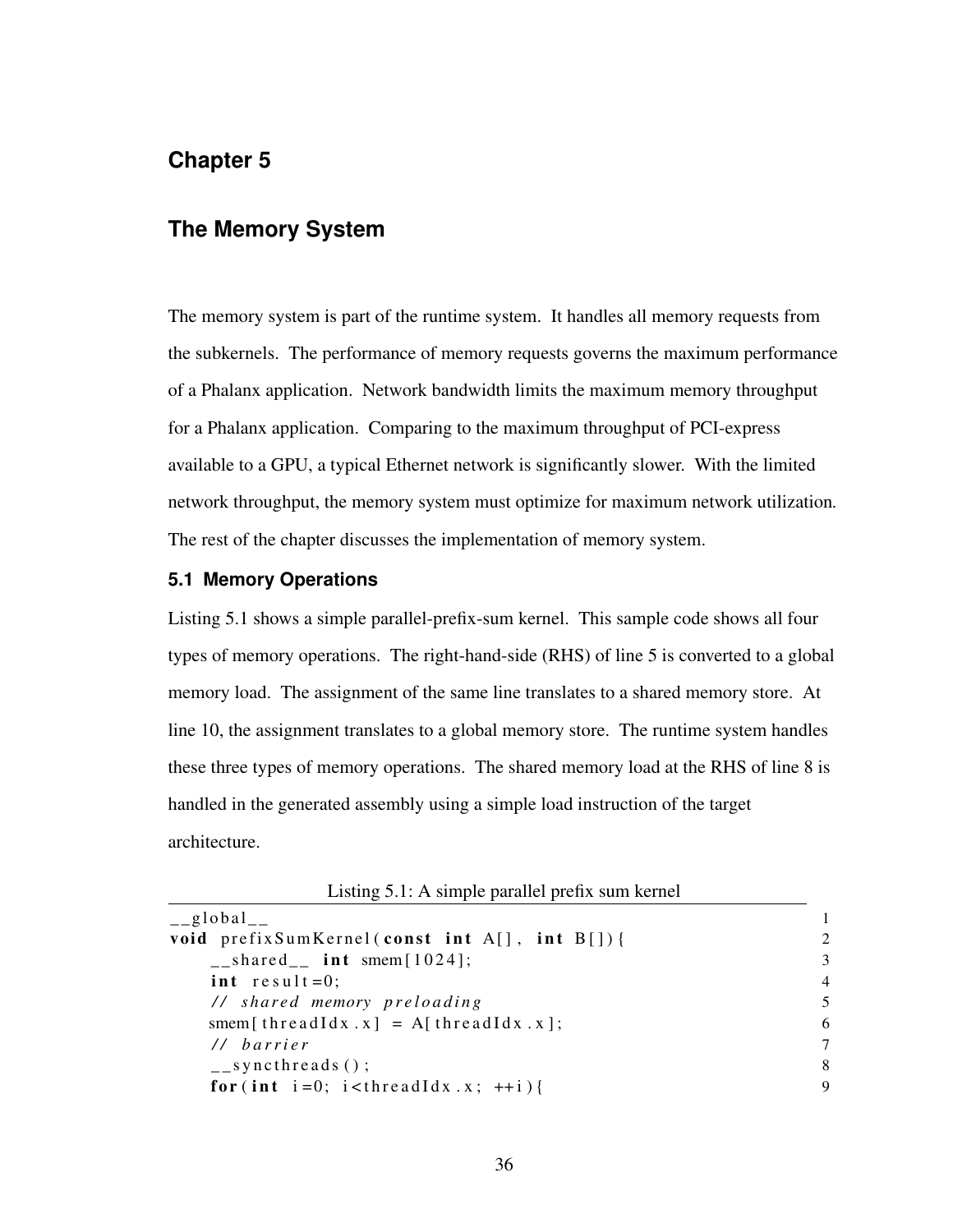```
r e s u l t + = smem [ i ]; // load from shared memory 10
 } 11
 // store to global memmory 12
 B[threadIdx.x] = result; 13
} 14
```
#### **5.1.1 Global Memory**

Global memory requests are not serviced immediately but after the execution of the subkernel. This allows all memory requests to be coalesced and optimized as described in Section [5.4.](#page-46-0)

Since a subkernel does not isolate disabled threads, which have exited or have diverged to another subkernel, disabled threads also generate memory requests. The runtime system is responsible to filter out these invalid requests.

A worker process forwards any global memory request to the host process through MPI messages. The request contains the data type of the requesting elements, the starting address of the elements and the number of elements to load or to store. For a load request, the host process loads the data at the starting address. The addresses of subsequent elements are computed by incrementing the starting address by the byte length of the data type. The host process replies with a MPI message filled with the loaded data. For a store request, the host process continues to listen for the next message from the worker process. The next message contains the data to be stored. The host process directly stores the received data to the starting address.

#### **5.1.2 Shared Memory**

Shared memory requests are serviced immediately. Shared memory loads do not depend on the runtime system. They are converted directly into simple load instructions for the target architecture. The runtime system only handles shared memory stores. Similar to global memory requests, the runtime must filter out invalid shared memory store requests generated by disabled threads. Invalid shared memory loads are not removed. Since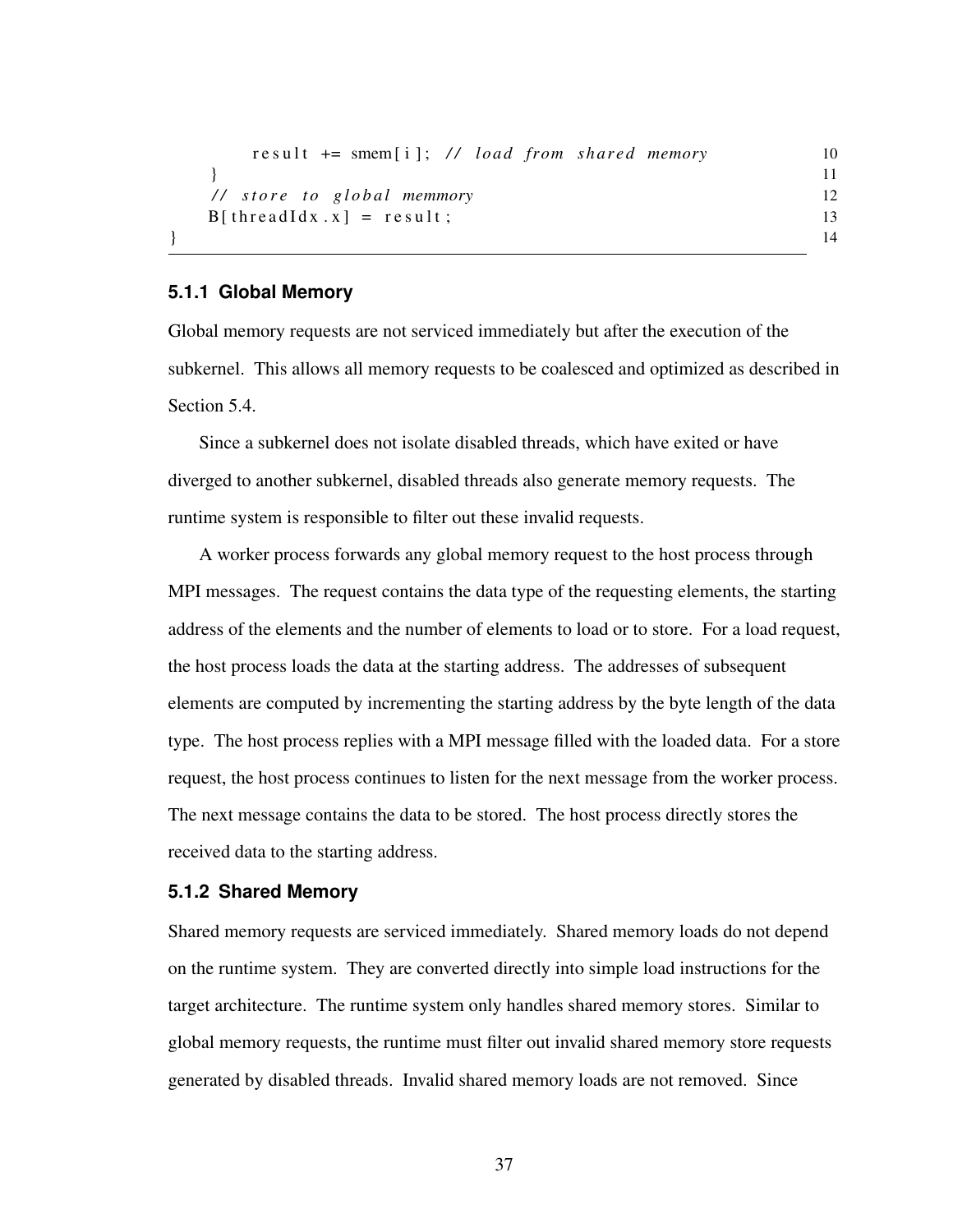diverged threads have kept a copy of the register values, these invalid loads cannot corrupt the registers of these threads.

#### **5.2 Handling Heterogeneous Data Model**

Phalanx supports heterogeneous data model in the distributed system. The CUDA and LLVM virtual architectures share the same data types. All integers are in 2's complement representation. CUDA supports only 8, 16, 32 and 64-bit integers. LLVM supports any integer of bit length 1 to  $2^{23} - 1$ . For floating-point numbers, both use IEEE754 compliant types. For memory address, Phalanx forces all addresses to be 64-bit wide. On a 32-bit host machine, 64-bit addresses are simply truncated. Any architecture that implements 2's complement integer representations and IEEE754 single and double precision floating-point representations can be used in Phalanx.

Not all MPI implementations support data model heterogeneity. OpenMPI provides automatic conversion between big and little endians. However, heterogeneity support appears to be incomplete for some features. The *remote-memory access* (RMA) defined in the new MPI standard [\[6\]](#page-62-0) breaks in OpenMPI when working in a 32/64-bit heterogeneous cluster. Phalanx does not use the RMA feature. Phalanx uses only point-to-point communication of MPI. RMA allows one-sided communication, removing the need to have a passive handler in the host process. The RMA feature can be useful in the future.

### **5.3 Memory Consistency**

<span id="page-46-0"></span>The massively parallel execution requires CUDA to adopt a weak memory consistency model [\[15\]](#page-63-0). This means modifications in memory are guaranteed to be visible only at barriers. It allows Phalanx to use aggressive optimizations for memory operations and thread scheduling.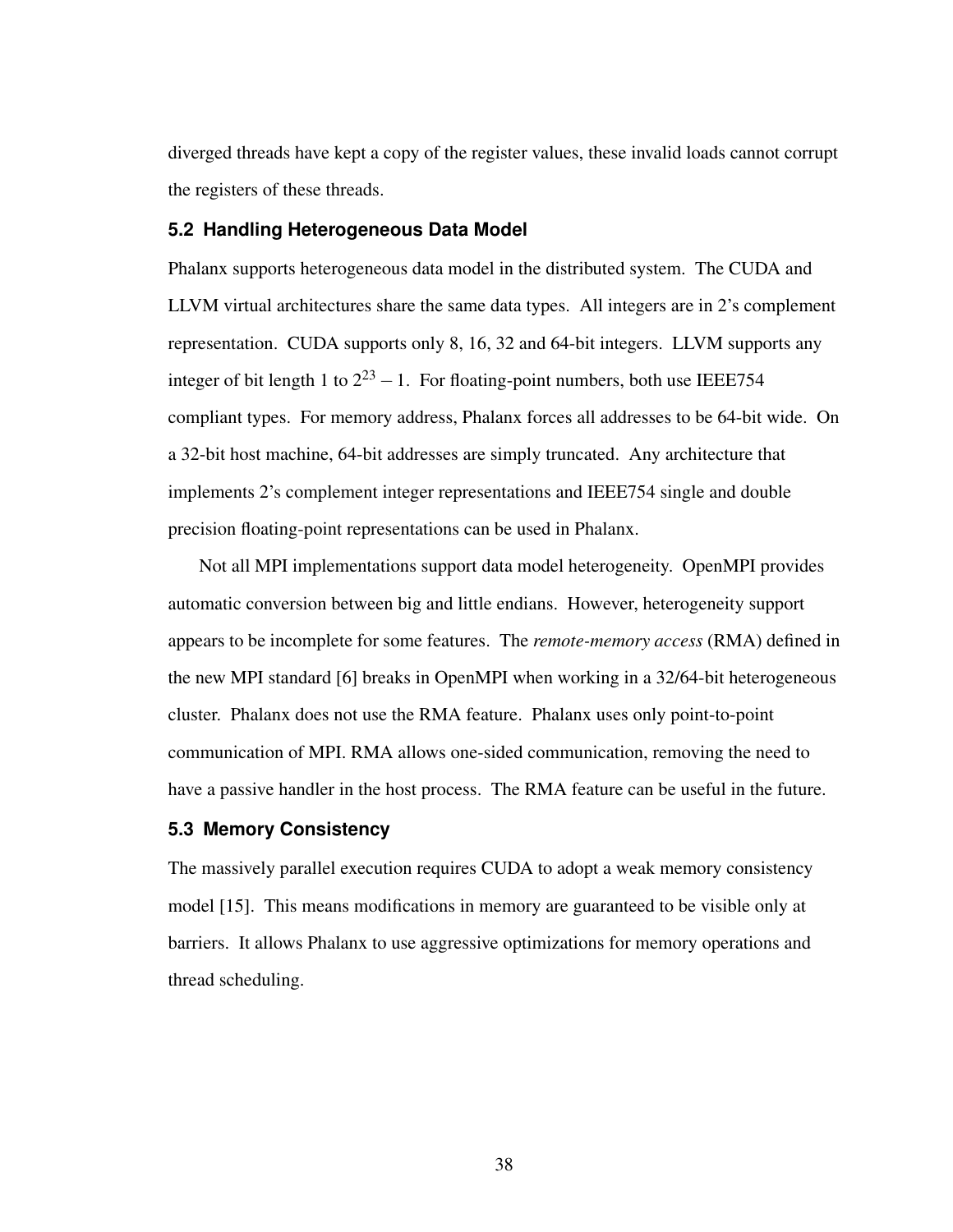#### **5.4 Optimizing Global Memory Requests**

Global memory throughput limits the performance of a Phalanx application. Section [5.4.1](#page-47-0) discusses the performance impact of memory throughput for any system in general. Sections [5.4.2](#page-47-1) and [5.4.3](#page-48-0) explain the optimizations used by Phalanx for maximizing global memory throughput.

#### <span id="page-47-0"></span>**5.4.1 Principle of Balance**

The performance of a system is limited by both computation and I/O throughput. The classical principle of balance states that the best performing system should balance the two throughputs. Given the number of processors is *p*, their peak compute throughputs are *C* operations per second and they are connected through a network with bandwidth *B* bytes per second, the following equation [\[16,](#page-63-1) [17\]](#page-63-2) characterizes the balance of such a system:

$$
I_{optimal} = \frac{p \cdot C}{B}.
$$
\n(5.4.1)

*Ioptimal* is the peak arithmetic intensity of a computation. It has units of *operations per byte.* When a computation has an intensity that matches  $I_{optimal}$ , the system computes as fast as I/O transfer. At this point, the system is the most efficient. Any computation that has an intensity higher than *Ioptimal* is compute bounded. If the intensity is lower than *Ioptimal*, the computation is I/O bounded. A compute bounded computation is preferable because the system is not wasting processor time to wait for I/O.

<span id="page-47-1"></span>For distributed systems, the network bandwidth is often significantly slower than the total compute throughput of all processors. This suggests that a suitable computation for distributed systems must have a high arithmetic intensity and the required intensity increases as the number of processors increases. As a result, most computations become I/O bounded.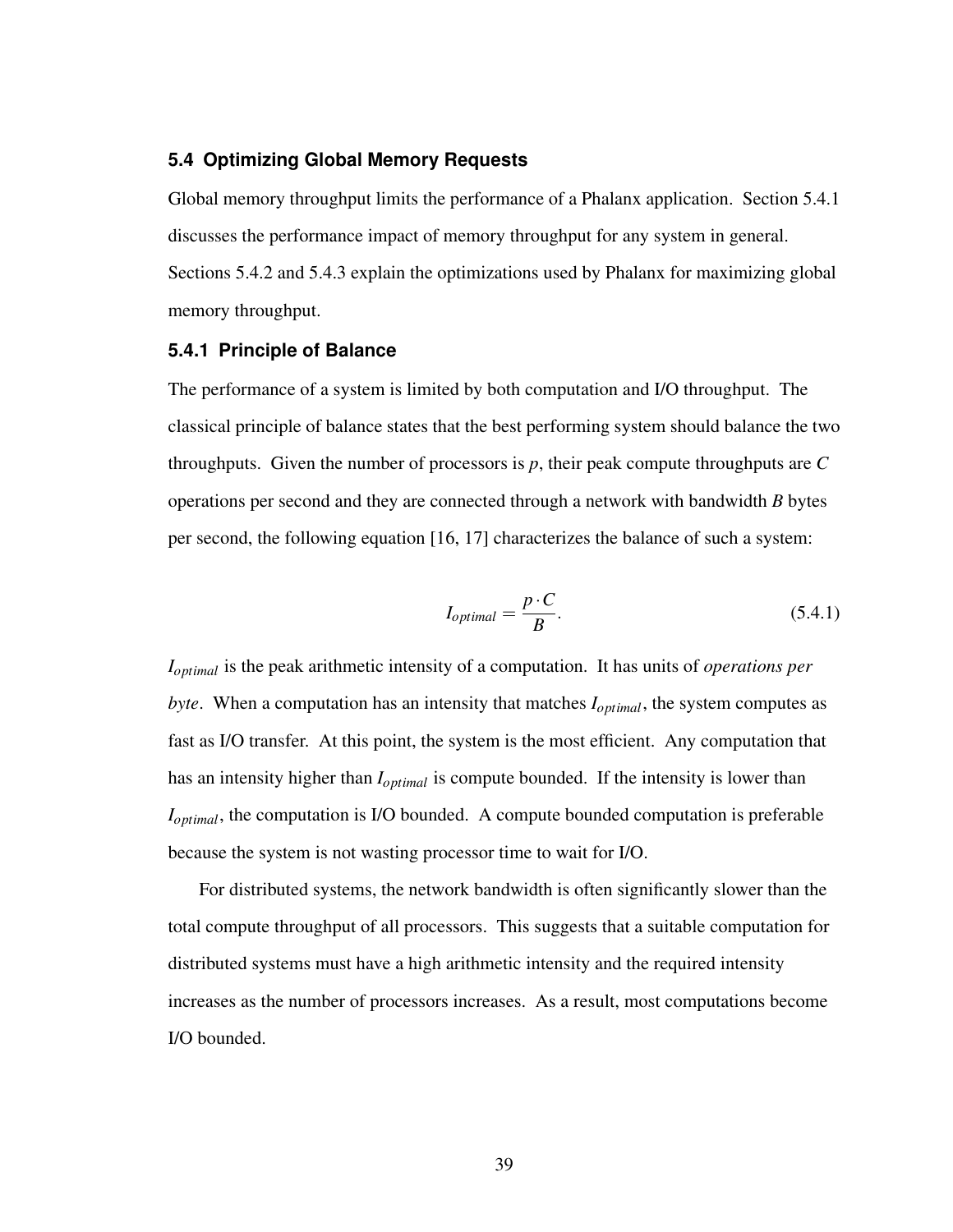#### **5.4.2 Caching**

Caching can raise the effective I/O bandwidth  $B_{eff}$ , thereby reduces  $I_{optimal}$ . Given a cache with bandwidth *Bcache*, a network with bandwidth *Bnet* and the percentage of I/O served from the cache is  $\alpha$ , the effective bandwidth  $B_{eff}$  is characterized by the following equation:

<span id="page-48-1"></span>
$$
B_{eff} = (1 - \alpha)B_{net} + \alpha B_{cache}.
$$
 (5.4.2)

When  $B_{cache} > B_{net}$  and  $\alpha > 0$ ,  $B_{eff}$  is greater than  $B_{net}$ .

Caching exploits data locality and temporarily stores fetched global memory in a worker process. The Phalanx runtime system implements a direct-mapped cache for each worker process. Based on the transfer pattern of the computation and available memory, the cache can be resized accordingly for each machine to optimize  $\alpha$ .

The cache is local to each worker process. It could be beneficial for future versions to allow a shared cache for all worker processes on the same machine. It could further reduce the network traffic.

Shared memory is not cached and it is not beneficial to do so. Shared memory is implemented as a static data segment in a worker process. Access to shared memory is direct, whereas access to cache goes through a hash table lookup. Therefore, the cache is slower than the shared memory.

#### <span id="page-48-0"></span>**5.4.3 Transaction Size**

For any global memory transaction, a worker process sends a request message that contains the data type, address and element count. Whenever the total size of transferring data is not much greater than the size of the request message, memory transaction becomes very expensive. The request message has a constant size of 20-bytes (or 160-bits), without including additional overheads from the MPI implementation or from the network protocol.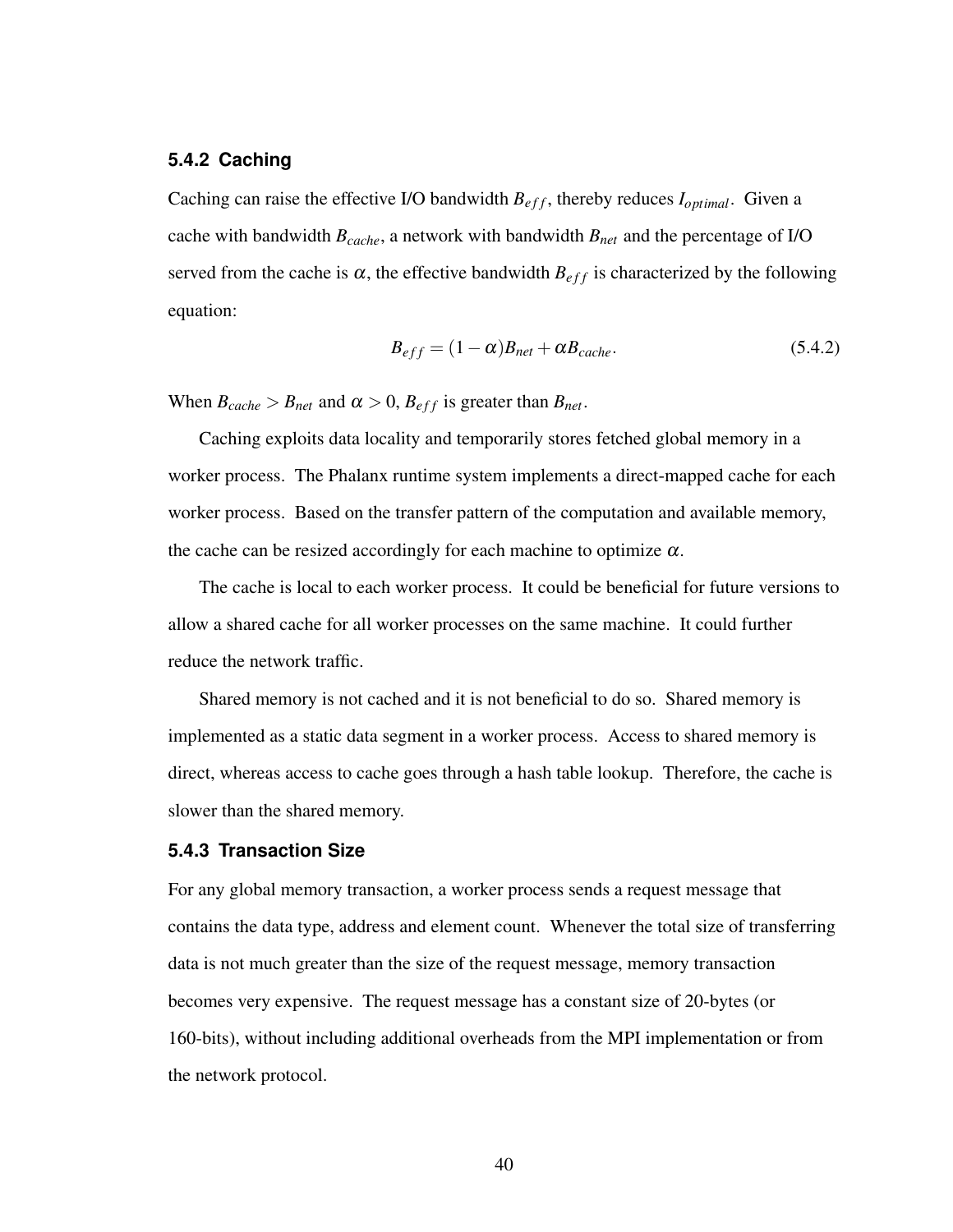When the transaction size is very large comparing to the overheads, network utilization improves. For loading global memory, Phalanx uses a minimum fetch size. By default, each load transaction always fetches at least 4-kB of consecutive data. This over-fetching is beneficial most of the time. The coalesced memory access pattern, which is recommended for CUDA programming [\[13\]](#page-63-3), guarantees that CUDA kernel loads batches of consecutive data. Moreover, the spatial locality of algorithms increases the chance of consumption of nearby data for each load. Since the cache stores all fetched data, any subsequent load transaction can be reduced into a fast cache load if it refers to cached data.

The runtime system sorts all load requests according to their addresses. It searches for the longest consecutive list of the sorted requests and services them in one transaction. If the transaction size is too small, it will append dummy requests to the list. It repeats until all requests are serviced.

For storing global memory, Phalanx does not mandate a fix transaction size. It only tries to coalesce memory requests to use fewer MPI messages. The runtime system sorts all memory requests according to their addresses. It searches for the longest consecutive list of the sorted requests and services them in one transaction. It repeats until all requests are serviced.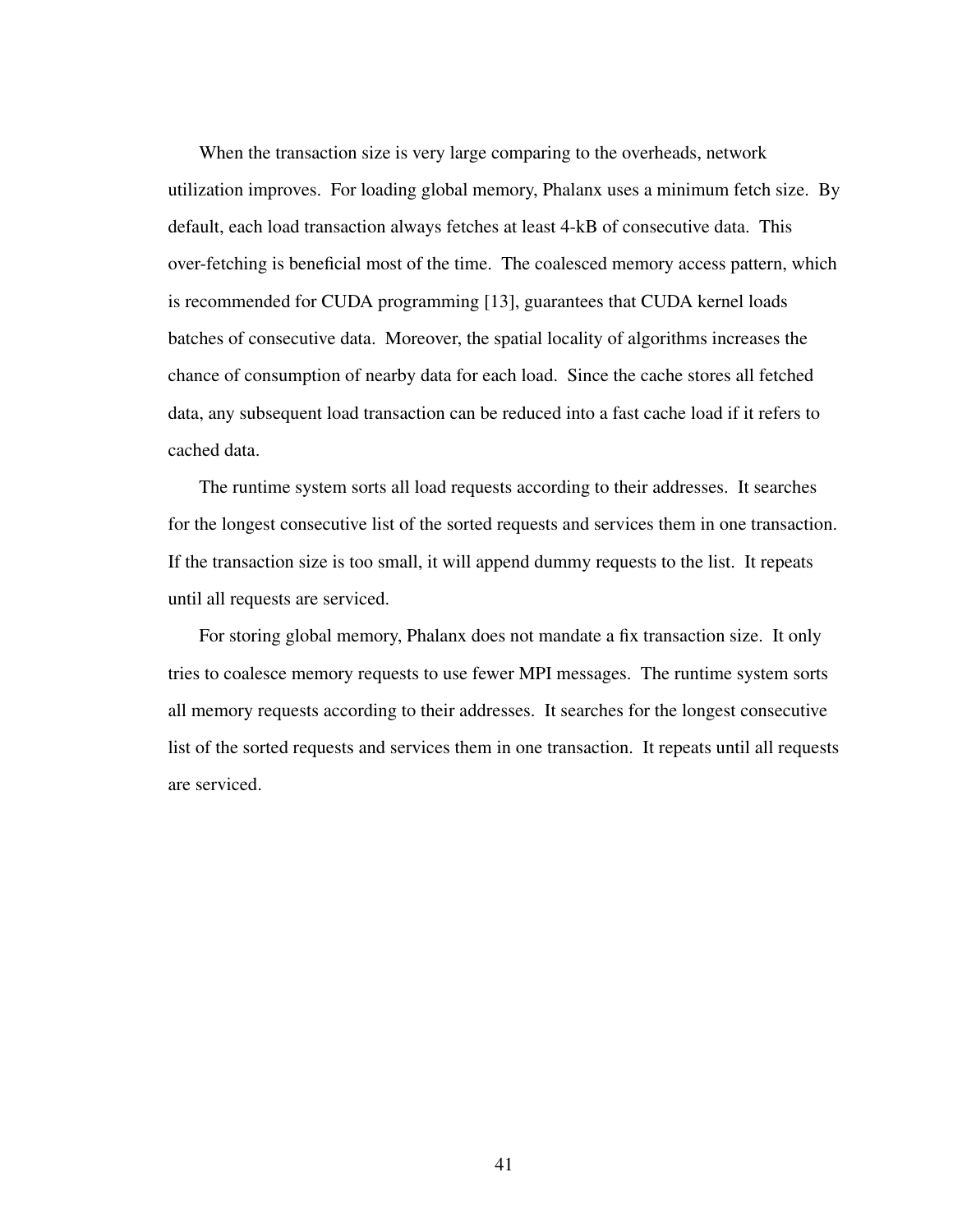## <span id="page-50-0"></span>**Chapter 6**

## **Case Study: Matrix Multiplication**

To demonstrate the feasibility of the Phalanx framework, this chapter and the following chapter present two case studies. In each case study, an application is written for serial and parallel execution. The parallel execution version uses Phalanx. Benchmarks are done to measure the performance gain by parallel execution.

A Core 2 Duo machine and two Core-i7 machines are used in the benchmarks. One of the Core-i7 machines are running in 64-bit mode. Other machines are running in 32-bit mode. All machines are running Ubuntu 10.04 OS.

For the parallel execution benchmark, all three machines are connected to a Gigabit Ethernet switch to form a small distributed system. The setup has a heterogeneous data model that mixes 32-bit and 64-bit processors. The Phalanx host process runs on the Core 2 Duo machine and it schedules worker processes onto the two Core-i7 machines. Each Core-i7 machine has four HyperThread execution cores. Together, the two Core-i7 machines provide 16 logical cores to serve as compute units in the Phalanx setup. The parallel executions are configured to use all 16 compute units with one worker process per unit. The MPI implementation used is OpenMPI 1.4 with TCP/IP based messaging. The serial execution benchmarks are performed on the 32-bit Core 2 Duo machine and the 32-bit Core-i7 machine.

#### **6.1 Application Background**

A matrix multiplication application is written using Phalanx. For simplicity, only square matrices are considered. The product *P* of the multiplication between two  $N \times N$ matrices, *A* and *B*, is defined as follows: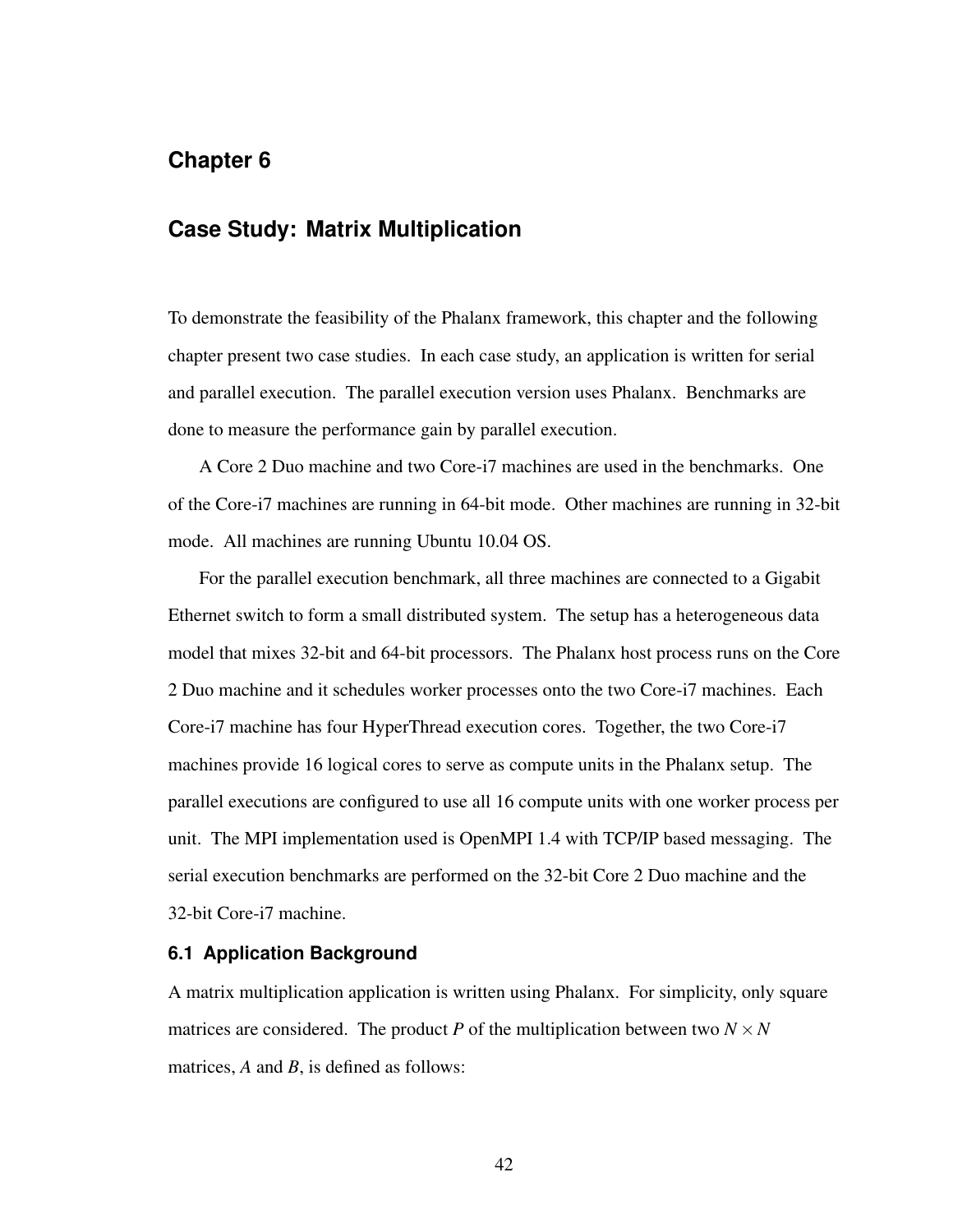<span id="page-51-0"></span>

Figure 6.1.1: Illustrating matrix multiplication.

$$
p_{ij} = \sum_{k=0}^{N} a_{ik} \cdot b_{kj}.
$$
 (6.1.1)

Each element  $p_{ij}$  in the product matrix  $P$  at row  $i$  and column  $j$  is the sum of all products of element-wise multiplication in row *i* of *A* and column *j* of *B*. Figure [6.1.1](#page-51-0) depicts the matrix multiplication algorithm.

#### **6.2 Using Shared Memory**

Each output element  $p_{ij}$  requires to load 2*N* inputs. The inputs for other elements in the same row or same column overlaps. Reuse of overlapped elements can reduce network traffic for global memory loads. Kirk and Hwu [\[18\]](#page-63-4) presented a tiled matrix multiplication algorithm. Their algorithm splits the product matrix into tiles and assigns the computation of one tile to each CUDA block. Splitting the product matrix into tiles allows the inputs of each tile to fit into the limited shared memory. For Phalanx, the limitation of shared memory is much higher than for CUDA GPUs. The maximum capacity of shared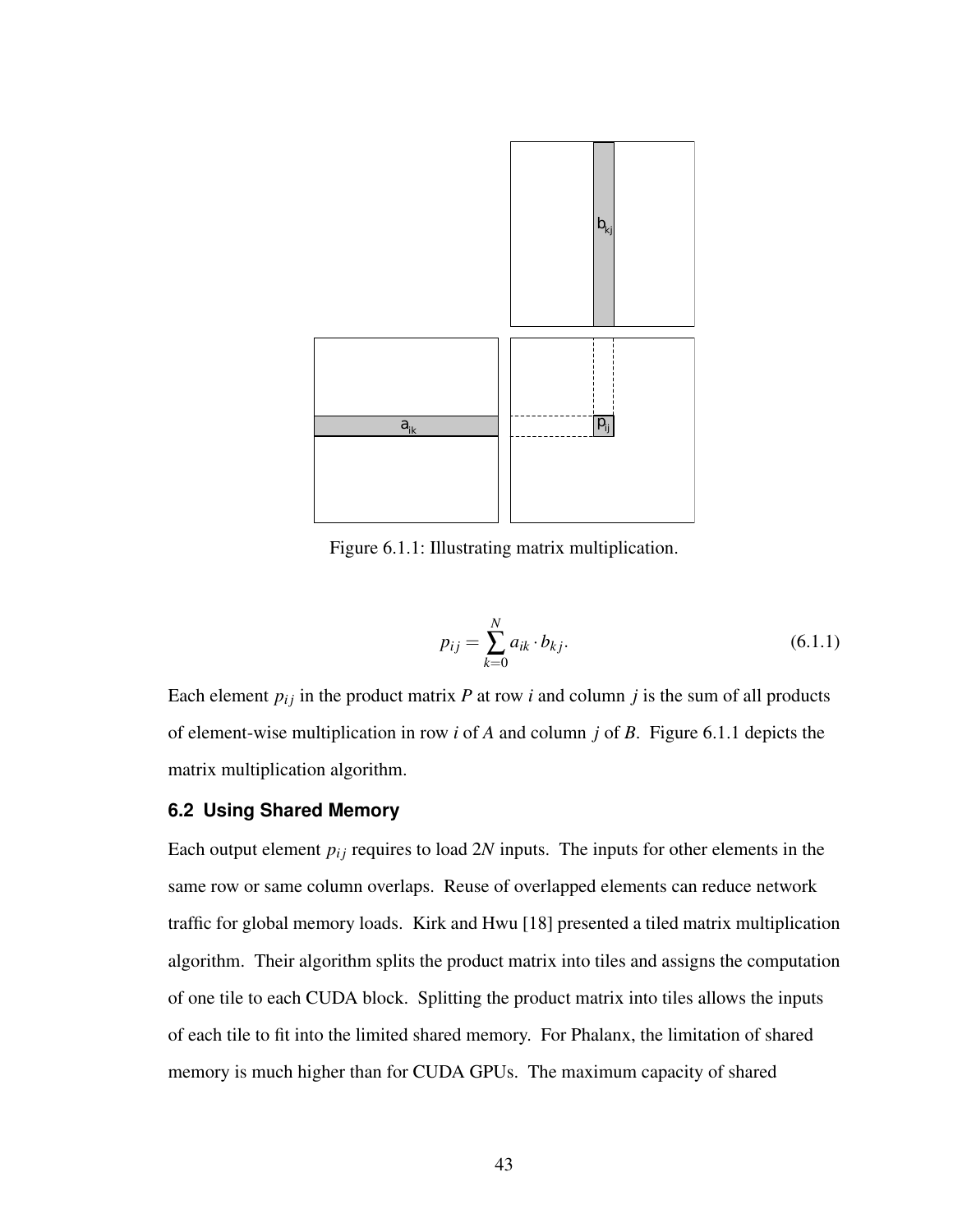memory depends on the available size of primary memory for the machine.

#### **6.3 Implementation**

The Phalanx implementation of the matrix multiplication supports block size up to 1024 threads, allowing the tile size T to be  $32 \times 32$ . With this configuration, each thread in a block produces a single element in the product matrix. Listing [A.2](#page-65-0) shows the source code of the matrix multiplication kernel using shared memory for single-precision floats. The kernel fills the shared memory for computing the product of the tile. For each source matrix, the kernel loads  $N \times$ √ *T* elements into the shared memory. Afterwards, a barrier ensures all threads of the block have completed the shared memory loading. Each thread of the kernel block computes an element in the corresponding tile.

#### **6.4 Benchmark**

Figure [6.4.1](#page-53-0) shows the speedups of 16-cores parallel execution using the Phalanx setup with serial execution baselines using the Core 2 Duo and the Core-i7 machines, respectively. It is important to note that the baseline implementation uses a naïve (non-tiled) matrix multiplication algorithm (see Listing [A.3\)](#page-66-0), which heavily relies on the processor cache. The x-axis indicates the varying *N*. The y-axis shows the speedup factors of parallel execution time with respect to the baseline serial execution time.

#### **6.5 Performance Analysis**

For single-precision, the speedups saturate at  $N = 2048$  because the intensity of the computation is higher than the optimal intensity *I<sub>optimal</sub>* (see Section [5.4](#page-46-0) for detail discussion of this value). When  $N < 2048$ , the computation is I/O bounded. When  $N > 2048$ , the computation is compute bounded. Therefore, the maximum speedups are approximately  $12 \times$  and  $5 \times$  comparing to Core 2 Duo and Core-i7 baselines, respectively. For double-precision, the speedups also begin to saturate at  $N = 2048$ . The maximum speedups are around  $9 \times$  and  $7 \times$  comparing to Core 2 Duo and Core-i7 baselines,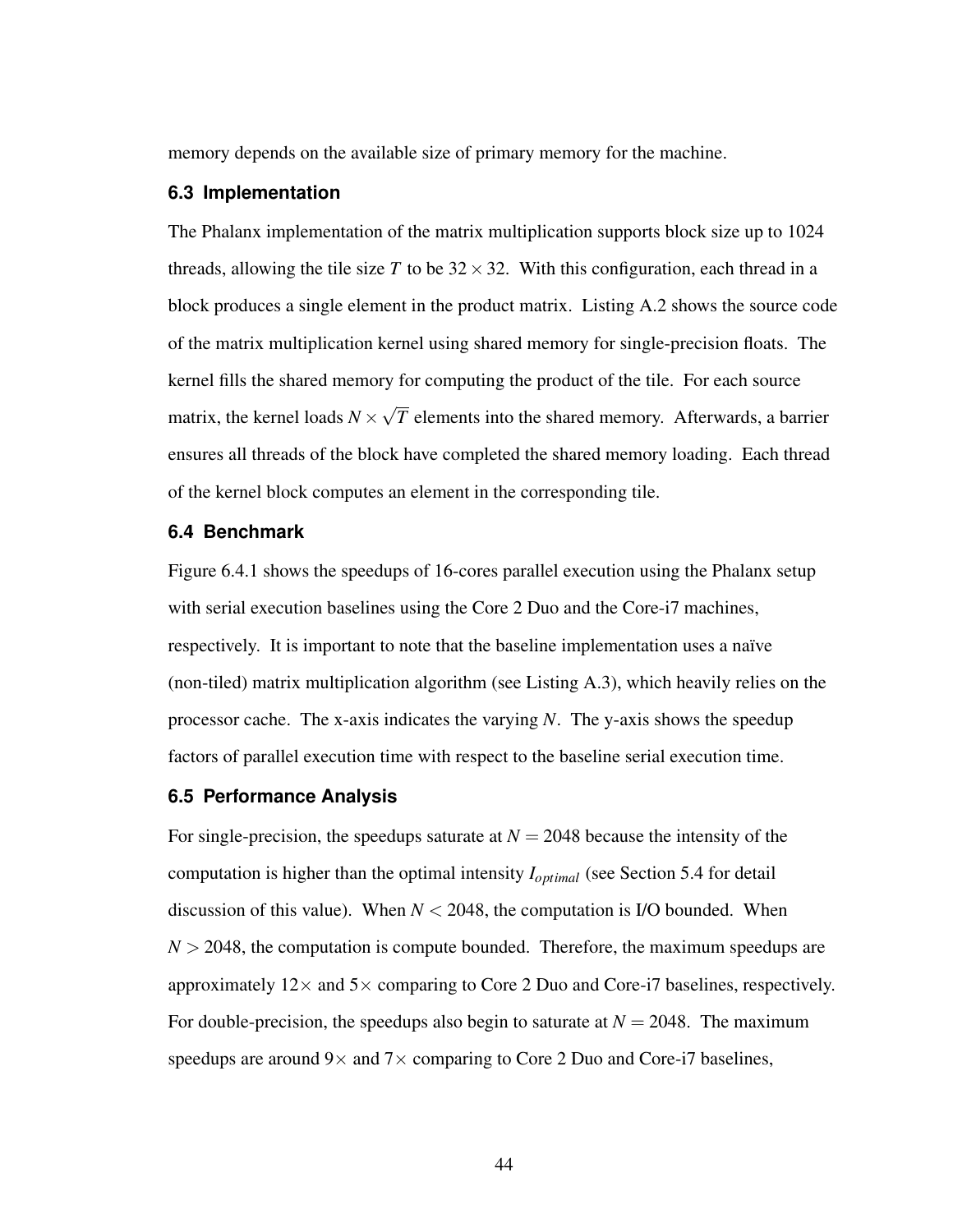<span id="page-53-0"></span>

Figure 6.4.1: A benchmark of matrix multiplication showing speedup factor versus matrix size. Speedups are normalized parallel execution time of the Phalanx setup with respect to serial execution baselines using the Core 2 Duo and Core i7 machines.

respectively.

Plotting the performance with estimated compute throughputs shows an interesting perspective. Figure [6.5.1](#page-54-0) shows the throughputs for serial execution on Core 2 Duo and Core i7, and for parallel execution on the Phalanx-based distributed system. The following equation estimates the number of floating-point operations for the computation:

$$
(2 \cdot N) \cdot N^2 = 2 \cdot N^3. \tag{6.5.1}
$$

The  $2 \cdot N$  term estimates the number of multiplication and addition operations per element in the product matrix. There are *N* multiplications and  $N-1$  additions. For big *N*, the number of additions is very close to *N*. The remaining *N* 2 term denotes the number of elements in the product matrix, which is a square matrix with *N* rows and *N* columns.

Dividing the estimated number of floating-point operations by the execution time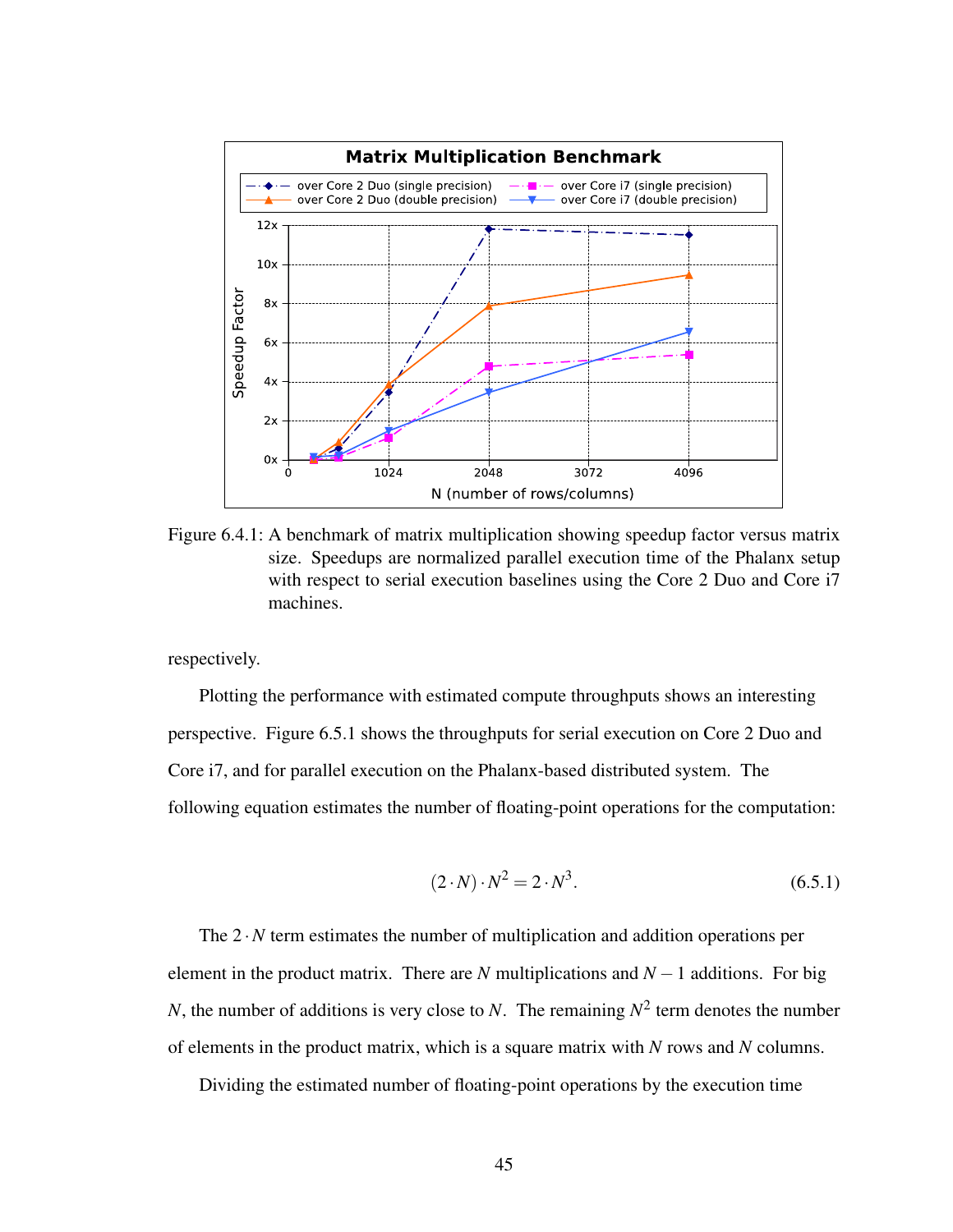<span id="page-54-0"></span>

(a) Achieved single precision compute throughput



(b) Achieved double precision compute throughput

Figure 6.5.1: Achieved compute throughput versus matrix size for single and double precision arithmetic.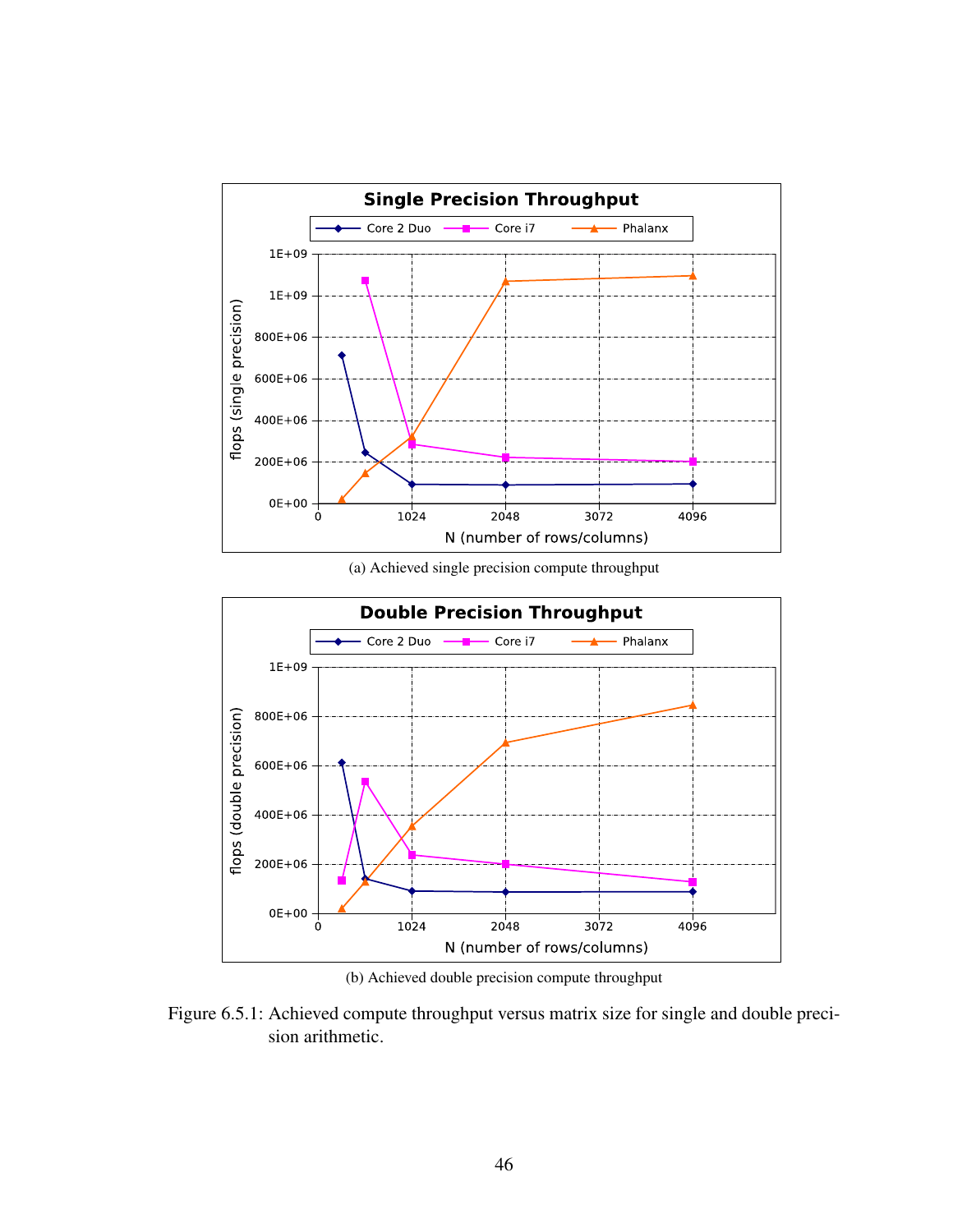yields an estimation of compute throughputs. The unit of the compute throughput is flops (floating point operations per second). Figure [6.5.1](#page-54-0) shows the compute throughputs with respect to the size of the matrices for single precision and double precision computations.

An interesting observation is the drop in compute throughputs for both CPUs. A possible reason is the increased rate of cache miss as the matrix size grows exponentially. As the data no longer fit in the processor cache, the effective memory bandwidth reduces significantly. Adapting Equation [5.4.2](#page-48-1) for the processor memory hierarchy:

$$
B_{eff} = (1 - \alpha)B_{RAM} + \alpha B_{cache}.
$$
\n(6.5.2)

In the equation,  $B_{RAM}$  denotes the bandwidth of the system primary memory. As  $\alpha$  tends to zero, the effective bandwidth  $B_{eff}$  is dominated by the slow  $B_{RAM}$ . As a result, the optimal intensity *Ioptimal* increases and the computation becomes I/O bounded.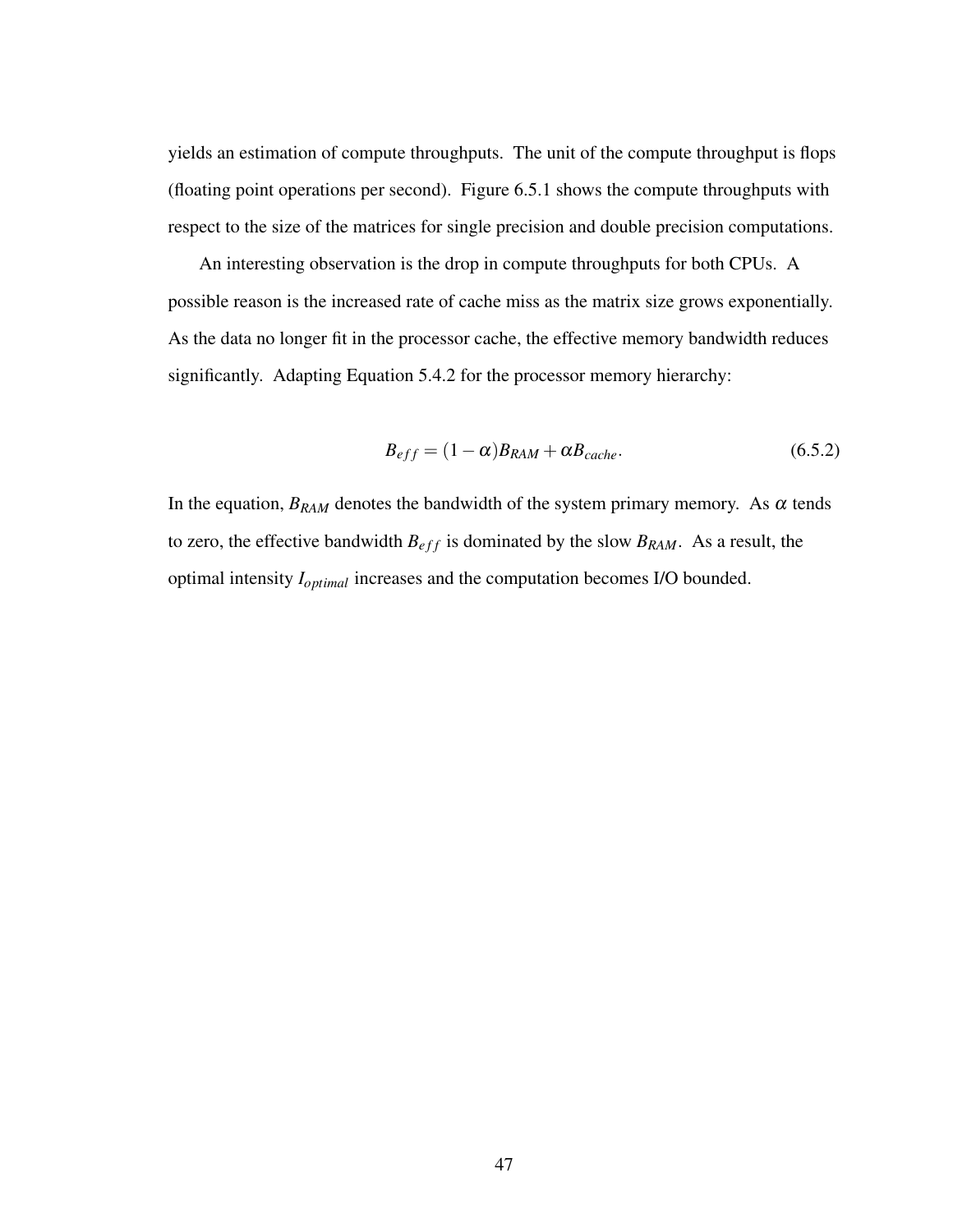# **Chapter 7**

## **Case Study: NBody**

This chapter presents a case study for a NBody simulation application. The same setup as in the case study in Chapter [6](#page-50-0) is used.

#### **7.1 Application Background**

For physics applications, a NBody simulation predicts the motion of particles or celestial bodies due to the interacting forces between them [\[19\]](#page-63-5). By assuming all particles have zero volume, the need to account for collisions is removed. This simplifies the problem for the demonstration in this case study.

The particles are constantly attracted by gravitational forces due to their masses. The force  $f_{ij}$  acting on a particle *i* by another particle *j* is governed by the following equation [\[19\]](#page-63-5):

<span id="page-56-0"></span>
$$
f_{ij} = G \frac{m_i m_j (v_j - v_i)}{||v_j - v_i||^3}.
$$
\n(7.1.1)

In the equation,  $v_i$  and  $v_j$  denote the 3D position vectors of particle *i* and particle *j*, respectively. The symbols  $m_i$  and  $m_j$  denote the masses for particle *i* and particle *j*, respectively. The term  $||v_j - v_i||$  denote the distance between the two particles. The constant *G* denotes the gravitational constant.

To compute the total force acting on a particle, all distinct pairs of forces *fik* are computed for all *k* except when *k* equals *i*. That is:

$$
F_i = \sum f_{ik}, \text{ for } k \neq i. \tag{7.1.2}
$$

If there are *N* particles, the total force acting on each particle is the sum of *N* −1 forces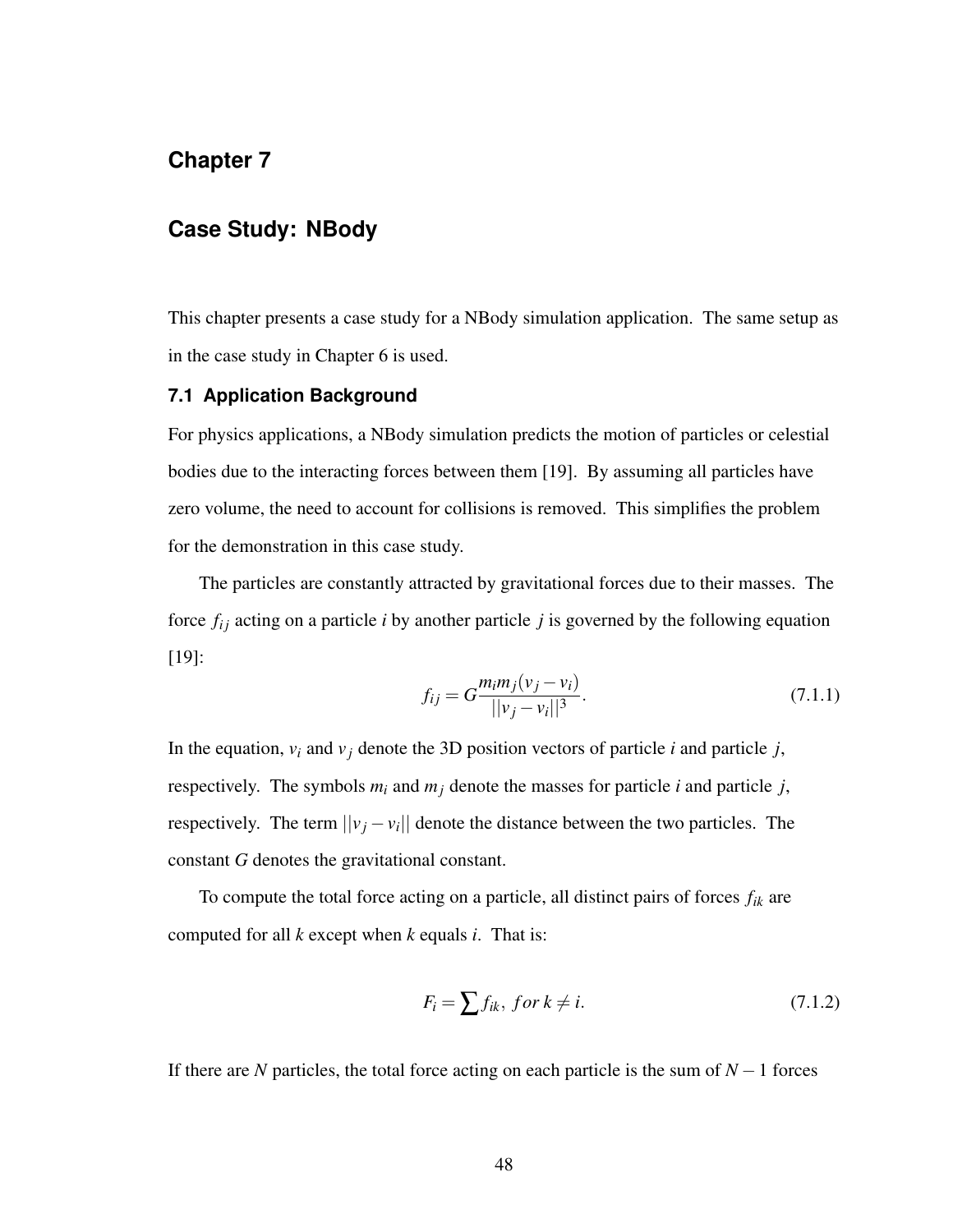between all distinct pairs of particles. Therefore, the computation for all particles has *N* 2 complexity.

#### **7.2 Implementation**

The kernel source code of the NBody simulation that uses double precision is shown in Listing [A.5.](#page-70-0) In this implementation, each CUDA thread computes the next position of a particle. The work is broken down so that each CUDA block loads a small number of particles into shared memory and uses the pre-loaded data for the computations. Next, it loads the next batch of particles and performs the computation. These steps repeat until all particles have been considered. From the total force acting on a particle, the new position is computed using verlet integration.

The implementation for serial execution is shown in Listing [A.6.](#page-71-0) Comparing the serial version with the parallel version, there are little differences between the two. The parallel version is achieved simply by distributing the computation for each particle to a CUDA threads and adding a shared memory loading phase.

#### **7.3 Benchmark**

Figures [7.3.1,](#page-58-0) [7.3.2](#page-58-1) and [7.3.3](#page-59-0) show the execution time, speedup and throughput benchmarks of the NBody simulation. Only four measurements were obtained for the serial execution because the execution time becomes too long for large numbers of particles. As the number of particles increases, execution time grows exponentially. In Figure [7.3.2,](#page-58-1) the speedups compare the parallel execution using the Phalanx setup with the serial execution baselines using Core 2 Duo and Core-i7, respectively. In Figure [7.3.3,](#page-59-0) an operation represents a computation using Equation [7.1.1.](#page-56-0) The total number of operations is approximately  $N^2$ .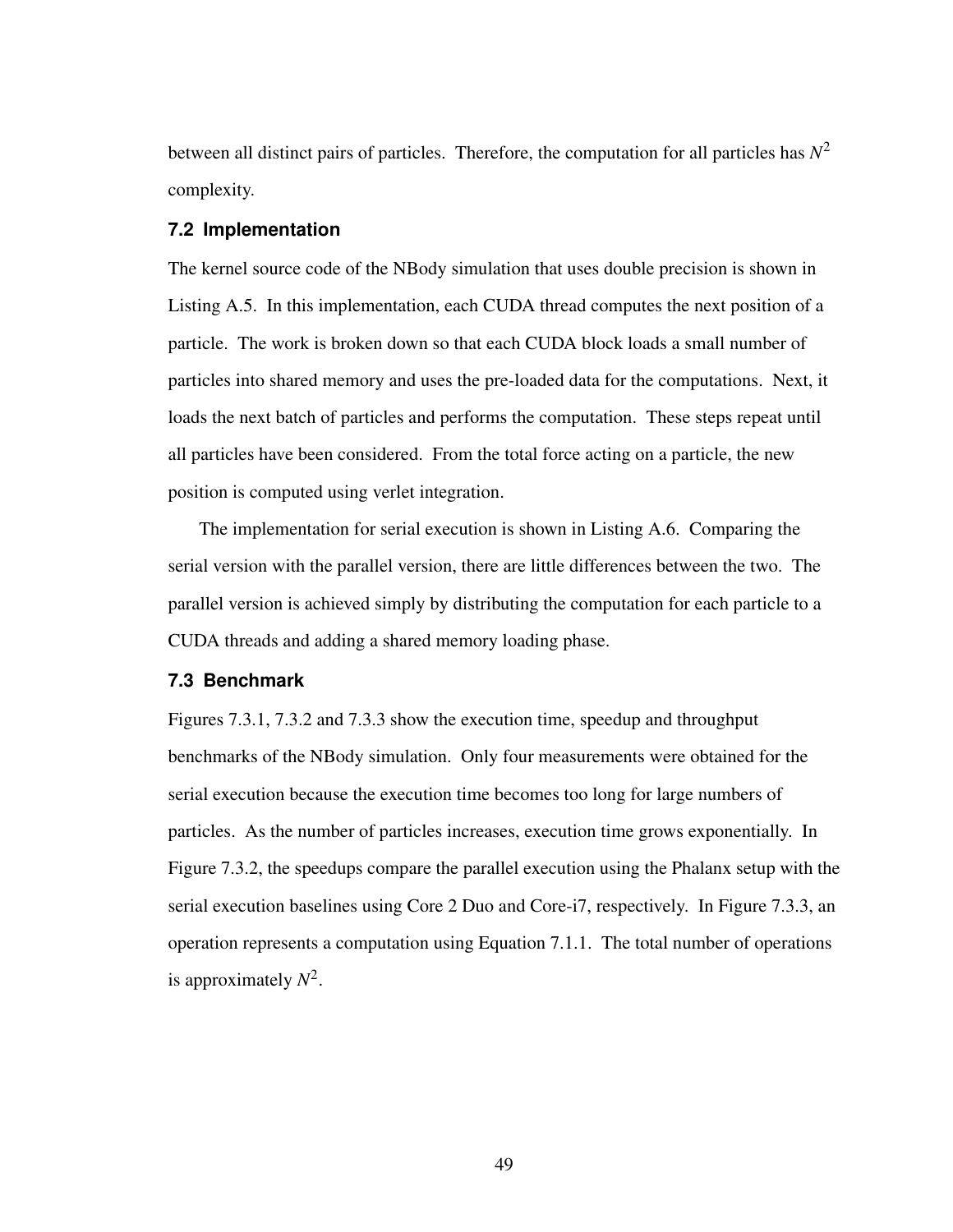<span id="page-58-0"></span>

Figure 7.3.1: A benchmark of NBody simulation showing the execution time versus particle count.

<span id="page-58-1"></span>

Figure 7.3.2: A benchmark of NBody simulation showing the speedup factor versus particle count. Speedups are normalized parallel execution time of the Phalanx setup with respect to serial execution baselines using the Core 2 Duo and Core i7 machines.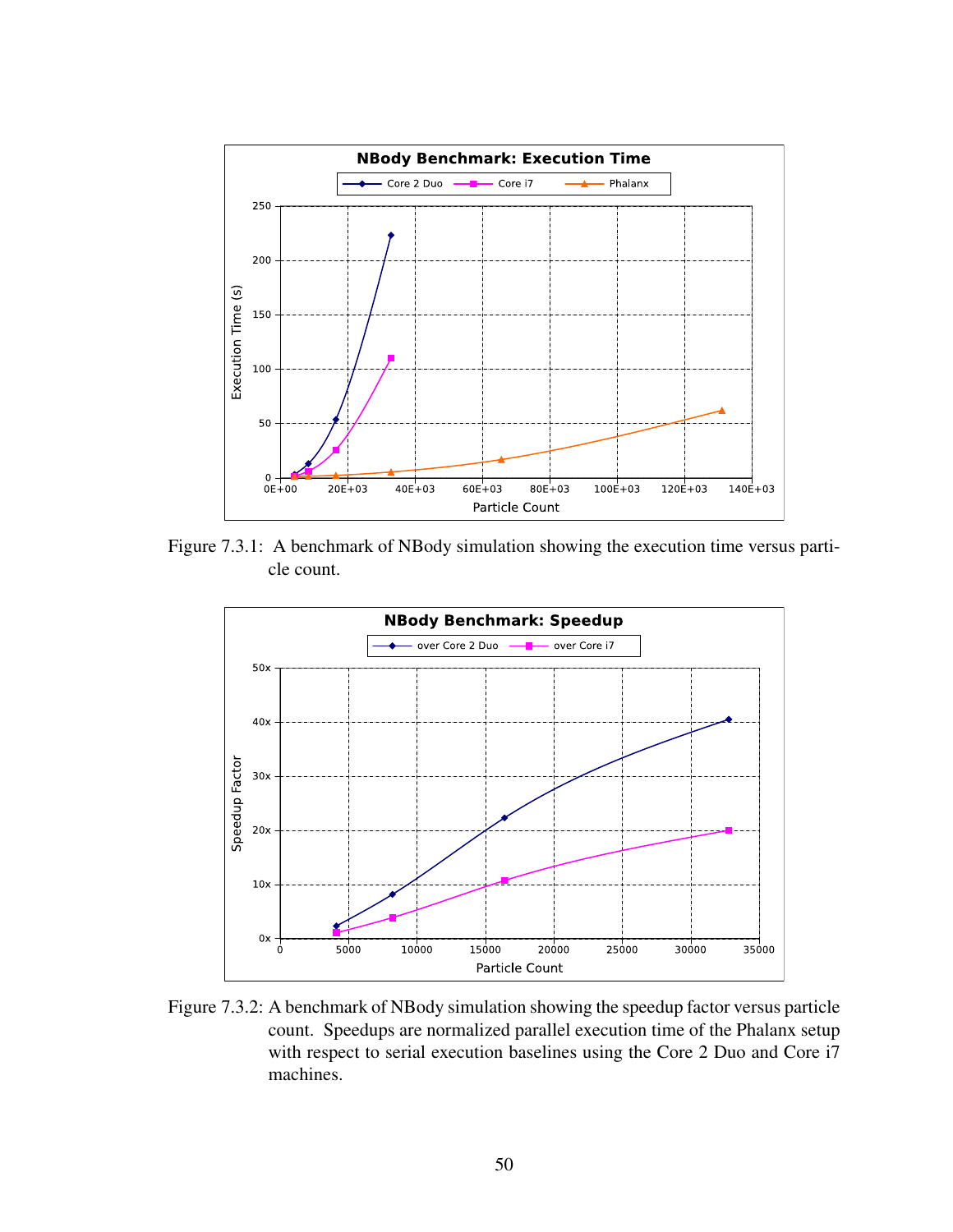<span id="page-59-0"></span>

Figure 7.3.3: A benchmark of NBody simulation showing the throughput versus particle count.

#### **7.4 Performance Analysis**

Due to the higher intensity of NBody simulation, a higher performance gain is observed in the NBody simulation application than in the matrix multiplication application. The speedups reach  $40\times$  and  $20\times$  for Core 2 Duo and Core-i7 baselines, respectively, in Figure [7.3.2.](#page-58-1) Figure [7.3.3](#page-59-0) shows that both CPUs have a constant throughput for the measured range. When particle count is  $131 \times 10^3$ , the throughput of the Phalanx setup approaches its saturation point. By projecting the trend of constant CPU throughput to this point, the maximum speedups are  $57\times$  and  $28\times$  for Core 2 Duo and Core i7 baselines, respectively.

The parallel version is *embarrassingly parallel*. Parallelism is achieved by merely separating the computation of each particle into different CUDA threads. Considering the amount of work to program this embarrassingly parallel version of the NBody simulation kernel, the amount of speedup is promising.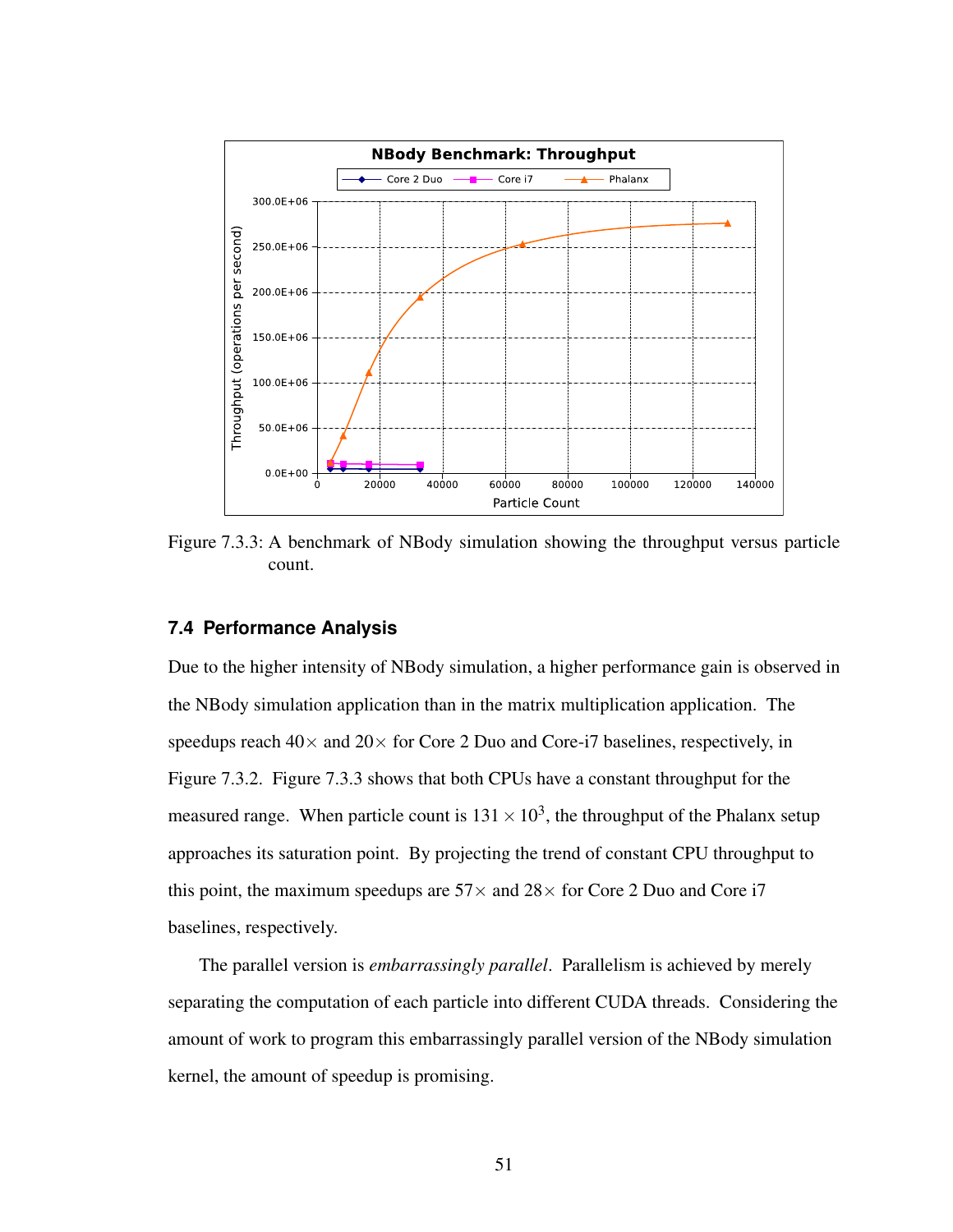## **Chapter 8**

### **Conclusion and Future Works**

This thesis demonstrated that CUDA is well-suited for massive parallel computations in distributed systems. This thesis showed that the virtual architecture of CUDA can easily expand to the architecture of distributed systems. Streaming multiprocessors in a GPU becomes machine nodes in a distributed system. By scaling CUDA for distributed systems, programmers no longer need to use the less expressive the message-passing model when using MPI as the underlying messaging infrastructure. As a result, programmers can write CUDA applications that scale from a manycore GPU to a distributed system of hundreds of multicore processors. Together with cloud computing, Phalanx aims to simplify the development of distributed applications. Applications developed using Phalanx allow individuals or businesses to easily offload computation to compute instances in cloud services.

Large computation tasks cannot run efficiently on traditional CPUs. As seen in the matrix multiplication case study, large data set affect data locality drastically. On the other hand, Phalanx can adjust for the intensity of different types of computation by expanding the distributed system. For the NBody case study, Phalanx achieved  $28\times$ speedup over serial execution on Core-i7. With today's cloud computing, a distributed system can grow dynamically as computation becomes larger.

Network performance is the main concern for any distributed system. The principle of balance presented in Section [5.4.1](#page-47-0) can serve as a general guide to configure distributed systems. The optimal setup depends on the computation. With cloud services, it is possible to allocate compute resources to fit the intensity of a computation. Although this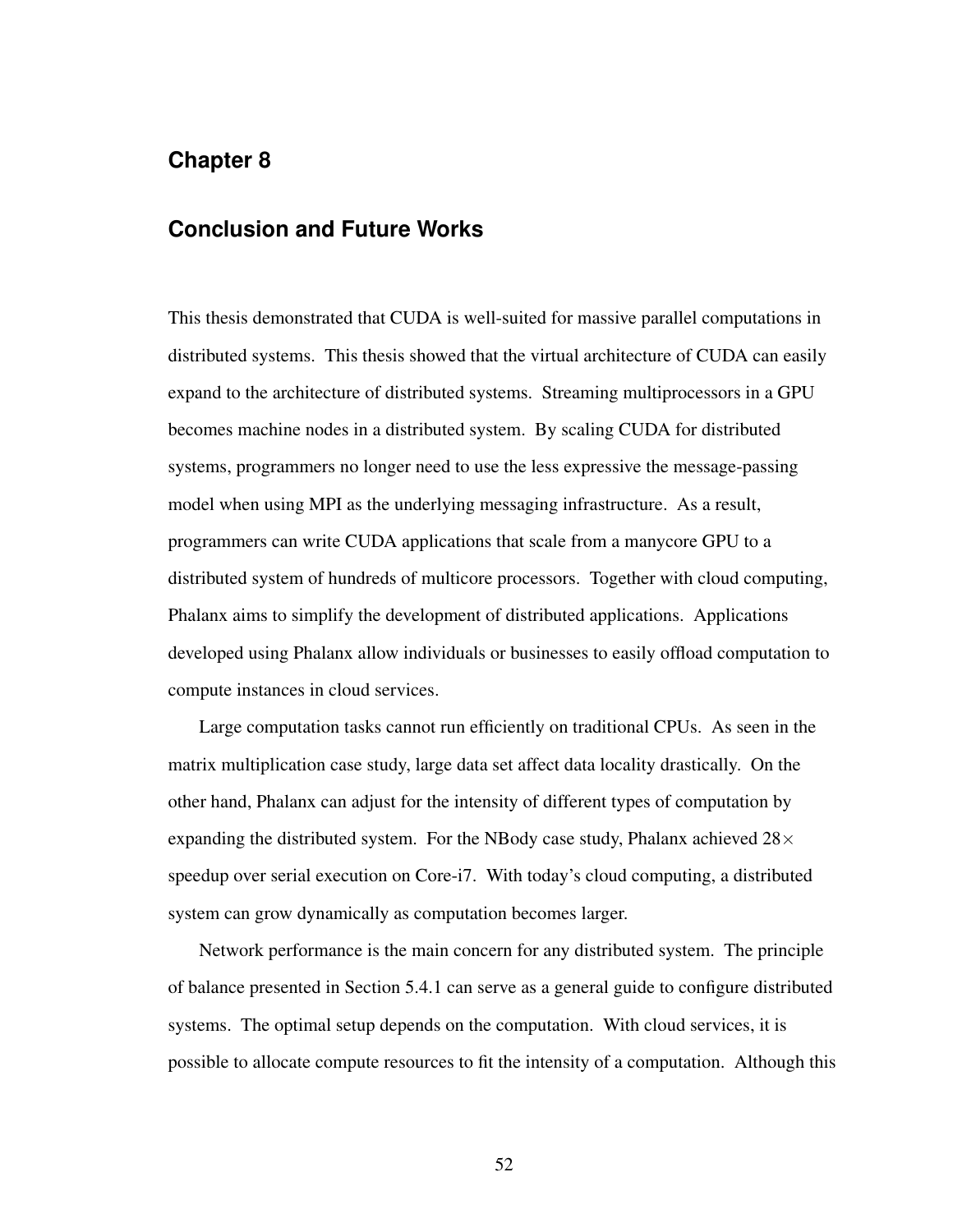thesis lacks explorations in large distributed systems and in cloud services due to limited resources, future works will include performance studies on large systems.

Future systems will combine different processor architectures for different types of computation. Funded by DARPA, NVIDIA's Echelon project aims at providing a heterogeneous architecture that delivers 16-Tflops at high energy efficiency [\[15\]](#page-63-0). Although Phalanx does not support CPU-GPU heterogeneity, future works will implement this feature so that programmers can rely on a single programming framework for heterogeneous parallel computing. Current version of Phalanx have been lightly tested for x86-ARM heterogeneity. Code generation for other architectures, such as Sparc and PowerPC, is also possible. In fact, Phalanx should work on any architecture that LLVM supports. However, MPI implementation may not support every processor architecture. For instance, OpenMPI has only started its ARM support, which is not available in the stable release.

Finally, this thesis explored a new approach to distributed heterogeneous programming. The exploration is still incomplete with various limitations and pending features. In the future, the development of Phalanx will continue. Hopefully, this new approach would be integrated to the standard developement tools for programming distributed heterogeneous systems.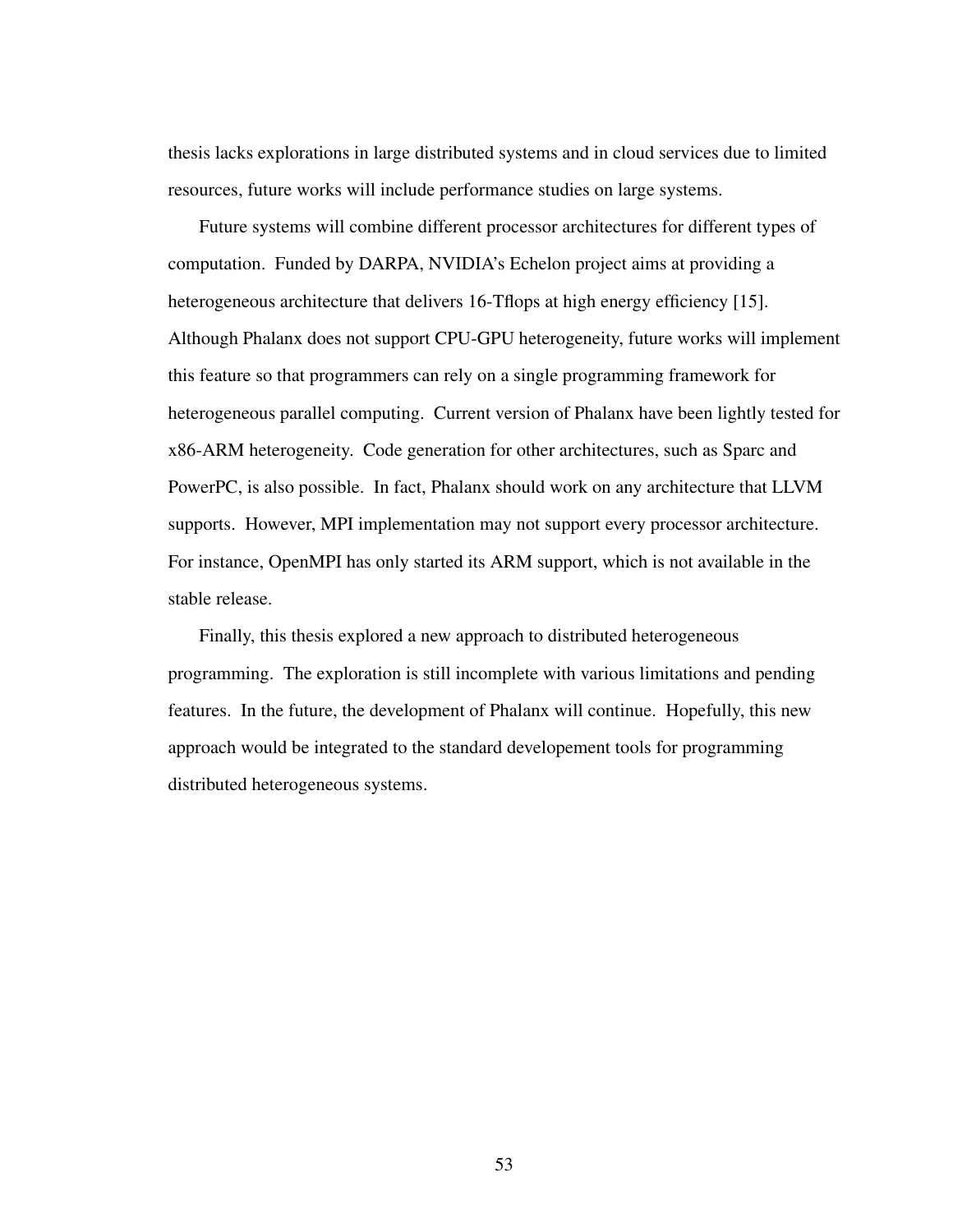## **Bibliography**

- [1] D. A. Patterson and J. L. Hennessy, *Computer Organization and Design*, 4th ed. Morgan Kaufmann, 2010, ch. 1.
- [2] ——, *Computer Organization and Design*, 4th ed. Morgan Kaufmann, 2010, ch. 4.
- [3] F. Gebali, *Algorithms and Parallel Computing*. John Wiley & Sons, Apr. 2011.
- [4] D. A. Patterson and J. L. Hennessy, *Computer Organization and Design*, 4th ed. Morgan Kaufmann, 2010, ch. 7.
- [5] W. Thies, "Language and compiler support for stream programs," Ph.D. dissertation, Department of Electrical Engineering and Computer Science, Massachusetts Institute of Technology, Feb. 2009. [Online]. Available: <http://groups.csail.mit.edu/commit/papers/09/thies-phd-thesis.pdf>
- <span id="page-62-0"></span>[6] *MPI: A Message-Passing Interface Standard Version 2.2*, Message Passing Interface Forum, Sept. 2009. [Online]. Available: <http://www.mpi-forum.org/docs/mpi-2.2/mpi22-report.pdf>
- [7] E. Gabriel, G. E. Fagg, G. Bosilca, T. Angskun, J. J. Dongarra, J. M. Squyres, V. Sahay, P. Kambadur, B. Barrett, A. Lumsdaine, R. H. Castain, D. J. Daniel, R. L. Graham, and T. S. Woodall, "Open MPI: Goals, concept, and design of a next generation MPI implementation," in *Proceedings, 11th European PVM/MPI Users' Group Meeting*, Budapest, Hungary, Sept. 2004, pp. 97–104.
- [8] R. L. Graham, G. M. Shipman, B. W. Barrett, R. H. Castain, G. Bosilca, and A. Lumsdaine, "Open MPI: A high-performance, heterogeneous MPI," in *Proceedings, Fifth International Workshop on Algorithms, Models and Tools for Parallel Computing on Heterogeneous Networks*, Barcelona, Spain, Sept. 2006.
- [9] R. Kumar, T. G. Mattson, G. Pokam, and R. F. V. der Wijngaart, "The case for message passing on many-core chips," in *Multiprocessor System-on-Chip*, 2011, pp. 115–123.
- [10] J. A. Stratton, S. S. Stone, and W.-M. W. Hwu, "Languages and compilers for parallel computing," J. N. Amaral, Ed. Berlin, Heidelberg: Springer-Verlag, 2008, ch. MCUDA: An Efficient Implementation of CUDA Kernels for Multi-core CPUs, pp. 16–30. [Online]. Available: [http://dx.doi.org/10.1007/978-3-540-89740-8\\_2](http://dx.doi.org/10.1007/978-3-540-89740-8_2)
- [11] G. F. Diamos, A. R. Kerr, S. Yalamanchili, and N. Clark, "Ocelot: a dynamic optimization framework for bulk-synchronous applications in heterogeneous systems," in *Proceedings of the 19th international conference on Parallel architectures and compilation techniques*, ser. PACT '10. New York, NY, USA: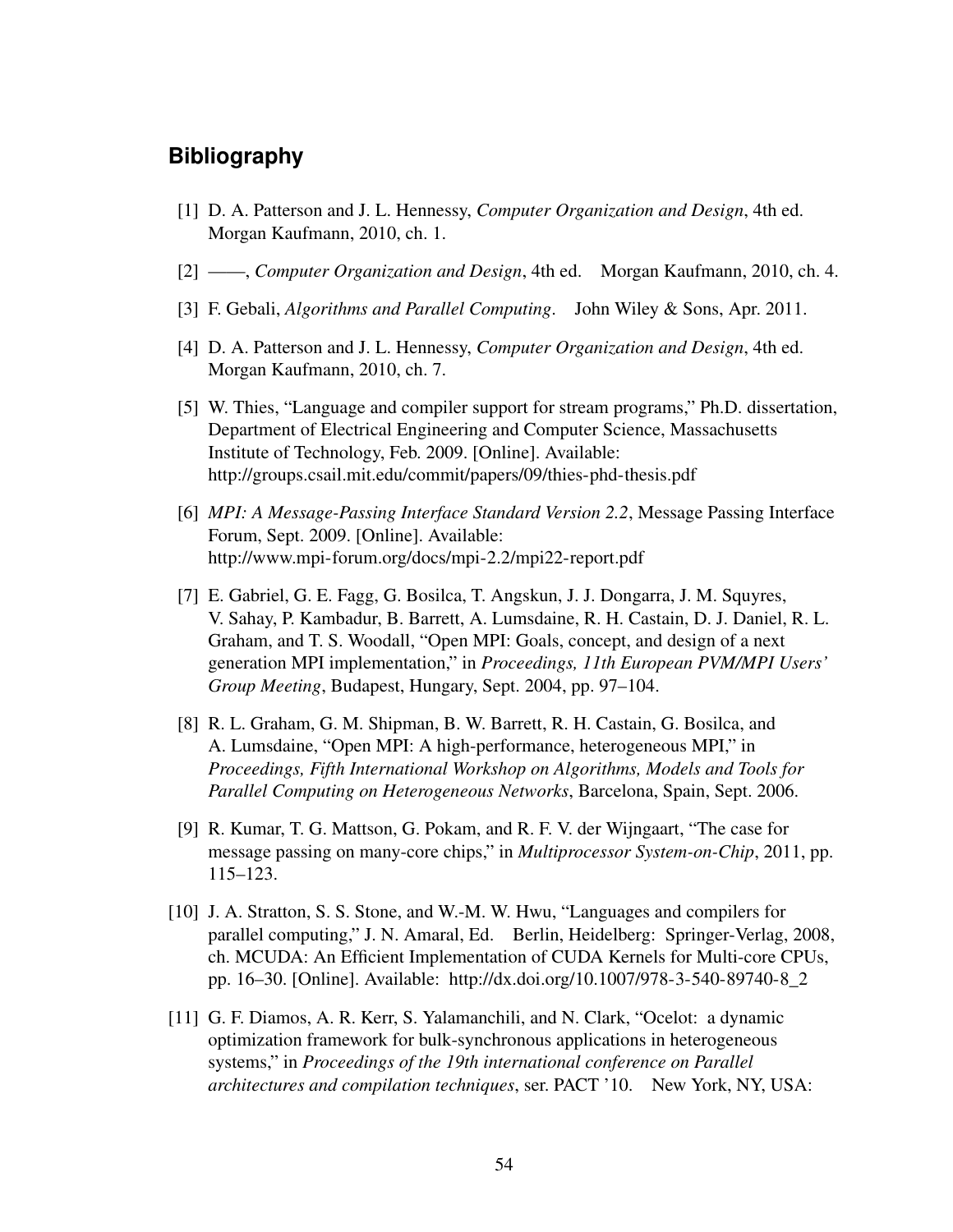ACM, 2010, pp. 353–364. [Online]. Available: <http://doi.acm.org/10.1145/1854273.1854318>

- [12] *PTX: Parallel Thread Execution ISA Version 2.2*, NVIDIA, Oct. 2010.
- <span id="page-63-3"></span>[13] *NVIDIA CUDA C Programming Guide Version 4.1*, NVIDIA, Nov. 2011. [Online]. Available: [http://developer.download.nvidia.com/compute/DevZone/docs/html/C/](http://developer.download.nvidia.com/compute/DevZone/docs/html/C/doc/CUDA_C_Programming_Guide.pdf) [doc/CUDA\\_C\\_Programming\\_Guide.pdf](http://developer.download.nvidia.com/compute/DevZone/docs/html/C/doc/CUDA_C_Programming_Guide.pdf)
- [14] C. Lattner, "LLVM: An Infrastructure for Multi-Stage Optimization," Master's thesis, Computer Science Dept., University of Illinois at Urbana-Champaign, Urbana, IL, Dec. 2002, *See* http://llvm.cs.uiuc.edu*.*
- <span id="page-63-0"></span>[15] S. Keckler, W. Dally, B. Khailany, M. Garland, and D. Glasco, "Gpus and the future of parallel computing," *Micro, IEEE*, vol. 31, no. 5, pp. 7–17, Sept.-Oct. 2011.
- <span id="page-63-1"></span>[16] R. Vuduc and K. Czechowski, "What gpu computing means for high-end systems," *Micro, IEEE*, vol. 31, no. 4, pp. 74–78, Jul.-Aug. 2011.
- <span id="page-63-2"></span>[17] K. Czechowski, C. Battaglino, C. McClanahan, A. Chandramowlishwaran, and R. Vuduc, "Balance principles for algorithm-architecture co-design," in *Proceedings of the 3rd USENIX conference on Hot topic in parallelism*, ser. HotPar'11. Berkeley, CA, USA: USENIX Association, 2011, pp. 9–9. [Online]. Available: <http://dl.acm.org/citation.cfm?id=2001252.2001261>
- <span id="page-63-4"></span>[18] D. B. Kirk and W. mei W. Hwu, *Programming Massively Parallel Processors: A hands-on Approach*. Morgan Kaufmann, 2010, ch. 6, pp. 103–111.
- <span id="page-63-5"></span>[19] H. Nguyen, *GPU Gems 3*. Addison-Wesley Professional, 2007, ch. 31. [Online]. Available: [http://http.developer.nvidia.com/GPUGems3/gpugems3\\_ch31.html](http://http.developer.nvidia.com/GPUGems3/gpugems3_ch31.html)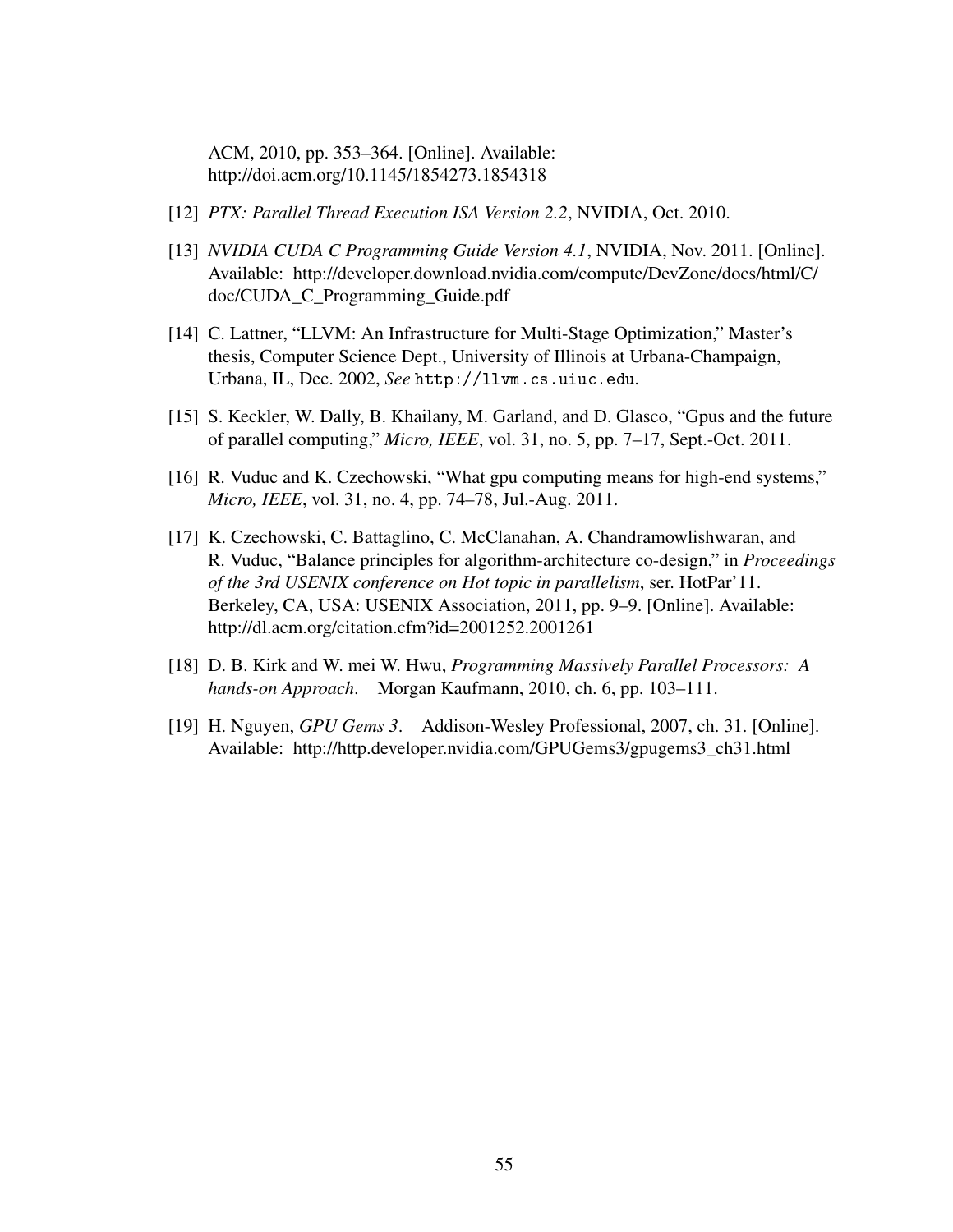# **Appendix A**

# **Source Listing for Case Studies**

### **A.1 Matrix Multiplication Case Study**

```
Listing A.1: Phalanx driver for matrix multiplication kernel using shared memory.
```

```
\#include~<i>i</i>ostream > 1
\#include \; <\; <sub>costd</sub> include \; <\; <sub>costd</sub> i b > 2
\#include \,z \rightarrow 3\#include \;lt;phalam \; host.hpp> 4
\#include \; <p>phalanx.util.hpp> 5
\#include \bullet " \bullet " \bullet " \bullet " \bullet " \bullet " \bullet " \bullet " \bullet " \bullet " \bullet " \bullet " \bullet " \bullet " \bullet " \bullet " \bullet " \bullet " \bullet " \bullet " \bullet " \bullet " \bullet " \bullet "f l o a t MA[COUNT]; 7f l o a t MB[COUNT]; 8
f l o a t MC[COUNT]; 9
fl o a t GOLD[COUNT]; 10f \text{load} *p\text{A} = \text{MA};<br>f \text{load} *p\text{B} = \text{MB}; 12
float *DB = MB;
f \text{load} * p\text{C} = \text{MC};<br>
\text{int } 32 \text{ t } p\text{W} = \text{MATRIX } \text{SIZE};<br>
14
int 32_t pW = MATRIX_SIZE;
\text{void} * \text{ parameters } [] = \{ \text{ \&pA, \&pB, \&pC, \&pW} \}; 15
                                              16
int main (int argc, char ** argv) { 17using \ phalanx :: communicator ; 18
   communicator. in it (\arg c, \arg v); 19
   const int NUM OF PROC = 16; 20
   communicator.set_hosts ("169.254.8.58,169.254.8.95"); 21
   communicator . set_w w dir ("/home/michael/bin/mpiapp"); 22
   using namespace std; 23\text{span}(t \text{ time } (0)); 24
                                              25
   cout << BLOCK_COUNT*BLOCK_SIZE << endl; 26
                                              27
   / / i n i t 28
   for (unsigned int i = 0; i <COUNT; ++i) { 29
     MA[i] = i ; 30
     MB[i] = i ; 31
   } 32
                                              33
   / / i n v o k e 34
   dim3 blockDim (BLOCK_SIZE, BLOCK_SIZE); 35
   dim3 gridDim (BLOCK_COUNT, BLOCK_COUNT) ; 36
   phalanz::Timer; 37
```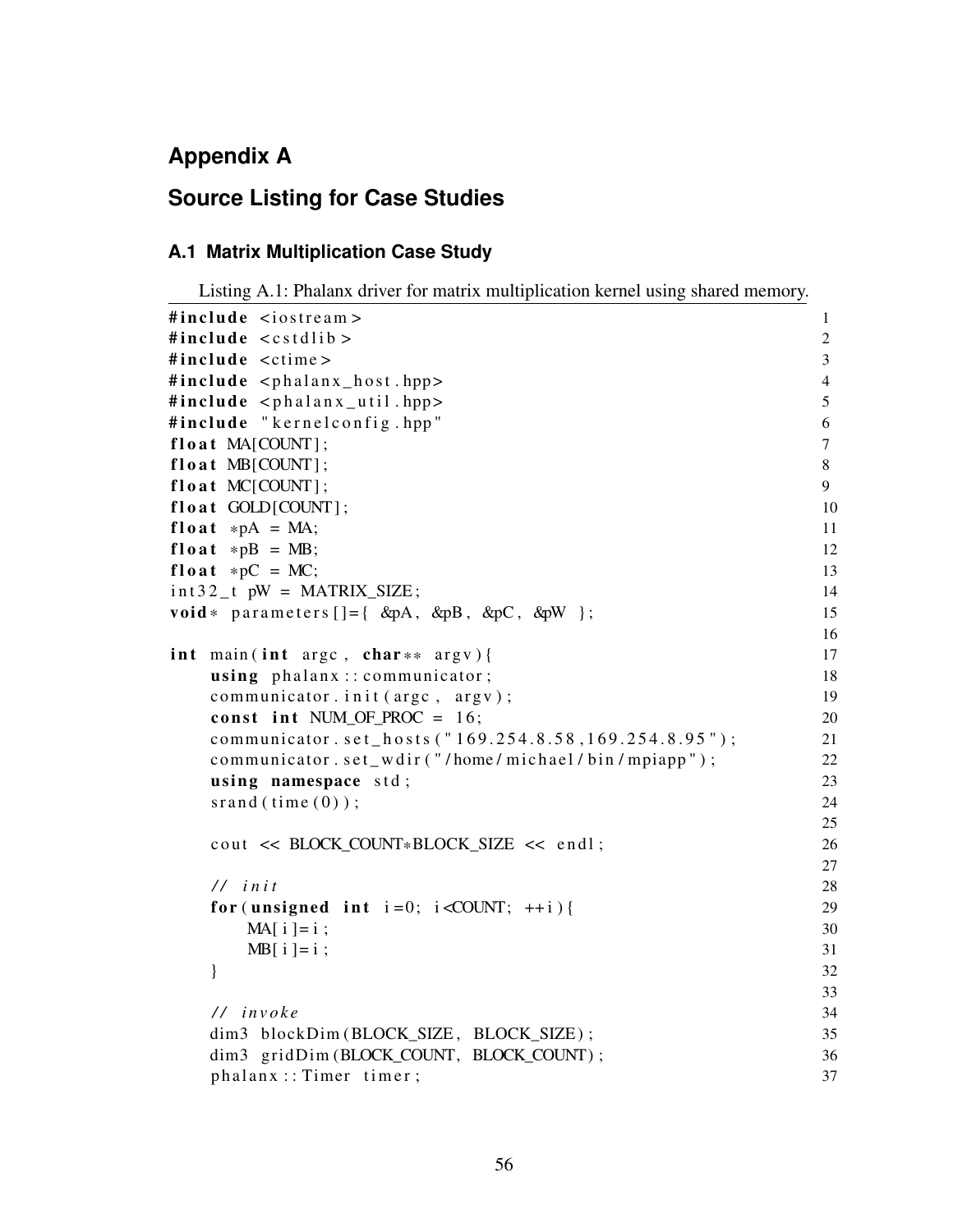```
timer. start (); 38
  phalanx:: launch Kernel ("worker", gridDim, blockDim, 39
    parameters, size of (parameters) / size of (void *),NUM OF PROC) ;
  \tan \theta ( ); 40
  std :: corr << "Phalanx_time: " << time: duration() << '\n'; 4142
  \textbf{if} (\textbf{false}) { 43
    \text{timer } . \text{ start } () ; 44
     / / g ol d e n v a l u e s 45
    unsigned int N = \text{MATRIX\_SIZE}; 46
    for (unsigned int y=0; y\le N; ++y) { 47
      for (unsigned int x=0; x<\mathbb{N}; ++x) { 48
        GOLD[x+y*N] = 0; 49
         for (unsigned int k=0; k<N; ++k) { 50
           GOLD[x+y*N] += MA[k+y*N] * MB[x+k*N]; 51
         } 52
      } 53
    } 54
    timer.end (); 55
    std :: corr << "CPU time: " << timer duration() << '\n'; 56//error checking 57
    for (unsigned int y=0; y< N; ++y) { 58
      for (unsigned int x=0; x < N; ++x) { 59
         float expect = GOLD[x+y*N]; 60
         float error = fabs (expect-MC[x+y*N]) / expect; 61
         if ( error >1e−8){ 62
           cerr \ll "Error at \rightharpoonup x, \rightharpoonup y: \lightharpoonup \ll x \ll ", \lightharpoonup \ll 63
             y \leq \sqrt{\n} \ln;
           c e r << e r r o << \ln;
           c e r r << MC[ x+y*N] << ' \ n ' ; 65
           return 1; 66
         \} 67
      } 68
    } 69
  \} 70
  cout \ll "\nabla \Lambdall<sub>u</sub> is well !\ln"; 71
  communicator . f in a lize (); \frac{72}{2}return 0; 73} 74
```
<span id="page-65-0"></span>

| Listing A.2: Matrix multiplication kernel using shared memory. |  |
|----------------------------------------------------------------|--|
| enum                                                           |  |
| $BLOCK_SIZE = 32$ ,                                            |  |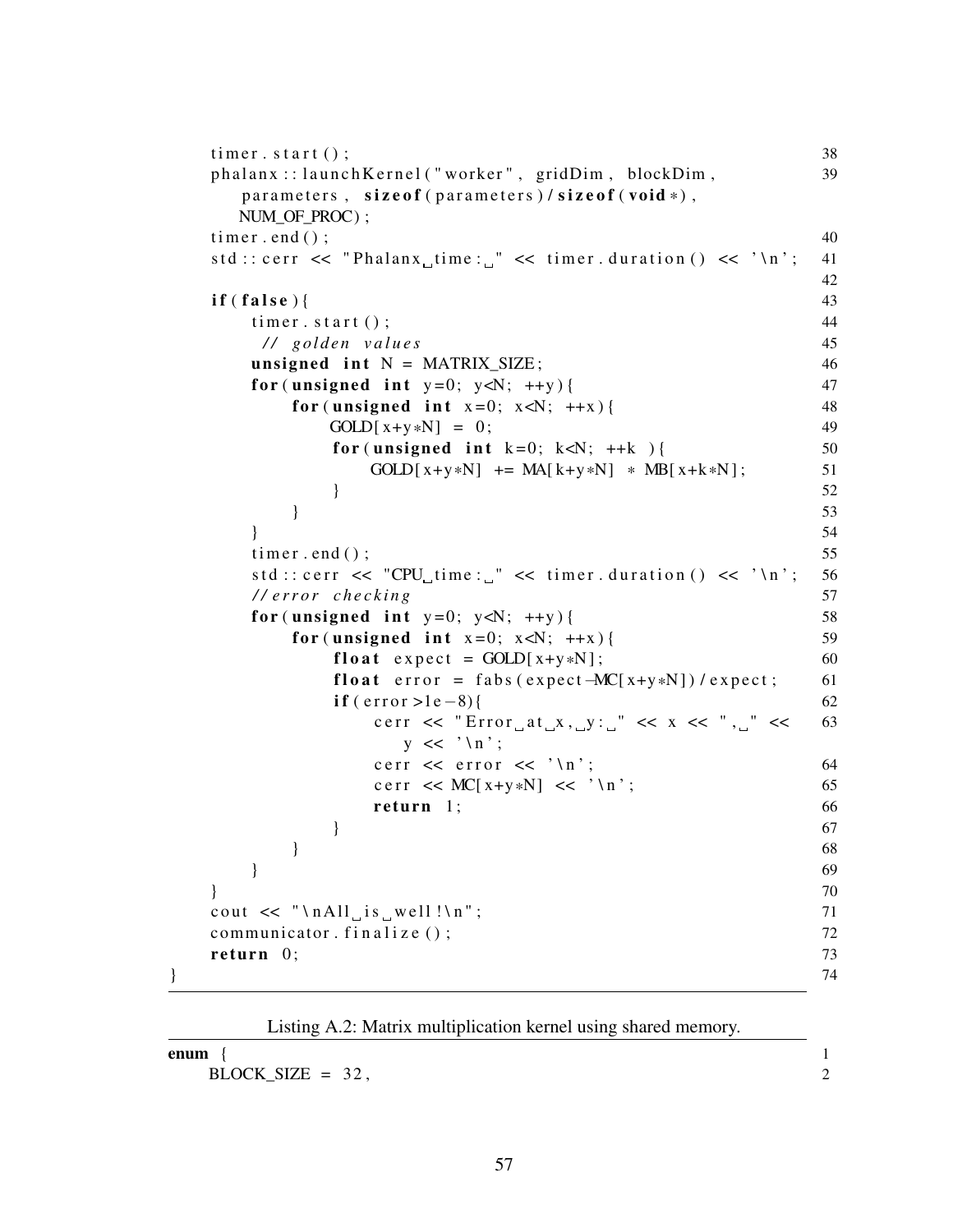```
MATRIX_SIZE = BLOCK_SIZE*BLOCK_COUNT, 3<br>4
\}; 4
\qquad \qquad -g \,lobal\qquad \qquad 5
void matrix Multipliy Kernel (float A[], float B[], float P[], 6
  int N) {
                                           7
  const int tx = \text{threadIdx.x}; 8
  const int ty = thread \text{Idx} \cdot y; 9
  const int bx = blockIdx.x; 10
  const int by = block Idx. y; 11
                                           12
  const int i = tx + bx * blockDim.x; 13
  const int j = ty + by * blockDim y; 14
                                           15
  __shared__ float Acache [MATRIX_SIZE*BLOCK_SIZE ]; 16<br>shared float Bcache [BLOCK_SIZE*MATRIX_SIZE ] : 17
  __shared__ float Bcache [BLOCK_SIZE*MATRIX_SIZE];
                                           18
  for (unsigned int t=0; t<sub>AMTRIX_SIZE/BLOCK_SIZE; ++t) { 19
     unsigned int offset = t * \text{BLOCK SIZE}; 20
     Acache [ (offset + tx) + ty * \text{MATRIX_SIZE} ] = A [ (offset + 21tx) + i * \text{MATRIX SIZE} ;
     Bcache [tx + (ty+offset)*BLOCK_SIZE] = B[i + (ty+offset 22 *MATRIX_SIZE  \} ;
  } 23
  \text{L} = \text{syncthreads} ( ); 24
                                           25
  if ( i > = N ) return; 26
                                           27
  float result = 0; 28
  for (int k=0; k<N; ++k ) { 29
     r e sult += Acache [k+ty * MATRIX_SIZE] * Bcache [t x + k * 30
       BLOCK SIZE ] ;
                                           31
  } 32
                                           33
  P[i+j*N] = result; 34
                                           35
} 36
```
<span id="page-66-0"></span>

| void matrix Multipliy Serial (float $A[\cdot]$ , float $B[\cdot]$ , float $C[\cdot]$ , |  |
|----------------------------------------------------------------------------------------|--|
| int $N$ $\{$                                                                           |  |
| for (unsigned int $y=0$ ; $y\ll N$ ; $++y$ ) {                                         |  |
| for (unsigned int $x=0$ ; $x<\mathbb{N}$ ; $++x$ ) {                                   |  |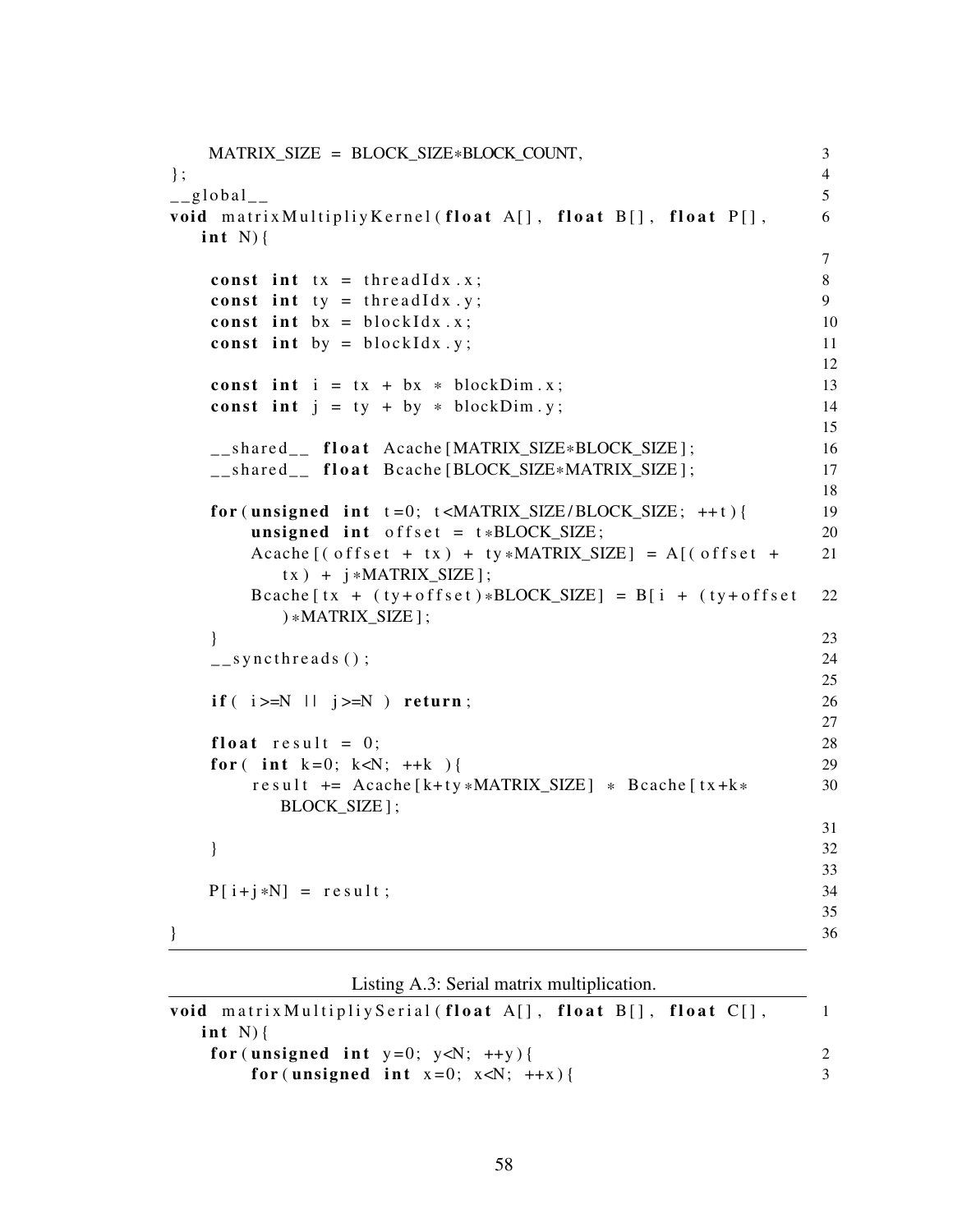```
C[x+y*N] = 0;<br>
for (unsigned int k=0; k<N; ++k ){ 4<br>
5
    for (unsigned int k=0; k<N; ++k) {
      C[x+y*N] += A[k+y*N] * B[x+k*N]; 6
    } 7
   } 8
 \} 9
\} 10
```
## **A.2 NBody Case Study**

Listing A.4: Phalanx driver for NBody simulation kernel using shared memory.

| #include <cstdlib></cstdlib>                              | 1              |
|-----------------------------------------------------------|----------------|
| #include <ctime></ctime>                                  | 2              |
| #include <cmath></cmath>                                  | $\mathfrak{Z}$ |
| #include <cassert></cassert>                              | $\overline{4}$ |
|                                                           | 5              |
| #include <phalanx_host.hpp></phalanx_host.hpp>            | 6              |
| #include <phalanx_util.hpp></phalanx_util.hpp>            | $\overline{7}$ |
| #include "nbody.h"                                        | 8              |
|                                                           | 9              |
| static const bool VERIFY = false;                         | 10             |
| static const bool BENCHMARK = true;                       | 11             |
| static double $phalanz_time_average = 0;$                 | 12             |
| static double host_time_average = $0$ ;                   | 13             |
| enum {                                                    | 14             |
| $BLOCK_SIZE = 1024$ ,                                     | 15             |
| PARTICLE_COUNT = BLOCK_SIZE $*$ 128,                      | 16             |
| NUMBER_OF_PROCESSOR = $16$ ,                              | 17             |
| NUMBER OF FRAME = $2$ ,                                   | 18             |
| $\}$ ;                                                    | 19             |
|                                                           | 20             |
| void device_nbody_simulation (Vector3f NewPos[], Vector3f | 21             |
| $CurPos[]$ ,                                              |                |
| Vector3f OldPos[], double Mass[], unsigned int count,     | 22             |
| double $dt$ ) {                                           |                |
| using namespace phalanx;                                  | 23             |
| dim3 blockDim(BLOCK_SIZE);                                | 24             |
| dim3 gridDim(count / BLOCK_SIZE);                         | 25             |
|                                                           | 26             |
| void $*$ parameters $[] = \{$                             | 27             |
| &NewPos, &CurPos, &OldPos, &Mass, &count, &dt             | 28             |
| $\}$ ;                                                    | 29             |
|                                                           | 30             |
| std:: cerr << "Particle_Count_=_" << count << '\n';       | 31             |
|                                                           | 32             |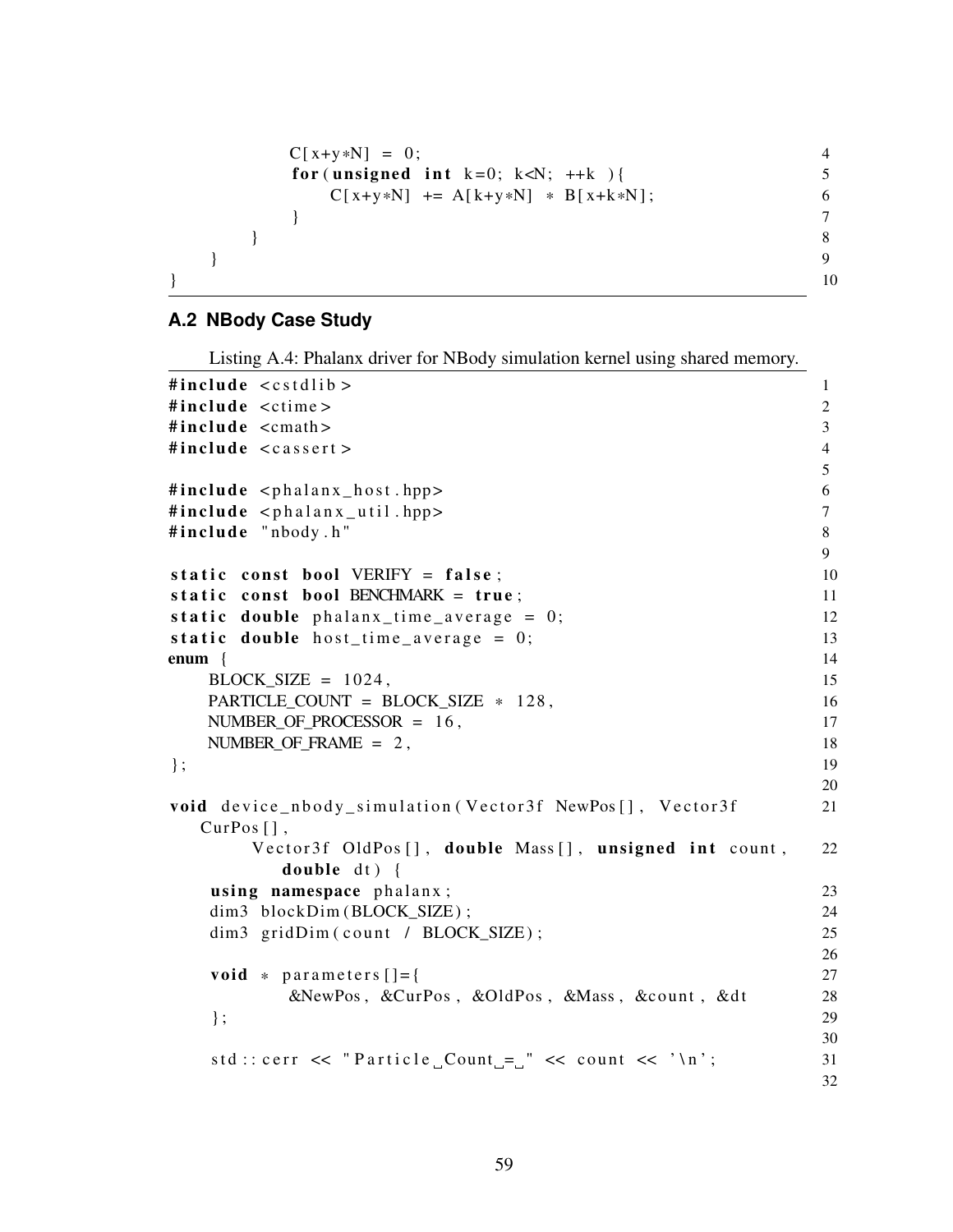```
/ / CUDA c o de s t a r t s h e r e 33
   phalan x : : Timer timer ; 34\text{timer. start}(); 35
                                                36
   phalanx:: launch Kernel ("worker", gridDim, blockDim, 37
                   parameters, size of (parameters) / 38
                     size of (void *),
                   NUMBER_OF_PROCESSOR ) ; 39
                                                40
   \tan \theta ( ); 41
   if (BENCHMARK) 42
      std :: corr << "phalanx: " << timer.duration() << '\n'; 43phalanz_time_average += timer.duration(); 44
\} 45
                                                46
double mass [ PARTICLE_COUNT ] ; 47
V e ct o r 3 f P1 [ PARTICLE COUNT ] ; 48
Vector3f P2 [PARTICLE COUNT] ; 49
V e ct or 3 f P3 [ PARTICLE COUNT ] ; 50
Vector 3f Gold [ PARTICLE_COUNT ] ; 51
                                                52
int main (int argc, char ** argv) { 53<br>using phalanx::communicator: 54using phalan x : : communicator;
   communciator . init (argc , argv ); 55
   communicator.set_hosts ("169.254.8.58,169.254.8.95"); 56
   communicator.set_wdir("/home/michael/bin/mpiapp"); 57
   \text{span}( \text{ (time } (\text{NULL}) ); 58
                                                59
   Vector3f * newpos = P1; 60
   V e ct or 3f * oldpos = P2;<br>V e ct or 3f * \text{curpos} = P3;<br>62
   V e ct or 3f * curpos = P3;
                                                63
   for (unsigned int i = 0; i < PARTICLE_COUNT; ++i) { 64
      const unsigned int Position Factor = 80; 65
                                                66
      oldpos [i]. x = \text{curpos}[i]. x = (\text{double}) (\text{rand}(x)) 67
        Position Factor)
           - (double) Position Factor / 2; 68
      oldpos [i]. y = curpos [i]. y = (double) (rand () % 69
        Position Factor)
           - (double) Position Factor / 2; 70oldpos [i]. z = \text{curpos}[i]. z = (\text{double}) (\text{rand}(x)) % 71
        Position Factor)
           - (double) Position Factor / 2; 7273
```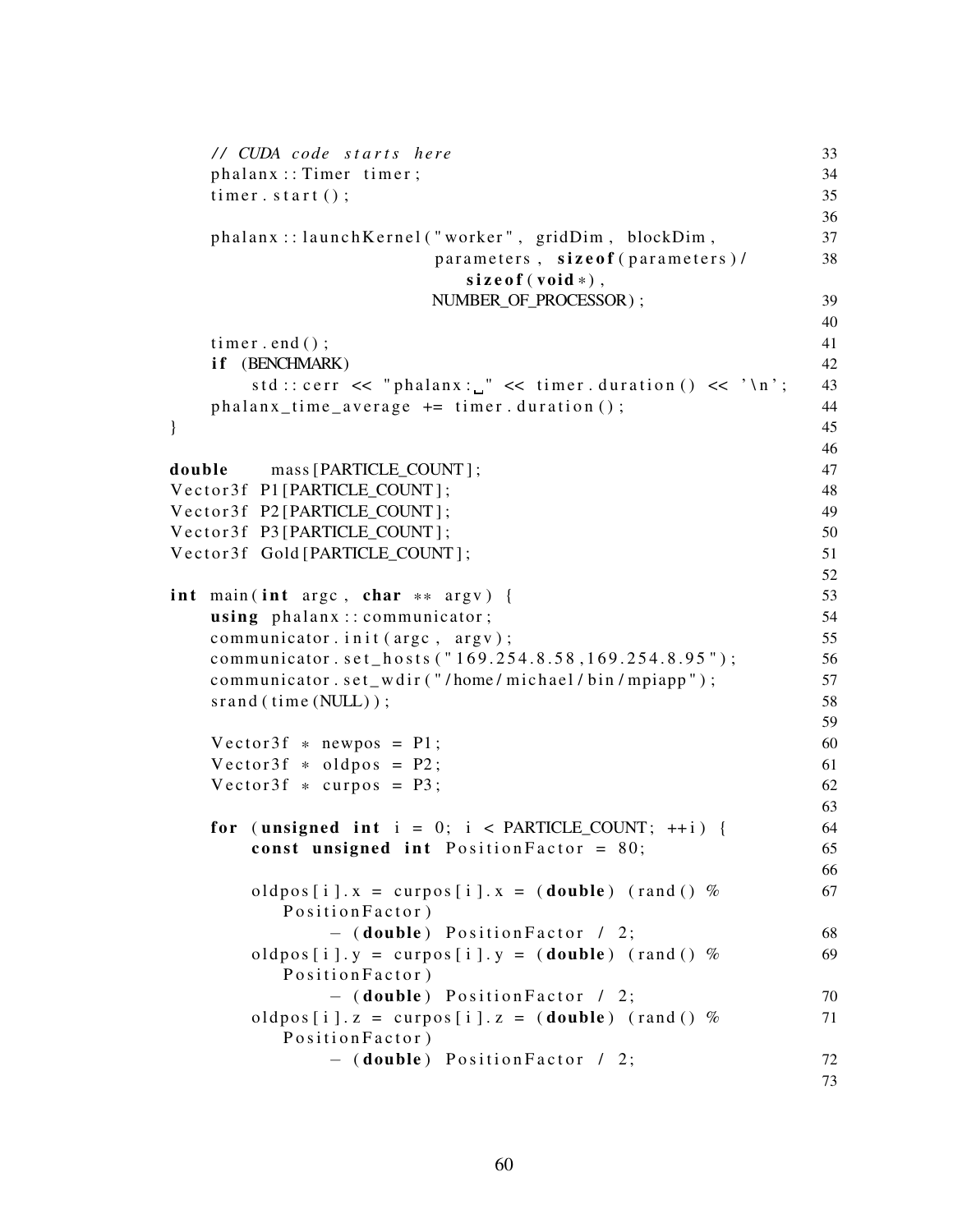```
mass[i] = (rand() \% 20) / 10.0f; 74
                                        75
  Vector 3f color = \{ 1.0 \text{ f } / PARTICLE_COUNT * i, 1.0 f, 76
    1.0 f };
} 77
for (unsigned int T = 0; T < NUMBER OF FRAME; ++T) { 78
  fprintf (stderr, "Frame \mathcal{A} \n", T); 79
                                        80
  const double dt = 10.0 \text{ f} / 30; 81
                                        82
  if (VERIFY) 83
     host_nbody_simulation (Gold, curpos, oldpos, mass, 84
       PARTICLE_COUNT ,
          d t ) ; 85
  device_nbody_simulation (newpos, curpos, oldpos, mass, 86
    PARTICLE_COUNT ,
        d t ) ; 87
                                        88
  for (unsigned int i = 0; i < PARTICLE COUNT; ++i) { 89
     \textbf{if} \quad (\text{VERIFY}) \quad \{ \qquad \qquad \}std:: cerr \ll "checking i =" \ll i \ll '\n'; 91
       check(Gold[i], x, newpos[i], x); 92
       check(Gold[i], y, newpos[i], y); 93
       check(Gold[i], z, newpos[i], z); 94
     \} 95
                                        96
     if (newpos[i].x := newpos[i].x) 97
       newpos[i].x = 0; 98
     if (newpos[i], y := newpos[i], y) 99
       newpos[i], y = 0; 100
     if (newpos[i], z] = newpos[i], z) 101
       newpos[i], z = 0; 102
  } 103
                                        104
  / / r o t a t e p o i n t e r s 105
  Vector3f * temp = oldpos; 106
  \mathrm{oldpos} = \mathrm{curpos}; 107
  curpos = newpos; 108
  newpos = temp; 109
} 110
std :: corr << "Average_Time_per_Frame \n'; 111
s t d : : c e r r << " \ t P h a l a n x = " << p h a l a n x _ t i m e _ a v e r a g e / 112
 NUMBER OF FRAME << "\n";
std :: corr << "\t_{\text{un}}Host_{\text{un}}" << host\_time\_average / 113
 NUMBER_OF_FRAME << "\n";
```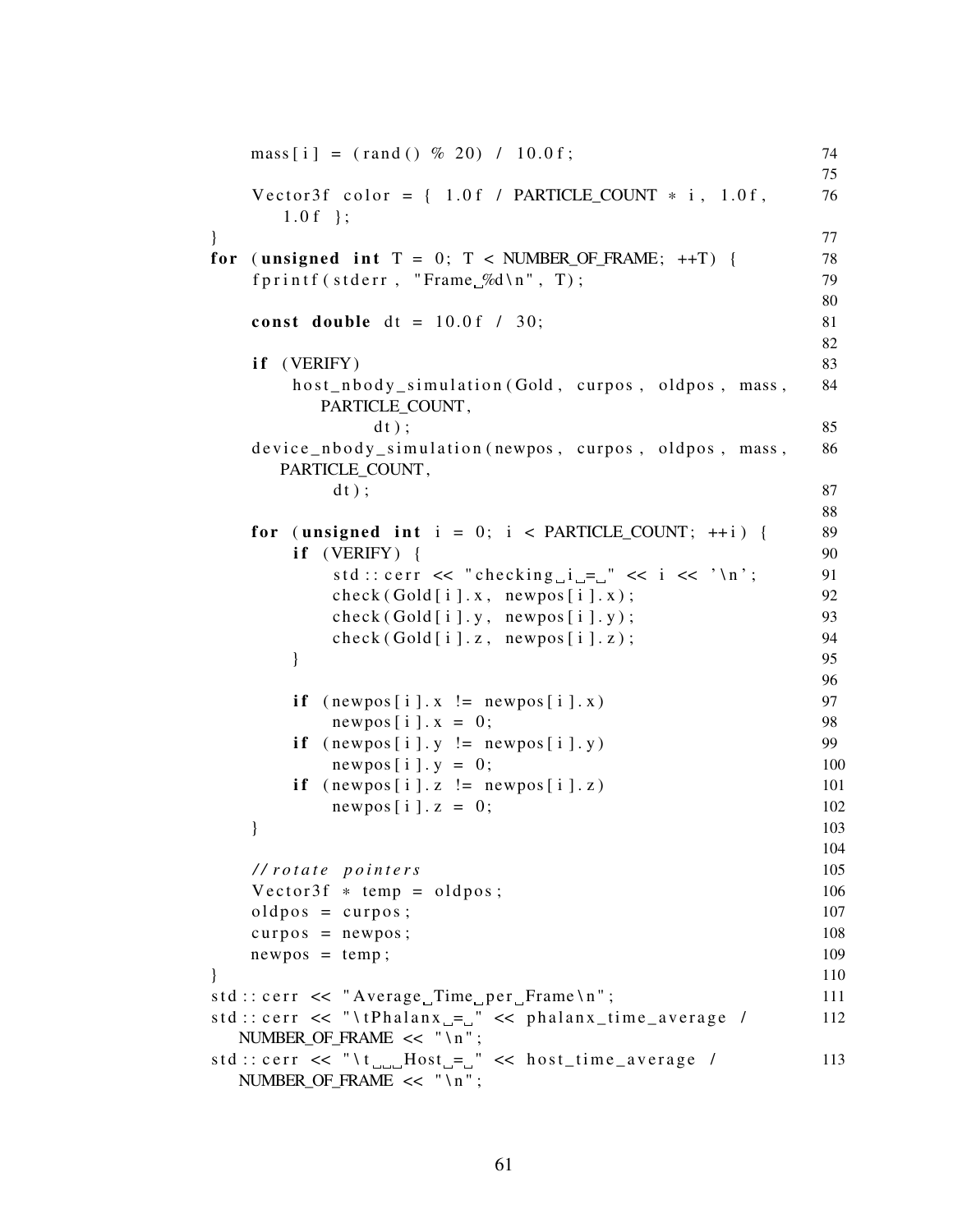|                             | 114 |
|-----------------------------|-----|
| communicator. $finalize();$ | 115 |
| return $0$ ;                | 116 |
|                             | 117 |

Listing A.5: NBody simulation kernel using shared memory.

```
# define BIG G ( 8 0 . 0 f * 6 . 6 7 e<sup>-4</sup>) // m o dified gravitation 1
  c o n s t a n t
                                                2
\tt type def struct {\t3}double x, y, z; 4
\{ \text{Vector3f}; \}6
enum {SHARED_CHUNK=1024}; 7
                                                8
\qquad \qquad \qquad \text{global} \qquad \qquad \text{9}void nbody Simulation Kernel (Vector 3f NewPos [], const Vector 3f 10
  CurPos [], const Vector3f OldPos [], const double Mass [],
  const unsigned int count, const double dt) {
   const unsigned int pidx = thread Idx. x + block Idx. x * 11
     blockDim . x ;
   V e ct or 3 f f o r c e = { 0, 0, 0}; 12
   _shared__ Vector3f shCurPos [SHARED_CHUNK]; 13
   _shared_ double shMass [SHARED_CHUNK]; 14
   const Vector3f pos = CurPos[pidx]; 15
   const Vector3f oldpos = OldPos[pidx]; 16
   const double mass = Mass[jidx]; 17
   Vector3f newpos = NewPos [pidx ]; 18
   / / N body p h y s i c s 19
   for (unsigned int h=0; h<count/SHARED_CHUNK; ++h) { 20
      / / P r el o a d 21
      \frac{1}{22} syncthreads ();
      shCurPos[threadIdx.x] = CurPos[h*SHARED_CHUNK+ 23threadIdx.x ;
      shMass[threadIdx.x] = Mass[h*SHARED_CHUNK+threadIdx.x 24\exists:
      \frac{1}{25} syncthreads ();
      / / N body p h y s i c s 26
      for ( unsigned int k=0; k<sub>5</sub>HARED_CHINK; ++k) { 27
         if ( (k+SHARED_CHUNK*h ) != pidx ) {<br>
const Vector3f other pos = shCurPos[k]: 29
            const V ector 3 f o ther pos = shCurPos[k];const double other_mass = shMass[k]; 30
                                                31
            double \, mass2 = other \, mass; 32
```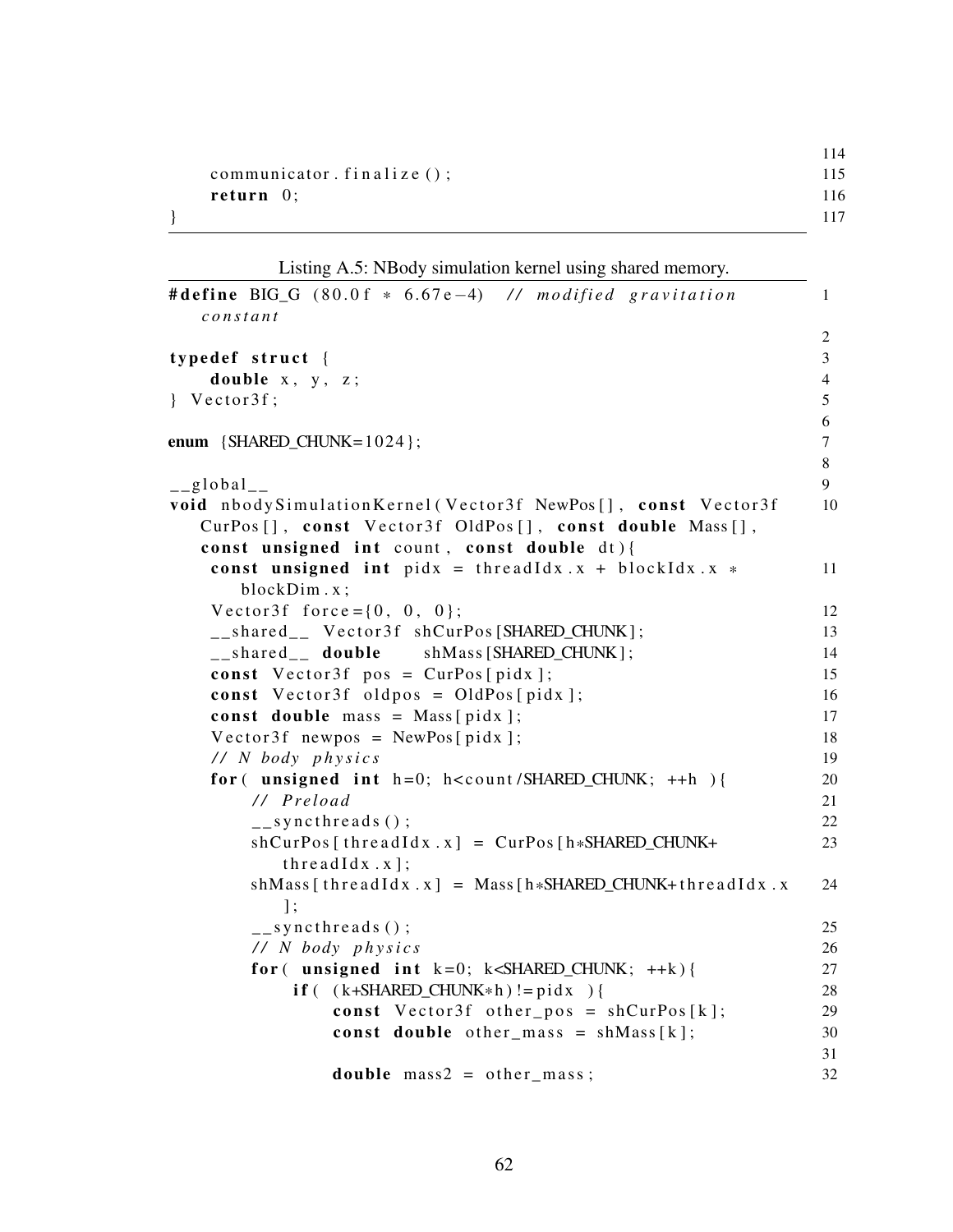```
Vector3f \; diffpos = \{ 33
               other_pos.x - pos.x, 34
               other_pos.y - pos.y, 35
               other_pos.z - pos.z, 36
            \}; 37
            double dist square = diffpos. x * diffpos x + 38diffpos.y* diffpos.y + diffpos.z* diffpos.z;
            double dist\_inv\_cube = rsqrt(dist\_square * 39
              dist square *dist square);
            force x \leftarrow BIG_G + mass2 \cdot diffpos \cdot x \cdot 40dist\_inv\_cube;force .y \leftarrow BIO_G + mass2 * diffpos.y * 41dist\_inv\_cube;force. z += BIG_G * mass2 * diffpos. z * 42
              dist_in v_cube;\} 43
      } 44
   } 45
  / / V e r l e t i n t e g r a t i o n 46
  V e ct or 3f a c c e l = { f o r c e . x , f o r c e . y , f o r c e . z }; 47
  newpos x = 2*pos x - oldpos x + accel.x*dt* (1898)
  newpos y = 2*pos y - oldpos y + accel y*dt*dt;<br>newpos z = 2*pos z - oldpos z + accel x*dt*dt;<br>50
  newpos . z = 2 * pos . z - oldpos . z + accel . z * dt * dt;<br>NewPos [nid x ] = newpos : 51
  NewPos[pidx] = newpos;} 52
```
Listing A.6: Serial NBody simulation function.

```
void nbody Simulation Serial (Vector 3f NewPos [], const Vector 3f 1
  CurPos [], const Vector3f OldPos [], const double Mass [],
  const unsigned int count, const double dt) {
   for (unsigned int pidx = 0; pidx < count; ++pidx) { \frac{\pi}{6} for 2
      every particle
      V e ct or 3f f or c e = { 0, 0, 0 }; 3
      const Vector3f & pos = CurPos[pidx]; 4
      const Vector3f \& oldpos = OldPos[pidx]; 5
      const double \& mass = Mass [pidx ]; 6
      Vector3f \& newpos = NewPos[pidx]; 7
      / / N body p h y s i c s 8
      for (unsigned int k = 0; k < count; ++k) { 9
          if (k \neq pidx) { 10
             const Vector3f & other_pos = CurPos[k]; 11
             const double \& other_mass = Mass [k]; 12
             double mass2 = \text{mass} * \text{other} \text{mass}; 13
             Vector3f diffpos = { other_pos x - pos x, 14
```